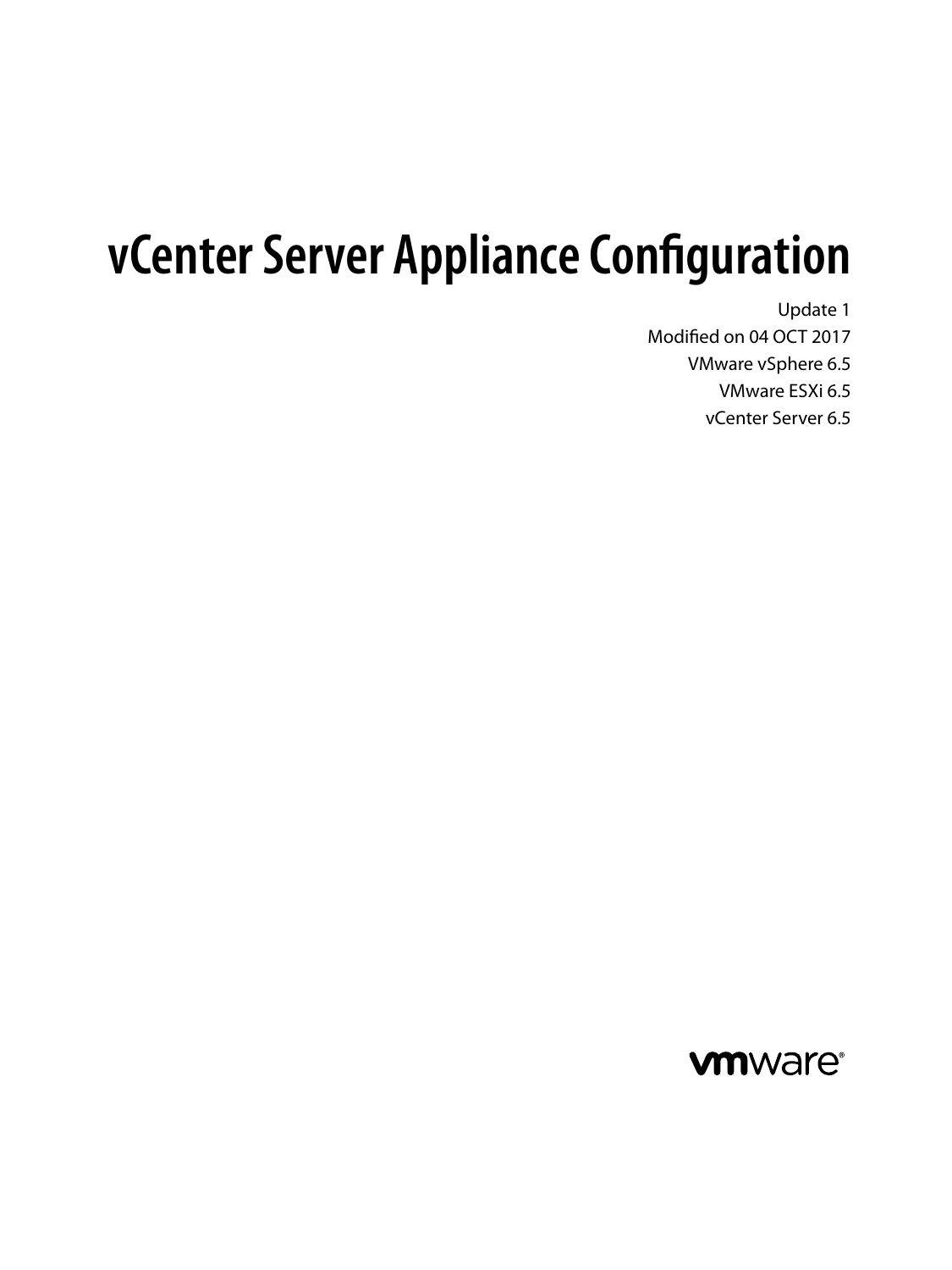You can find the most up-to-date technical documentation on the VMware Web site at:

https://docs.vmware.com/

The VMware Web site also provides the latest product updates.

If you have comments about this documentation, submit your feedback to:

[docfeedback@vmware.com](mailto:docfeedback@vmware.com)

Copyright  $^\circ$  2009–2017 VMware, Inc. All rights reserved.  $\bigcirc$ opyright and trademark information.

**VMware, Inc.** 3401 Hillview Ave. Palo Alto, CA 94304 www.vmware.com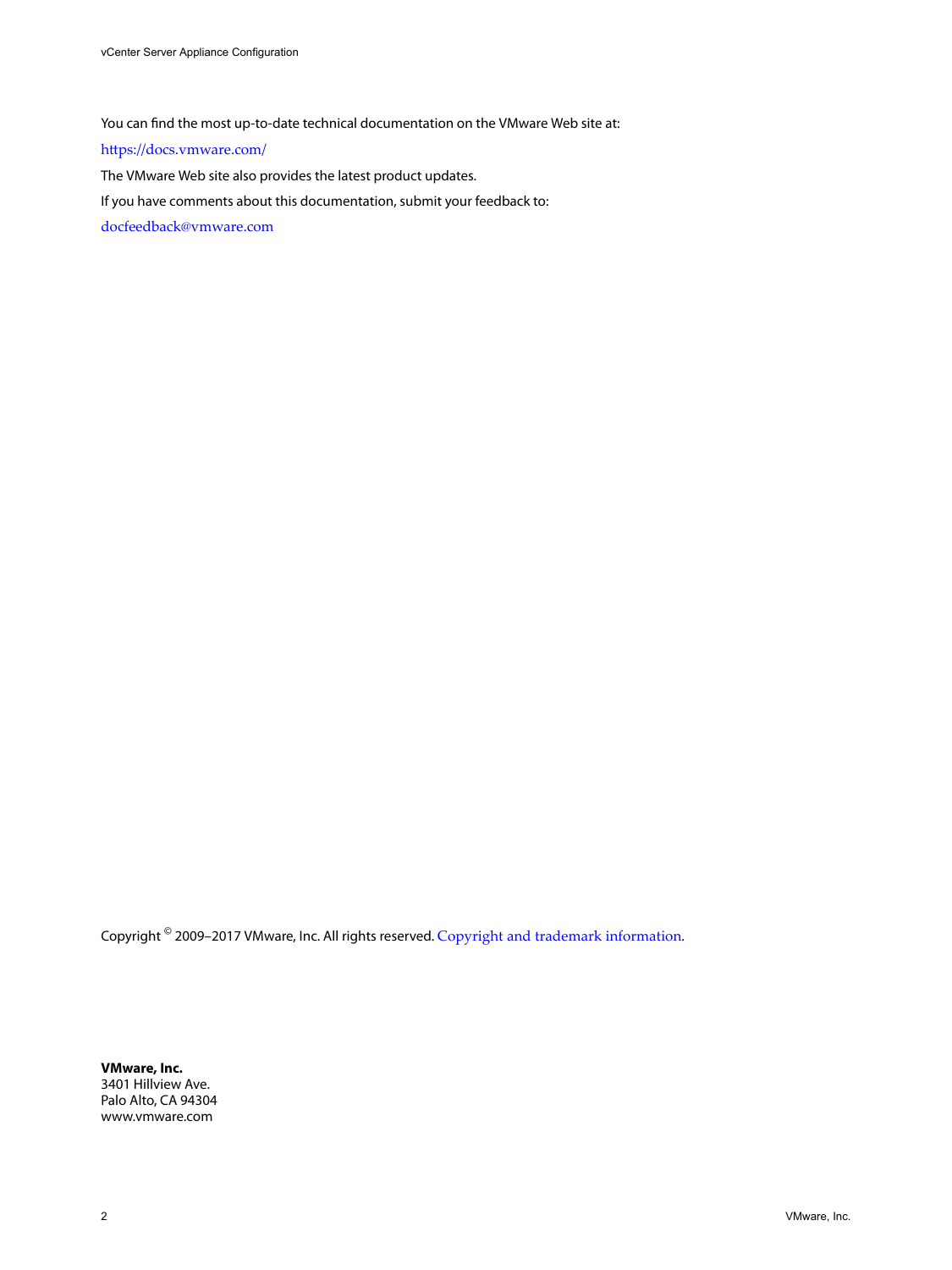# **Contents**

[About vCenter Server Appliance Configuration](#page-4-0) 5

[Updated Information 7](#page-6-0)

**1** [vCenter Server Appliance Overview 9](#page-8-0)

**2** [Using the Appliance Management Interface to Configure the](#page-10-0) vCenter Server Appliance 11 Lo[g In to the vCenter Server Appliance Management Interface 11](#page-10-0) Vie[w the vCenter Server Appliance Health Status 12](#page-11-0) Re[boot or Shut Down the vCenter Server Appliance 13](#page-12-0) Ex[port a Support Bundle 13](#page-12-0) En[able or Disable SSH and Bash Shell Access 13](#page-12-0) Configure the DNS, IP Address, and Proxy Settings 14 Configure the System Time Zone and Time Synchronization Settings 15 Change the Password and Password Expiration Settings of the Root User 16 Re[direct vCenter Server Appliance Log Files to Another Machine 16](#page-15-0) Mo[nitor Network Use 17](#page-16-0) Mo[nitor CPU and Memory Use 18](#page-17-0) Mo[nitor Database Use 18](#page-17-0)

- **3** [Using the vSphere Web Client to Configure the vCenter Server Appliance 21](#page-20-0) Joi[n the vCenter Server Appliance to an Active Directory Domain 21](#page-20-0) Lea[ve an Active Directory Domain 23](#page-22-0) Add a User to the SystemConfiguration.BashShellAdministrators Group 24 Edit Access Settings to the vCenter Server Appliance 24 Edit the DNS and IP Address Settings of the vCenter Server Appliance 25 Edit the Firewall Settings of the vCenter Server Appliance 27 Edit the Startup Settings of a Service 28 Sta[rt, Stop, or Restart Services in the vCenter Server Appliance 28](#page-27-0) Vie[w the Health Status of Services and Nodes 29](#page-28-0) Edit the Settings of Services 29 Ex[port a Support Bundle 30](#page-29-0)
- **4** [Using the Appliance Shell to Configure the vCenter Server Appliance 33](#page-32-0) Ac[cess the Appliance Shell 33](#page-32-0) En[able and Access the Bash Shell from the Appliance Shell 34](#page-33-0) Ke[yboard Shortcuts for Editing Commands 34](#page-33-0) Get [Help About the Plug-Ins and API Commands in the Appliance 35](#page-34-0) Plu[g-Ins in the vCenter Server Appliance Shell 35](#page-34-0) Bro[wse the Log Files By Using the showlog Plug-In 36](#page-35-0)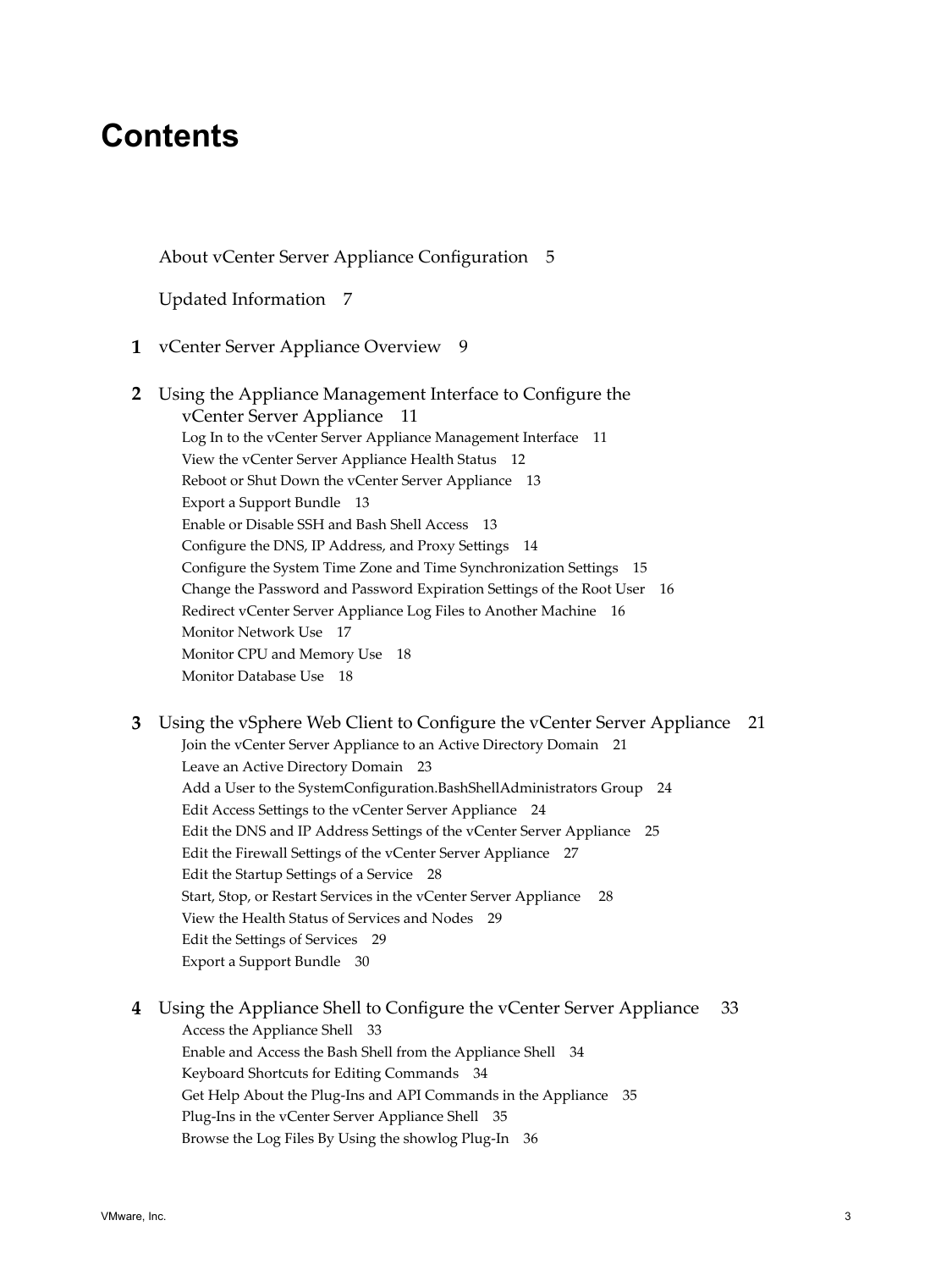AP[I Commands in the vCenter Server Appliance Shell 37](#page-36-0) Co[nfiguring SNMP for the vCenter Server Appliance 41](#page-40-0) Configuring Time Synchronization Settings in the vCenter Server Appliance 48 Ma[naging Local User Accounts in the vCenter Server Appliance 50](#page-49-0) Mo[nitor Health Status and Statistics in the vCenter Server Appliance 52](#page-51-0) Usi[ng the vimtop Plug-In to Monitor the Resource Use of Services 53](#page-52-0)

**5** [Using the Direct Console User Interface to Configure the](#page-56-0) vCenter Server Appliance 57 Lo[g In to the Direct Console User Interface 57](#page-56-0) Ch[ange the Password of the Root User 58](#page-57-0) Co[nfigure the Management Network of the vCenter Server Appliance 58](#page-57-0) Res[tart the Management Network of the vCenter Server Appliance 59](#page-58-0) En[able Access to the Appliance Bash Shell 59](#page-58-0) Ac[cess the Appliance Bash Shell for Troubleshooting 60](#page-59-0) Ex[port a vCenter Server Support Bundle for Troubleshooting 60](#page-59-0)

[Index 61](#page-60-0)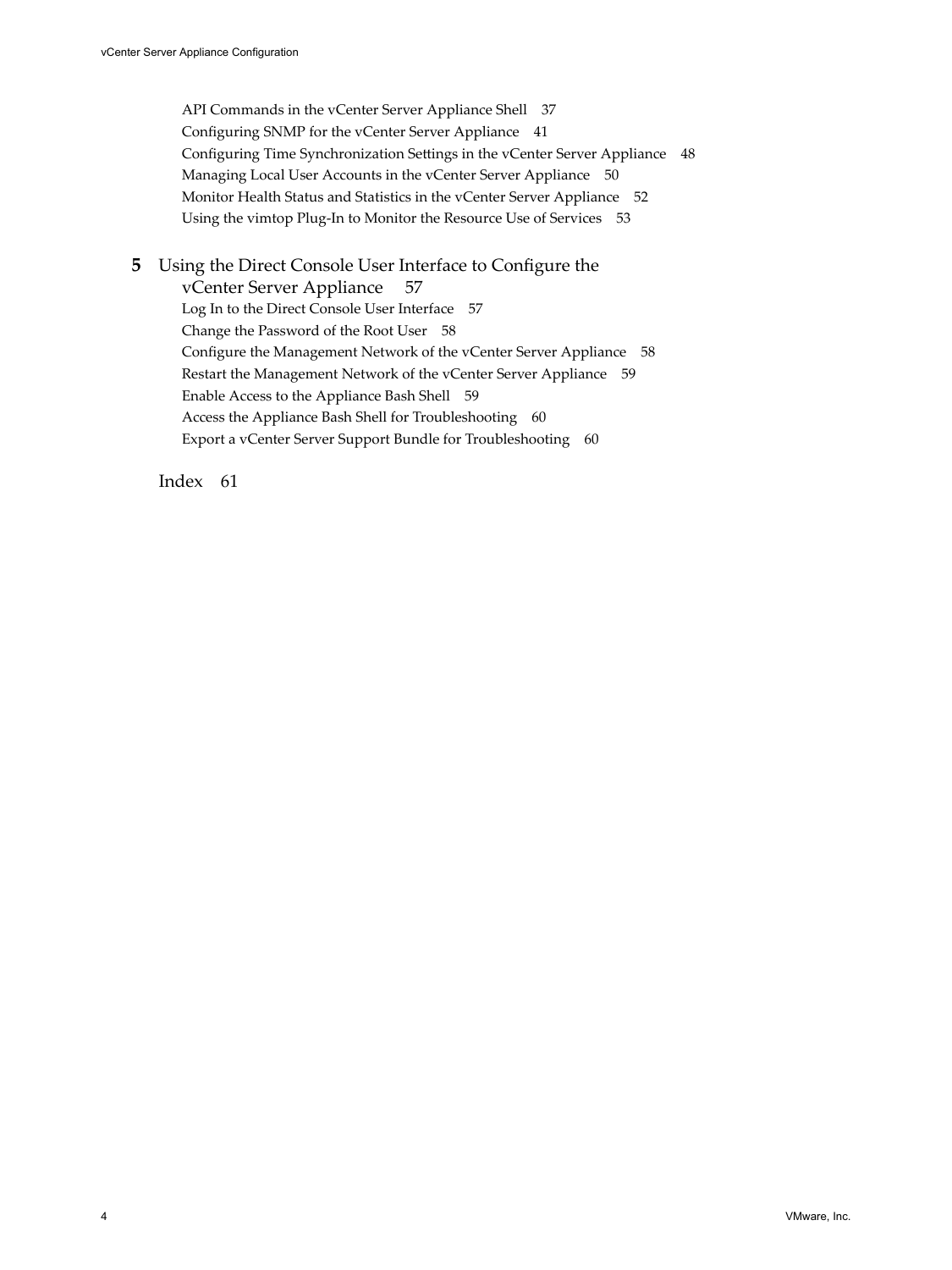# <span id="page-4-0"></span>**About vCenter Server Appliance Configuration**

vCenter Server Appliance Configuration provides information about configuring the VMware vCenter<sup>®</sup> Server Appliance™.

## **Intended Audience**

This information is intended for anyone who wants to use the vCenter Server Appliance to run VMware vCenter Server<sup>®</sup> and VMware Platform Services Controller<sup>®</sup>. The information is written for experienced Windows or Linux system administrators who are familiar with virtual machine technology and data center operations.

## **vSphere Web Client and vSphere Client**

Task instructions in this guide are based on the vSphere Web Client. You can also perform most of the tasks in this guide by using the new vSphere Client. The new vSphere Client user interface terminology, topology, and workflow are closely aligned with the same aspects and elements of the vSphere Web Client user interface. You can apply the vSphere Web Client instructions to the new vSphere Client unless otherwise instructed.

Nore Not all functionality in the vSphere Web Client has been implemented for the vSphere Client in the vSphere 6.5 release. For an up-to-date list of unsupported functionality, see *Functionality Updates for the vSphere Client Guide* at http://www.vmware.com/info?id=1413.

# **VMware Technical Publications Glossary**

VMware Technical Publications provides a glossary of terms that might be unfamiliar to you. For definitions of terms as they are used in VMware technical documentation, go to http://www.vmware.com/support/pubs.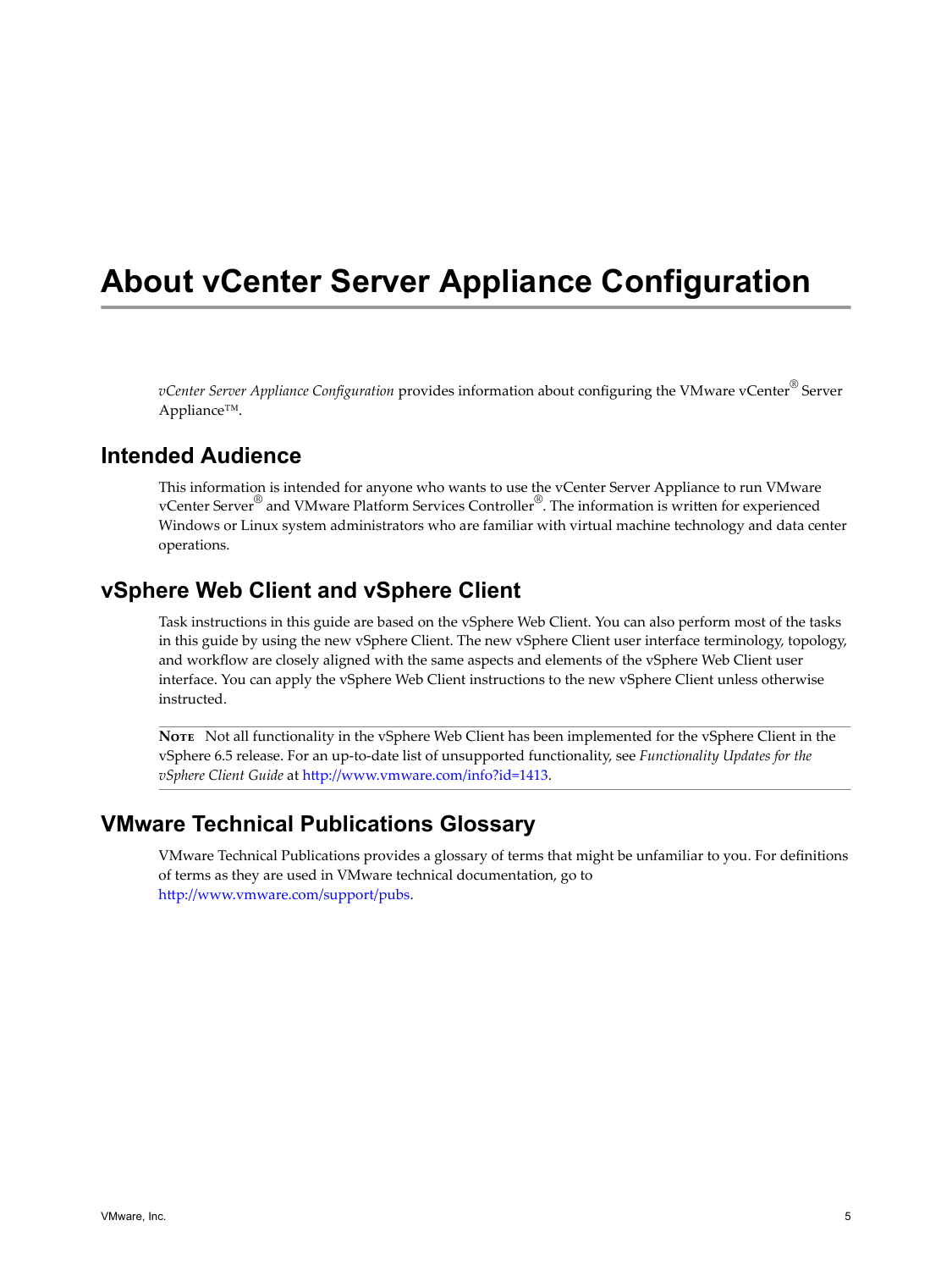vCenter Server Appliance Configuration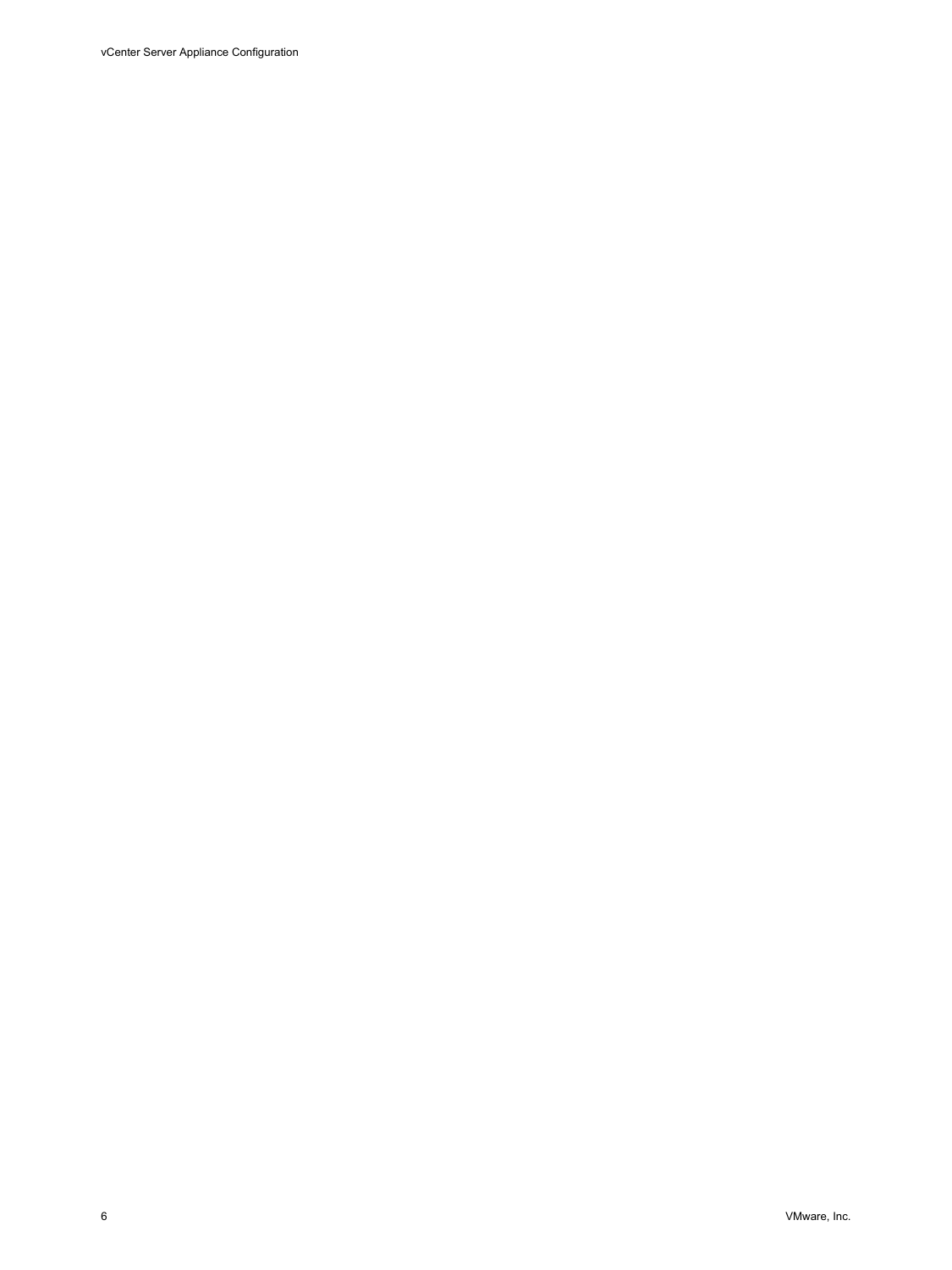# <span id="page-6-0"></span>**Updated Information**

This *vCenter Server Appliance Configuration* is updated with each release of the product or when necessary.

This table provides the update history of the *vCenter Server Appliance Configuration*.

| <b>Revision</b>               | <b>Description</b>                                                                                               |
|-------------------------------|------------------------------------------------------------------------------------------------------------------|
| 04 OCT 2017                   | ■ Updated log in information in "Join the vCenter Server Appliance to an Active Directory Domain,"<br>on page 21 |
| EN-002607-00 Initial release. |                                                                                                                  |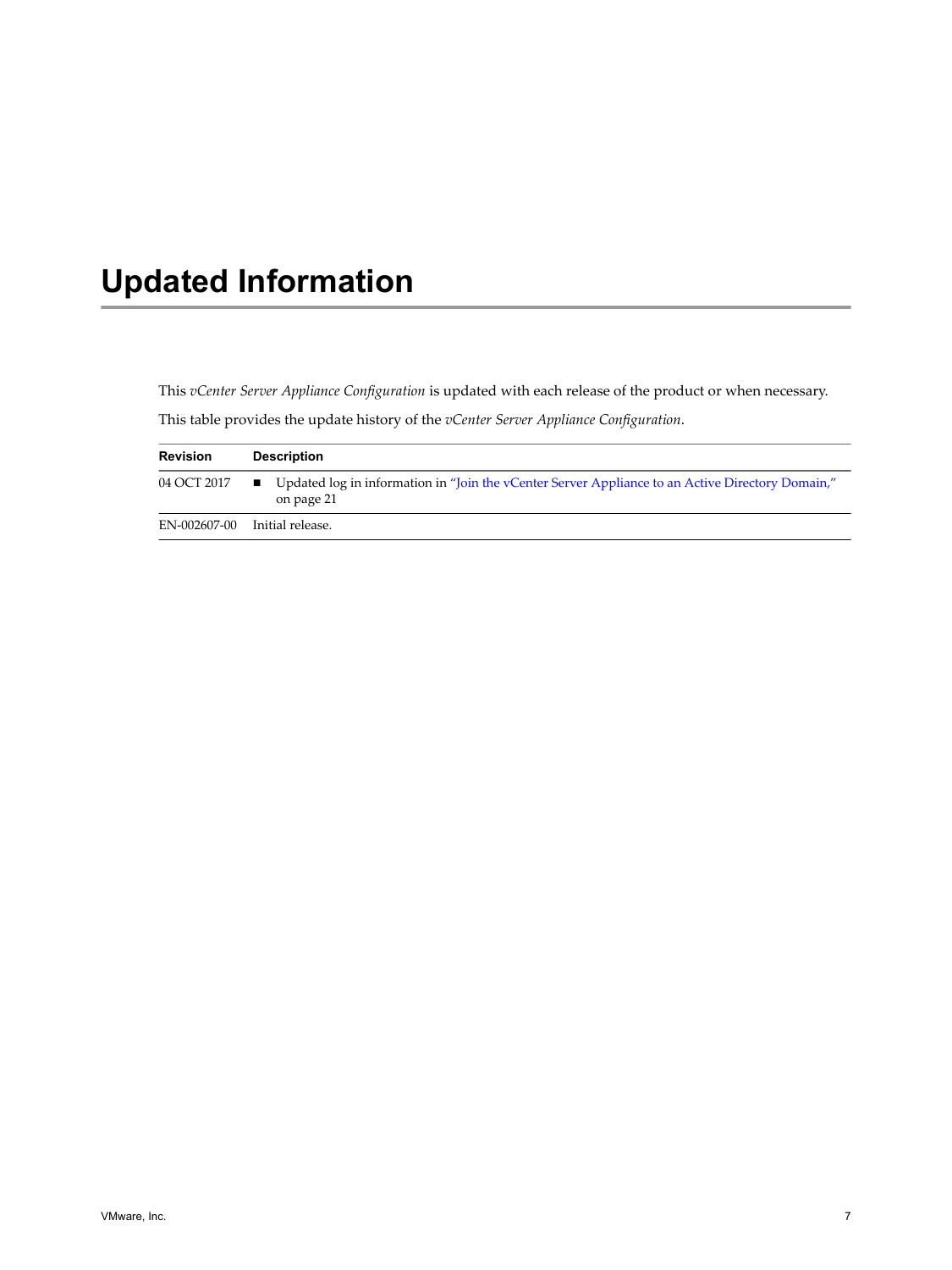vCenter Server Appliance Configuration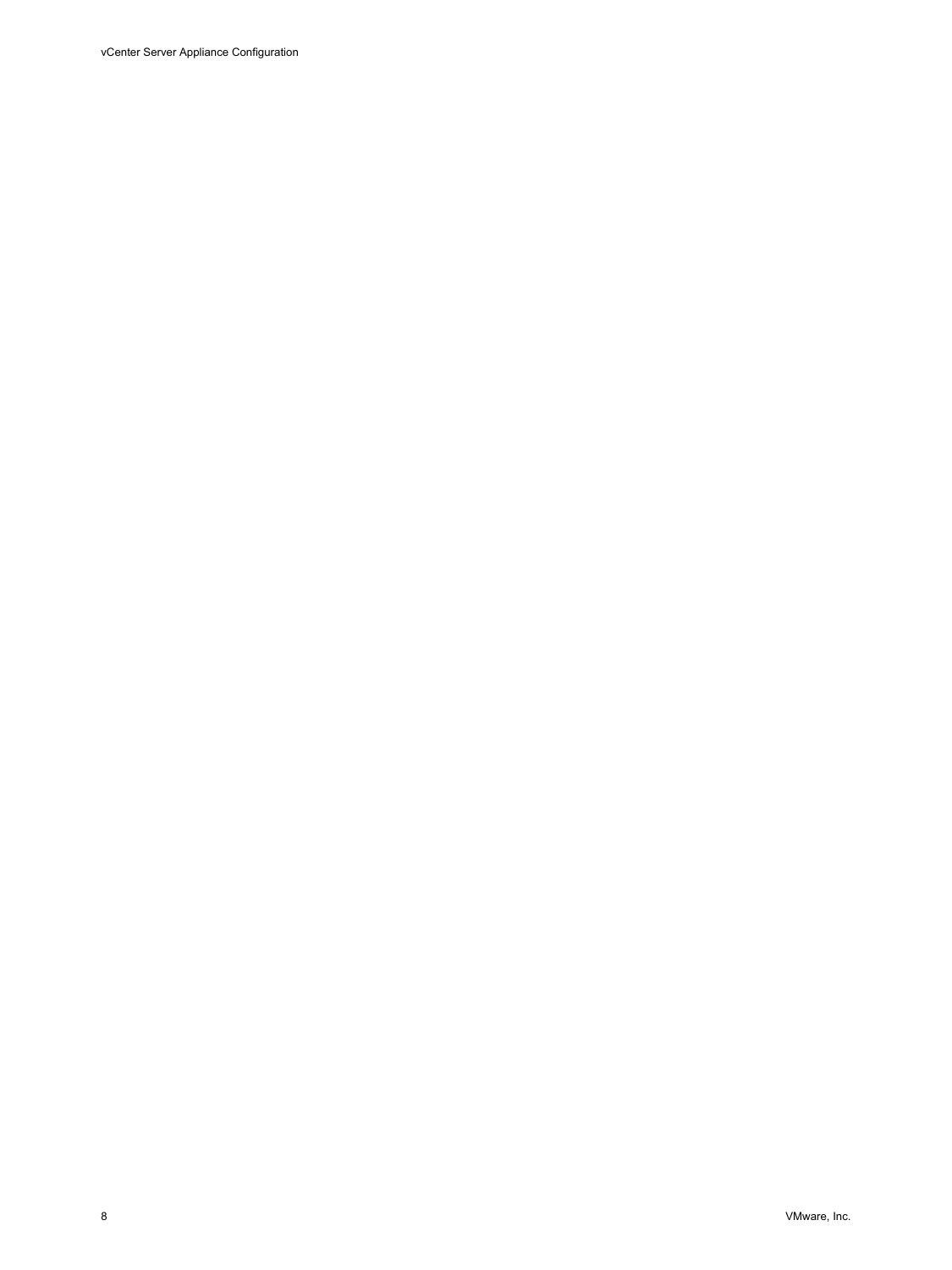# <span id="page-8-0"></span>**vCenter Server Appliance Overview 1**

The vCenter Server Appliance is a preconfigured Linux virtual machine, which is optimized for running VMware vCenter Server® and the associated services on Linux.

During the deployment of the appliance, you select a deployment type of vCenter Server with an embedded Platform Services Controller, Platform Services Controller, or vCenter Server with an external Platform Services Controller. When you deploy a Platform Services Controller appliance, you can create a VMware vCenter® Single Sign-On™ domain or join an existing domain. For information about the vCenter Server and Platform Services Controller deployment types and the deployment topologies with external Platform Services Controller instances, see *vSphere Installation and Setup*.

The vCenter Server Appliance is supported on VMware ESXi™ 5.5 and later. The appliance package contains the following software:

- **n** Project Photon OS $^{\circledR}$  1.0
- PostgreSQL database
- vCenter Server 6.5 and vCenter Server 6.5 components
- Platform Services Controller that contains all the necessary services for running vCenter Server such as vCenter Single Sign-On, License service, and VMware Certificate Authority

For detailed information about the Platform Services Controller, see *Platform Services Controller Administration*.

Customization of the vCenter Server Appliance is unsupported except for adding memory, CPU, and disk space.

The vCenter Server Appliance has the following default user names:

n root user with the password that you set during the deployment of the virtual appliance. You use the root user to log in to the vCenter Server Appliance Management Interface and to the appliance Linux operating system.

**IMPORTANT** The password for the root account of the vCenter Server Appliance expires after 365 days by default. For information about how to change the root password and configure the password expiration settings, see "Change the Password and Password Expiration Settings of the Root User," on [page 16](#page-15-0).

n administrator@*your\_domain\_name* which is the vCenter Single Sign-On user with the password and domain name that you set during the deployment of the appliance.

In vSphere 5.5, this user is administrator@vsphere.local. In vSphere 6.0, when you install vCenter Server or deploy the vCenter Server Appliance with a new Platform Services Controller, you can change the vSphere domain. Do not use the same domain name as the domain name of your Microsoft Active Directory or OpenLDAP domain name.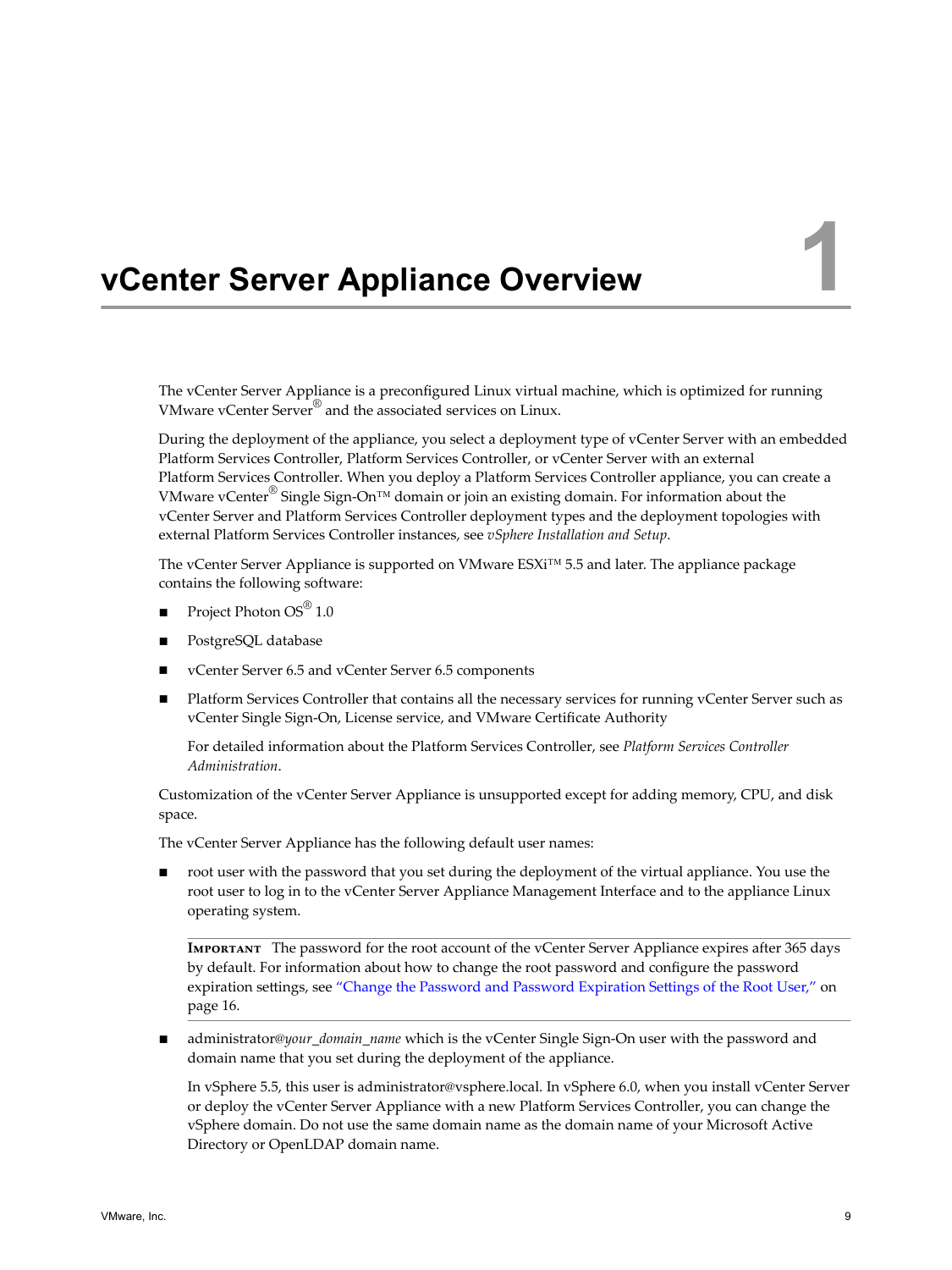Initially, only the user administrator@*your\_domain\_name* has the privileges to log in to the vCenter Server system in the vCenter Server Appliance. By default, the administrator@your\_domain\_name user is a member of the SystemConfiguration.Administrators group. This user can add an identity source in which additional users and groups are defined to vCenter Single Sign-On or give permissions to the users and groups. For more information, see *vSphere Security*.

You can access the vCenter Server Appliance and edit the vCenter Server Appliance settings in four ways:

Use the vCenter Server Appliance Management Interface.

You can edit the system settings of the vCenter Server Appliance such as access, network, time synchronization, and the root password settings. This is the preferred way for editing the appliance.

 $\blacksquare$  Use the VMware vSphere<sup>®</sup> Web Client.

You can navigate to the system configuration settings of the vCenter Server Appliance and join the appliance to an Active Directory domain. You can manage the services that are running in the vCenter Server Appliance and modify various settings such as access, network, and firewall settings.

**n** Use the appliance shell.

You can use TTY1 to log in to the console or can use SSH and run configuration, monitoring, and troubleshooting commands in the vCenter Server Appliance.

Use the Direct Console User Interface.

You can use TTY2 to log in to the vCenter Server Appliance Direct Console User Interface to change the password of the root user, configure the network settings, or enable access to the Bash shell or SSH.

Starting with vSphere 6.5, the vCenter Server Appliance supports high availability. For information about configuring vCenter Server Appliance in a vCenter High Availability cluster, see *vSphere Availability*.

Starting with vSphere 6.5, the vCenter Server Appliance and Platform Services Controller appliance support file-based backup and restore. For information about backing up and restoring, see *vSphere Installation and Setup*.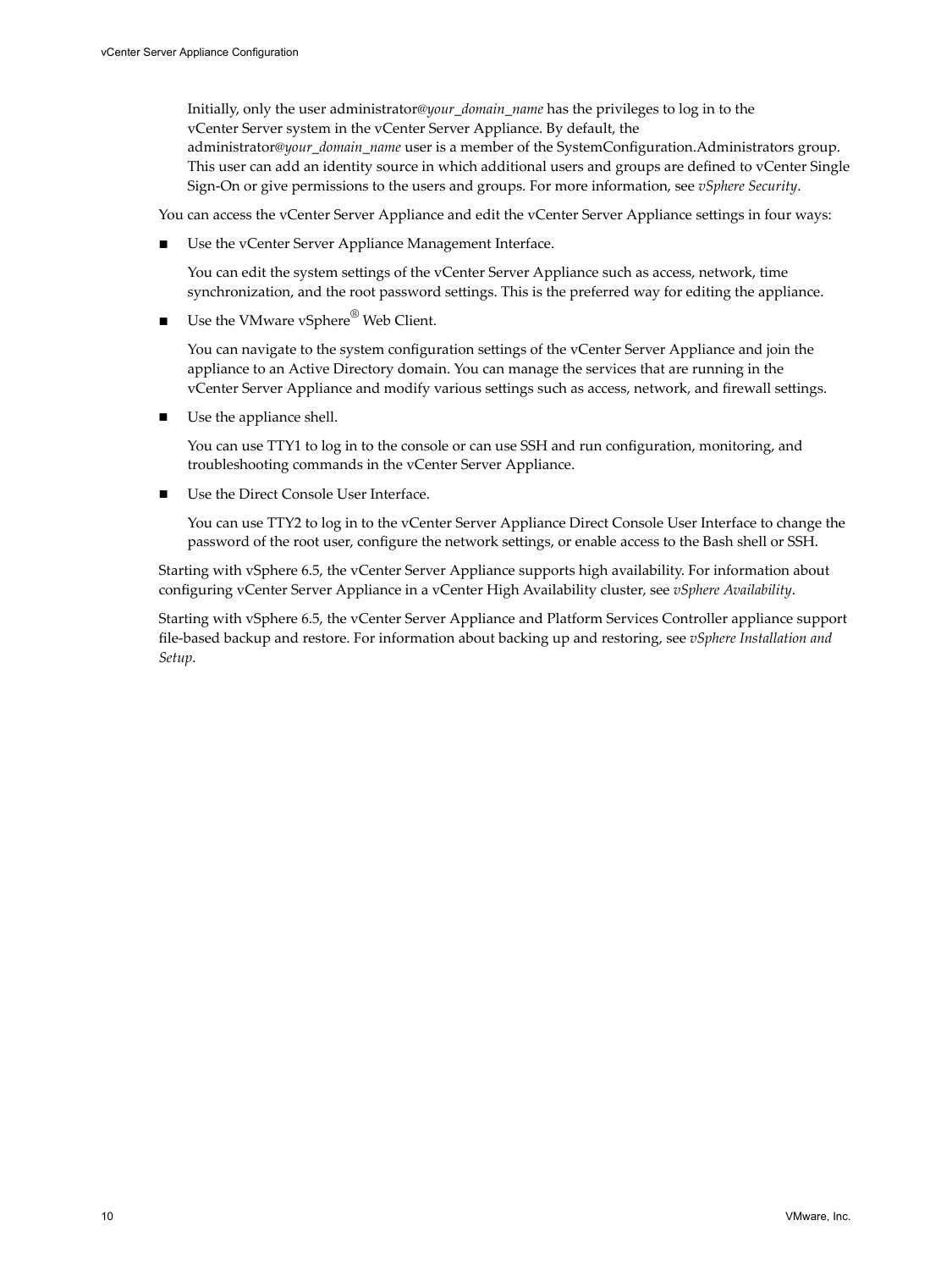# <span id="page-10-0"></span>**Using the Appliance Management Interface to Configure the using the Appliance Management**<br>Interface to Configure the<br>vCenter Server Appliance

After you deploy the vCenter Server Appliance that contains vCenter Server with an embedded Platform Services Controller, vCenter Server with an external Platform Services Controller, or a Platform Services Controller, you can log in to the vCenter Server Appliance Management Interface and edit the appliance settings.

For information about patching the vCenter Server Appliance and enabling automatic checks for vCenter Server Appliance patches, see the *vSphere Upgrade* documentation.

For information backing up and restoring the vCenter Server Appliance, see *vSphere Installation and Setup*.

This chapter includes the following topics:

- "Log In to the vCenter Server Appliance Management Interface," on page 11
- ["View the vCenter Server Appliance Health Status," on page 12](#page-11-0)
- ["Reboot or Shut Down the vCenter Server Appliance," on page 13](#page-12-0)
- ["Export a Support Bundle," on page 13](#page-12-0)
- ["Enable or Disable SSH and Bash Shell Access," on page 13](#page-12-0)
- "Configure the DNS, IP Address, and Proxy Settings," on page 14
- "Configure the System Time Zone and Time Synchronization Settings," on page 15
- "Change the Password and Password Expiration Settings of the Root User," on page 16
- ["Redirect vCenter Server Appliance Log Files to Another Machine," on page 16](#page-15-0)
- ["Monitor Network Use," on page 17](#page-16-0)
- ["Monitor CPU and Memory Use," on page 18](#page-17-0)
- ["Monitor Database Use," on page 18](#page-17-0)

## **Log In to the vCenter Server Appliance Management Interface**

Log in to the vCenter Server Appliance Management Interface to access the vCenter Server Appliance configuration settings.

Nore The login session expires if you leave the vCenter Server Appliance Management Interface idle for 10 minutes.

#### **Prerequisites**

Verify that the vCenter Server Appliance is successfully deployed and running.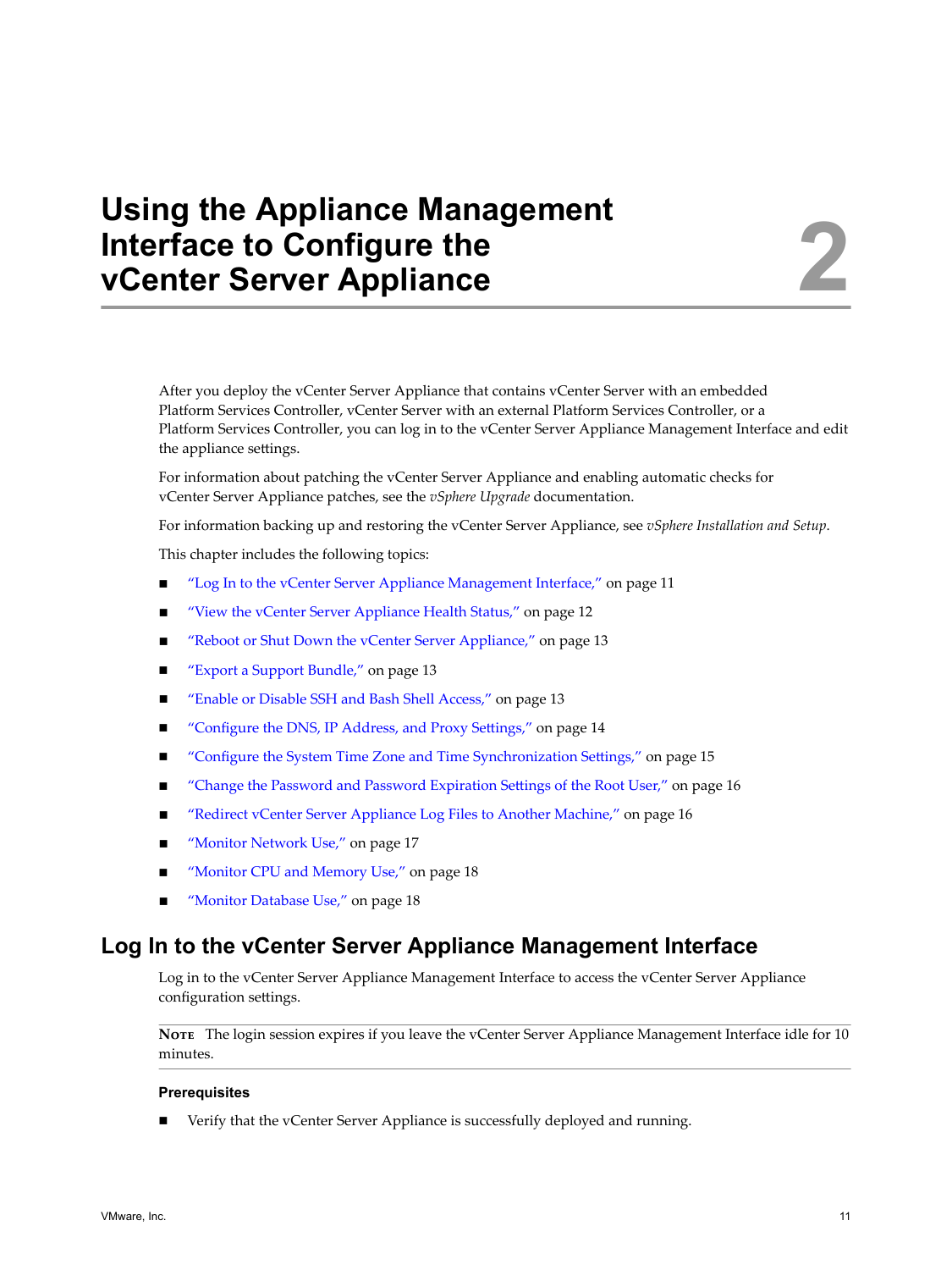<span id="page-11-0"></span>n If you are using Internet Explorer, verify that TLS 1.0, TLS 1.1, and TLS 1.2 are enabled in the security settings.

## **Procedure**

- 1 In a Web browser, go to the vCenter Server Appliance Management Interface, https://appliance-IP*address-or-FQDN*:5480.
- 2 Log in as root.

The default root password is the password you set while deploying the vCenter Server Appliance.

# **View the vCenter Server Appliance Health Status**

You can use the vCenter Server Appliance Management Interface to view the overall health status of the vCenter Server Appliance and health messages.

The overall health status of the vCenter Server Appliance is based on the status of the hardware components such as memory, CPU, storage, and network. It is also based on the update component, which shows whether the software packages are up to date according to the last check for available patches.

**IMPORTANT** If you do not perform regular checks for available patches, the health status of the update component might become out-of-date. For information about how to check for vCenter Server Appliance patches and enable automatic checks for vCenter Server Appliance patches, see *vSphere Upgrade*.

For information about how to view the individual status, see ["Monitor Health Status and Statistics in the](#page-51-0) [vCenter Server Appliance," on page 52.](#page-51-0)

## **Prerequisites**

Log in to the vCenter Server Appliance Management Interface as root.

## **Procedure**

- 1 In the vCenter Server Appliance Management Interface, click **Summary**.
- 2 In the Health Status pane, view the Overall Status badge.

## **Table 2**‑**1.** Health Status

| <b>Badge Icon</b> | <b>Description</b>                                                                                                                                                               |
|-------------------|----------------------------------------------------------------------------------------------------------------------------------------------------------------------------------|
|                   | Good. All components in the appliance are.<br>healthy.                                                                                                                           |
| 06                | Warning. One or more components in the<br>appliance might become overloaded soon.<br>View the details in the Health Messages<br>pane.                                            |
|                   | Alert. One or more components in the<br>appliance might be degraded. Nonsecurity<br>patches might be available.<br>View the details in the Health Messages                       |
|                   | pane.                                                                                                                                                                            |
|                   | Critical. One or more components in the<br>appliance might be in an unusable status and<br>the appliance might become unresponsive<br>soon. Security patches might be available. |
|                   | View the details in the Health Messages<br>pane.                                                                                                                                 |
|                   | Unknown. No data is available.                                                                                                                                                   |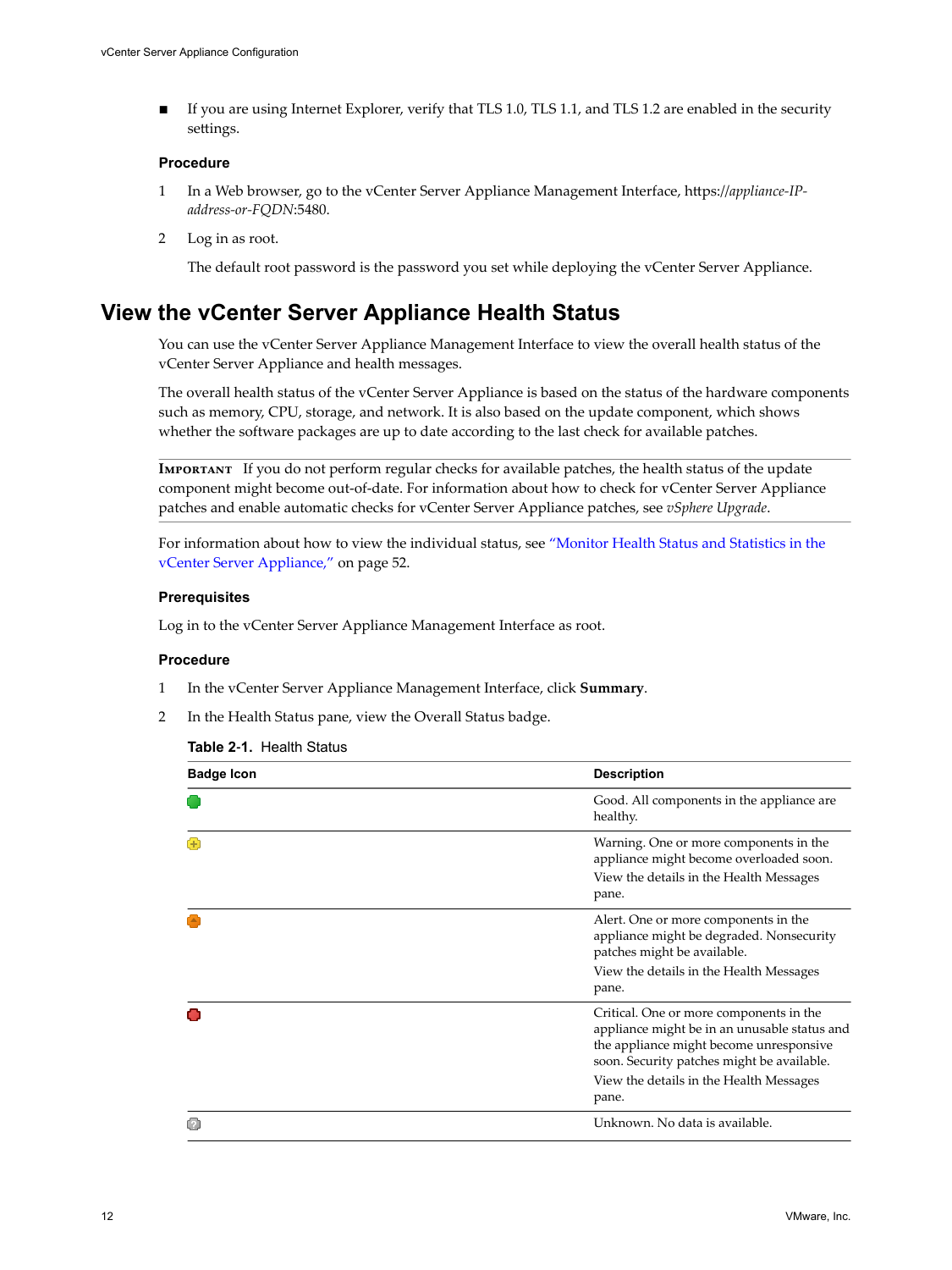# <span id="page-12-0"></span>**Reboot or Shut Down the vCenter Server Appliance**

You can use the vCenter Server Appliance Management Interface to restart or power off the virtual machine running.

## **Prerequisites**

Log in to the vCenter Server Appliance Management Interface as root.

## **Procedure**

- 1 In the vCenter Server Appliance Management Interface, click **Summary**.
- 2 Click **Reboot** or **Shutdown** to restart or power off the virtual machine.
- 3 In the confirmation dialog box, click **Yes** to confirm the operation.

# **Export a Support Bundle**

You can export a support bundle that contains the log files for the vCenter Server instance running in the appliance. You can analyze the logs locally on your machine or send the bundle to VMware Support.

## **Prerequisites**

Log in to the vCenter Server Appliance Management Interface as root.

#### **Procedure**

- 1 In the vCenter Server Appliance Management Interface, click **Summary**.
- 2 Click **Create Support Bundle**, and save the bundle on your local machine.

The support bundle is downloaded as a .tgz file on your local machine.

# **Enable or Disable SSH and Bash Shell Access**

You can use the vCenter Server Appliance Management Interface to edit the access settings to the appliance.

You can enable or disable an SSH administrator login to the appliance. You can also enable access to the vCenter Server Appliance Bash shell for a specific time interval.

## **Prerequisites**

Log in to the vCenter Server Appliance Management Interface as root.

#### **Procedure**

- 1 In the vCenter Server Appliance Management Interface, click **Access**, and click **Edit**.
- 2 Edit the access settings for the vCenter Server Appliance.

| Option                  | <b>Description</b>                                                                                     |
|-------------------------|--------------------------------------------------------------------------------------------------------|
| <b>Enable SSH login</b> | Enables SSH access to the vCenter Server Appliance.                                                    |
| Enable Bash shell       | Enables Bash shell access to the vCenter Server Appliance for the number<br>of minutes that you enter. |

3 Click **OK** to save the settings.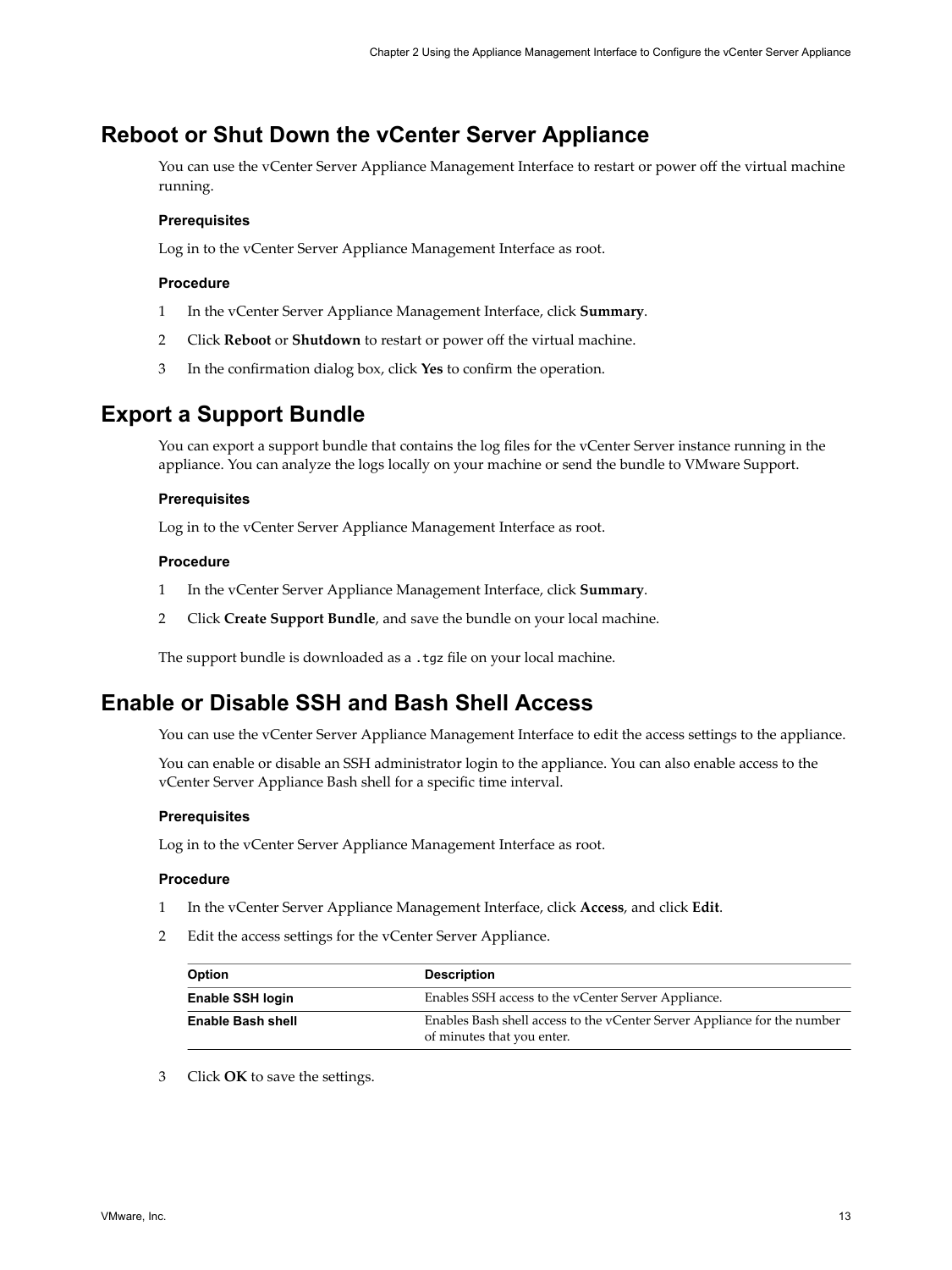# <span id="page-13-0"></span>**Configure the DNS, IP Address, and Proxy Settings**

You can assign static IPv4 and IPv6 addresses, edit the DNS settings, and define the proxy settings for the vCenter Server Appliance.

## **Prerequisites**

To change the IP address of the appliance, verify that the system name of the appliance is an FQDN. If, during the deployment of the appliance, you set an IP address as a system name, you cannot change the IP address after the deployment, because the system name is used as a primary network identifier.

Nore You cannot change the primary network identifier after you deploy the vCenter Server Appliance.

■ Log in to the vCenter Server Appliance Management Interface as root.

#### **Procedure**

- 1 In the vCenter Server Appliance Management Interface, click **Networking** and click **Manage**.
- 2 In the Hostname, Name Servers, and Gateways pane, click **Edit**.
- 3 In the Name Servers section, configure the DNS settings.

| <b>Option</b>                            | <b>Description</b>                                                                                                        |
|------------------------------------------|---------------------------------------------------------------------------------------------------------------------------|
| <b>Obtain DNS settings automatically</b> | Obtains the DNS settings automatically from the network.                                                                  |
| <b>Enter settings manually</b>           | Lets you set the DNS address settings manually. If you select this option,<br>you must provide the following information: |
|                                          | ■ The IP address of the preferred DNS server.                                                                             |
|                                          | (Optional) The IP address of the alternative DNS server.<br>■                                                             |

- 4 In the Default Gateways section, enter an IPv4 or IPv6 gateway address.
- 5 In the Networking Interfaces pane, click **Edit**.
- 6 Expand the network interface name to edit the IP address settings.
- 7 Edit the IPv4 address settings.

| Option                             | <b>Description</b>                                                                                                           |  |
|------------------------------------|------------------------------------------------------------------------------------------------------------------------------|--|
| Disable IPv4 settings              | Disables the IPv4 address. The appliance uses only an IPv6 address.                                                          |  |
| Obtain IPv4 settings automatically | Obtains the IPv4 address for the appliance automatically from the<br>network.                                                |  |
| Use the following IPv4 settings    | Uses an IPv4 address that you set manually. You must enter the IP address,<br>subnet prefix length, and the default gateway. |  |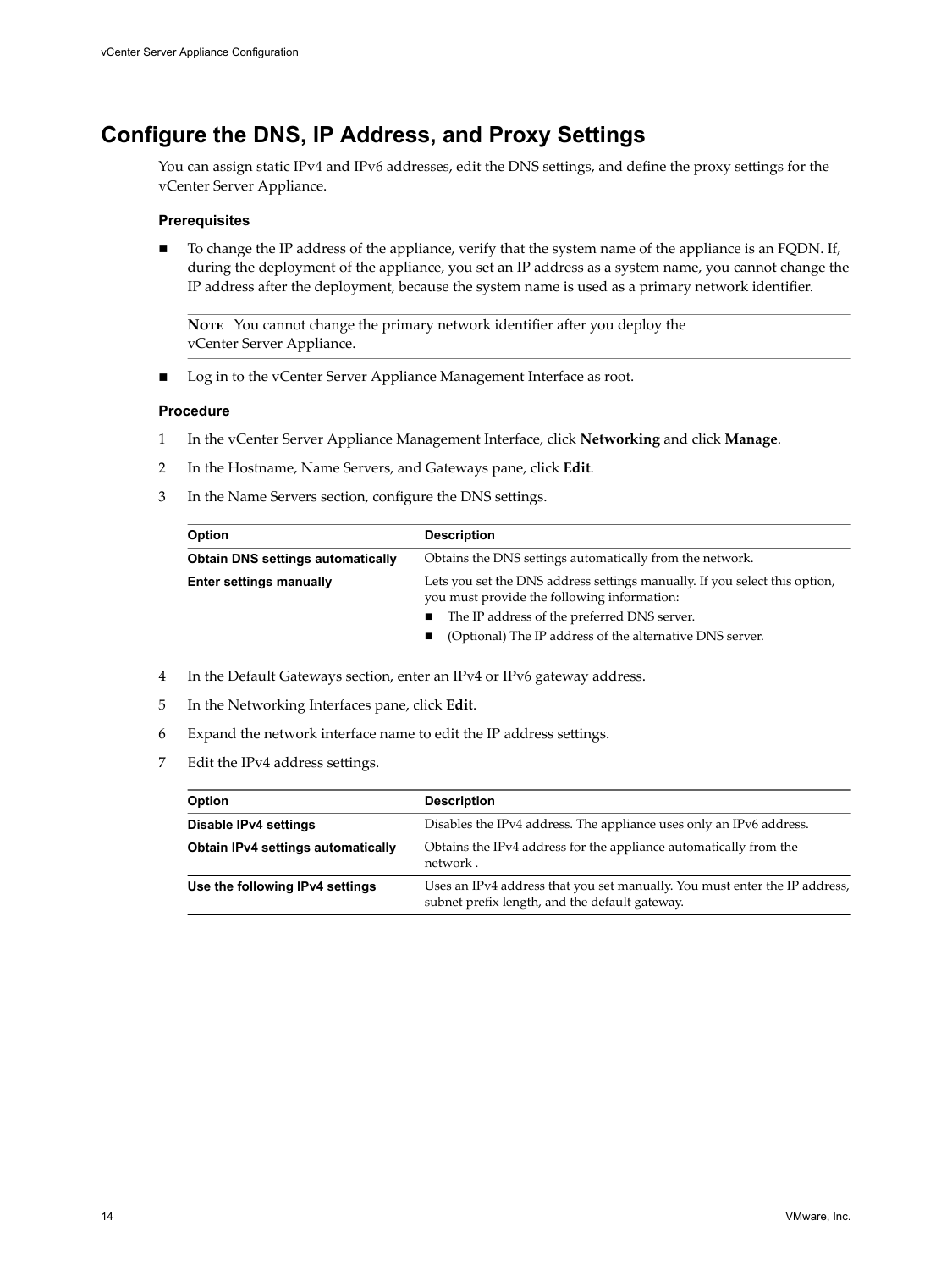<span id="page-14-0"></span>8 Edit the IPv6 settings.

| Option                                                                | <b>Description</b>                                                                                                                                                |
|-----------------------------------------------------------------------|-------------------------------------------------------------------------------------------------------------------------------------------------------------------|
| <b>Obtain IPv6 settings</b><br>automatically through DHCP             | Assigns IPv6 addresses to the appliance automatically from the network by<br>using DHCP.                                                                          |
| Obtain IPv6 settings<br>automatically through Router<br>Advertisement | Assigns IPv6 addresses to the appliance automatically from the network by<br>using router advertisement.                                                          |
| <b>Static IPv6 addresses</b>                                          | Uses static IPv6 addresses that you set up manually.<br>Click the <b>Add</b> icon.<br>Enter the IPv6 address and the subnet prefix length.<br>2<br>Click OK.<br>3 |
|                                                                       | (Optional) Edit the default gateway.<br>4                                                                                                                         |

You can configure the appliance to obtain the IPv6 settings automatically through both DHCP and router advertisement. You can assign static a IPv6 address at the same time.

- 9 To configure a proxy server, in the Proxy Settings pane, click Edit.
- 10 Select Use a Proxy Server, enter the proxy server settings, and click OK.

# **Configure the System Time Zone and Time Synchronization Settings**

After you deploy the vCenter Server Appliance, you can change the system time zone and time synchronization settings.

When you deploy the vCenter Server Appliance, you either use the time settings of the ESXi host on which the appliance is running or you configure the time synchronization based on an NTP server. If the time settings in your vSphere network change, you can edit the time zone and time synchronization settings in the appliance.

**IMPORTANT** If the vCenter Server Appliance is using an external Platform Services Controller, you must configure both the vCenter Server Appliance and the Platform Services Controller to use the same time synchronization source. Otherwise, authentication with vCenter Single Sign-On might fail.

#### **Prerequisites**

Log in to the vCenter Server Appliance Management Interface as root.

## **Procedure**

- 1 In the vCenter Server Appliance Management Interface, click **Time**.
- 2 Configure the system time zone settings.
	- a In the Time zone pane, click **Edit**.
	- b From the **Time zone** drop-down menu, select a location or time zone and click **OK**.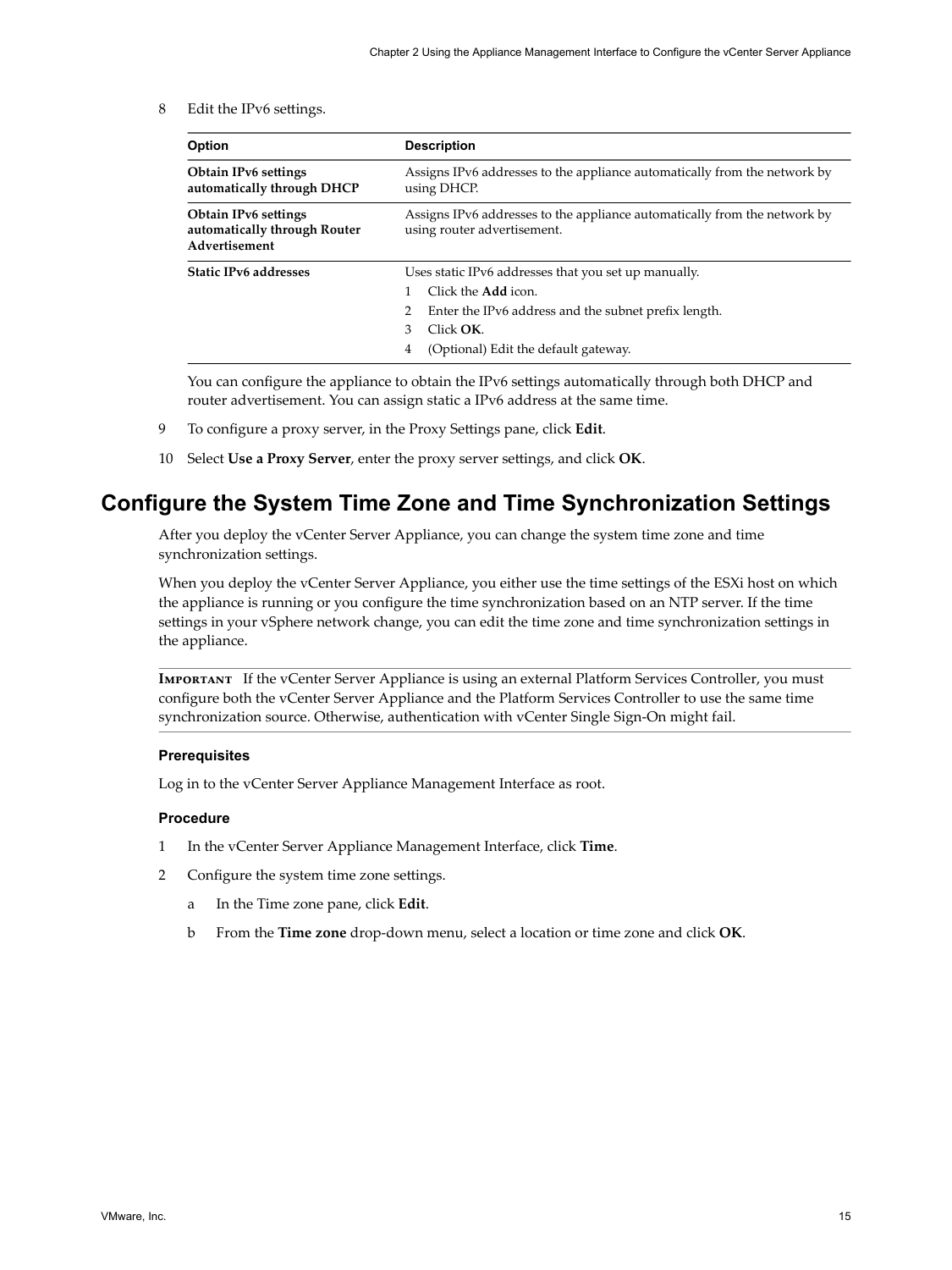- <span id="page-15-0"></span>3 Configure the time synchronization settings.
	- a In the Time Synchronization pane, click **Edit**.
	- b From the **Mode** drop-down menu, configure the time synchronization method.

| Option          | <b>Description</b>                                                                                                                       |
|-----------------|------------------------------------------------------------------------------------------------------------------------------------------|
| <b>Disabled</b> | No time synchronization. Uses the system time zone settings.                                                                             |
| Host            | Enables VMware Tools time synchronization. Uses VMware Tools to<br>synchronize the time of the appliance with the time of the ESXi host. |
| <b>NTP</b>      | Enables NTP synchronization. You must enter the IP address or FQDN<br>of one or more NTP servers.                                        |

c Click **OK**.

# **Change the Password and Password Expiration Settings of the Root User**

When you deploy the vCenter Server Appliance, you set the initial password of the root user, which expires after 365 days by default. For security reasons, you can change the root password and the password expiration settings.

## **Prerequisites**

Log in to the vCenter Server Appliance Management Interface as root.

#### **Procedure**

- 1 In the vCenter Server Appliance Management Interface, click **Administration**.
- 2 In the Change root password pane, change the root password and click **Submit**.
- 3 Configure the password expiration settings for the root user.
	- a In the Root password expires section, set the password expiration policy.

| Option     | <b>Description</b>                                                                                                      |
|------------|-------------------------------------------------------------------------------------------------------------------------|
| <b>Yes</b> | The password of the root user expires after a particular number of<br>days. You must provide the following information: |
|            | Root password validity (days)                                                                                           |
|            | The number of days after which the password expires.<br>Email for expiration warning                                    |
|            | The email address to which the vCenter Server Appliance sends a<br>warning message before the expiration date.          |
| No         | The password of the root user never expires.                                                                            |

b In the Password expiry settings pane, click **Submit** to apply the new password expiry settings.

In the Password expires on text box, you can see the new expiration date.

# **Redirect vCenter Server Appliance Log Files to Another Machine**

You can redirect the vCenter Server Appliance log files to another machine, for example, if you want to preserve storage space on the vCenter Server Appliance.

## **Prerequisites**

Log in to the vCenter Server Appliance Management Interface as root.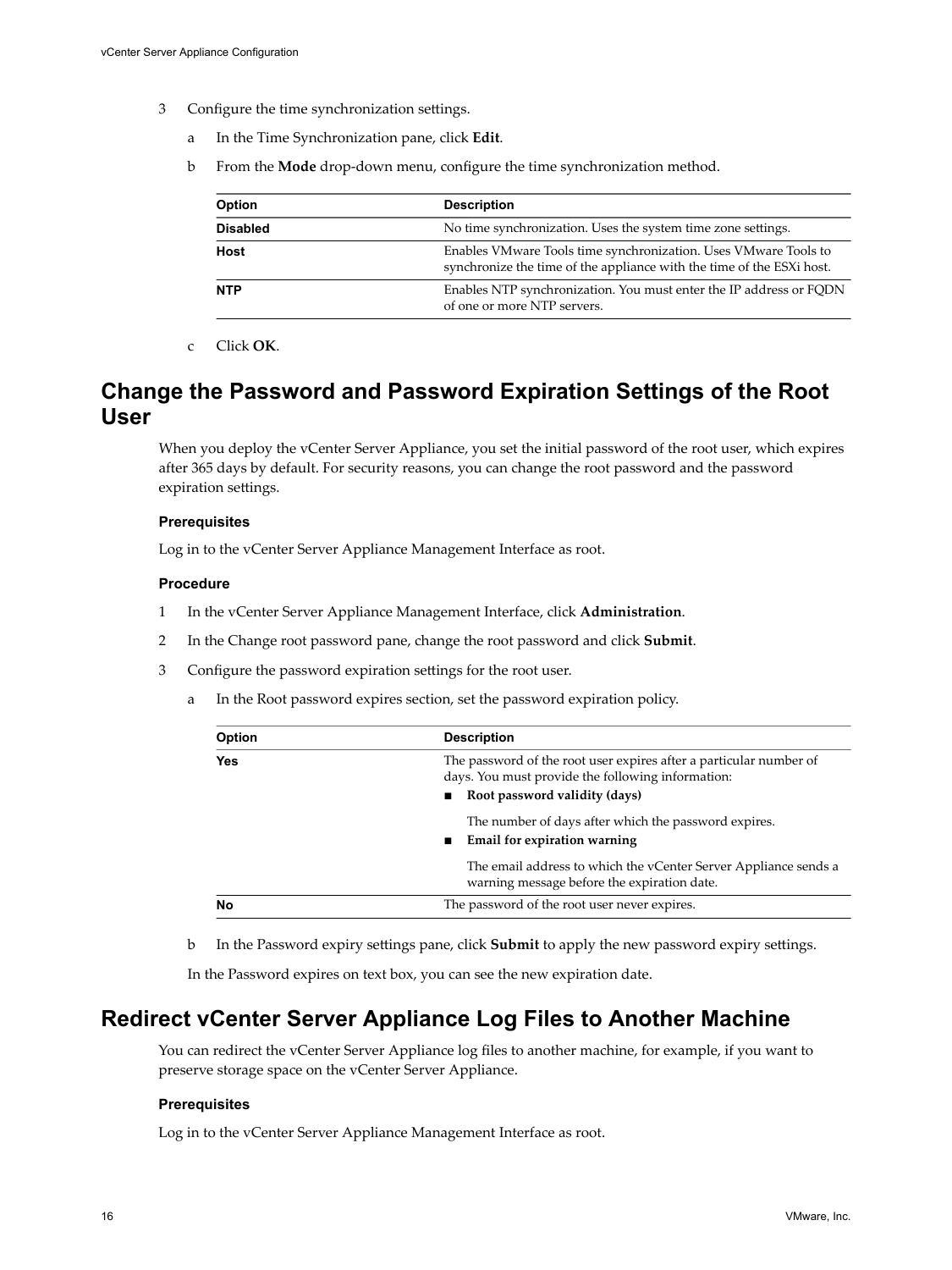#### <span id="page-16-0"></span>**Procedure**

- 1 In the vCenter Server Appliance Management Interface, select **Syslog Configuration**.
- 2 Click **Edit**.
- 3 From the **Common Log Level** drop-down menu, select the log files to redirect.

| Option  | <b>Description</b>                                                            |
|---------|-------------------------------------------------------------------------------|
| $\star$ | All log files are redirected to the remote machine.                           |
| info    | Only informational log files are redirected to the remote machine.            |
| notice  | Only notices are redirected to the remote machine.                            |
|         | Notice indicates normal but significant condition.                            |
| warn    | Only warnings are redirected to the remote machine.                           |
| error   | Only error messages are redirected to the remote machine.                     |
| crit    | Only critical log files are redirected to the remote machine.                 |
| alert   | Only alerts are redirected to the remote machine.                             |
|         | Alert indicates that action must be taken immediately.                        |
| emerg   | Only emergency log files are redirected to the remote machine.                |
|         | Emergency indicates that the system stopped responding and cannot be<br>used. |

- 4 In the **Remote Syslog Host** text box, enter the FQDN or IP address of the machine on which you want to export the log files.
- 5 In the **Remote Syslog Port** text box, enter the port number to use for communication with the machine on which you want to export the log files.
- 6 From the **Remote Syslog Protocol** drop-down menu, select the protocol to use.

| Option      | <b>Description</b>                   |
|-------------|--------------------------------------|
| <b>TCP</b>  | <b>Transmission Control Protocol</b> |
| <b>UDP</b>  | User Datagram Protocol               |
| <b>TLS</b>  | <b>Transport Layer Security</b>      |
| <b>RELP</b> | Reliable Event Logging Protocol      |

7 Click **OK**.

The new configuration settings are shown in the Remote Syslog Configuration pane.

8 (Optional) To stop redirecting log files to another machine, click **Reset**.

## **Monitor Network Use**

You can use the vCenter Server Appliance Management Interface to monitor the network use of the vCenter Server Appliance in the last day, week, month, or quarter.

### **Prerequisites**

Log in to the vCenter Server Appliance Management Interface as root.

## **Procedure**

- 1 In the vCenter Server Appliance Management Interface, click **Networking**.
- 2 From the **Network Utilization** drop-down menu, select the time period for generating the network utilization graph.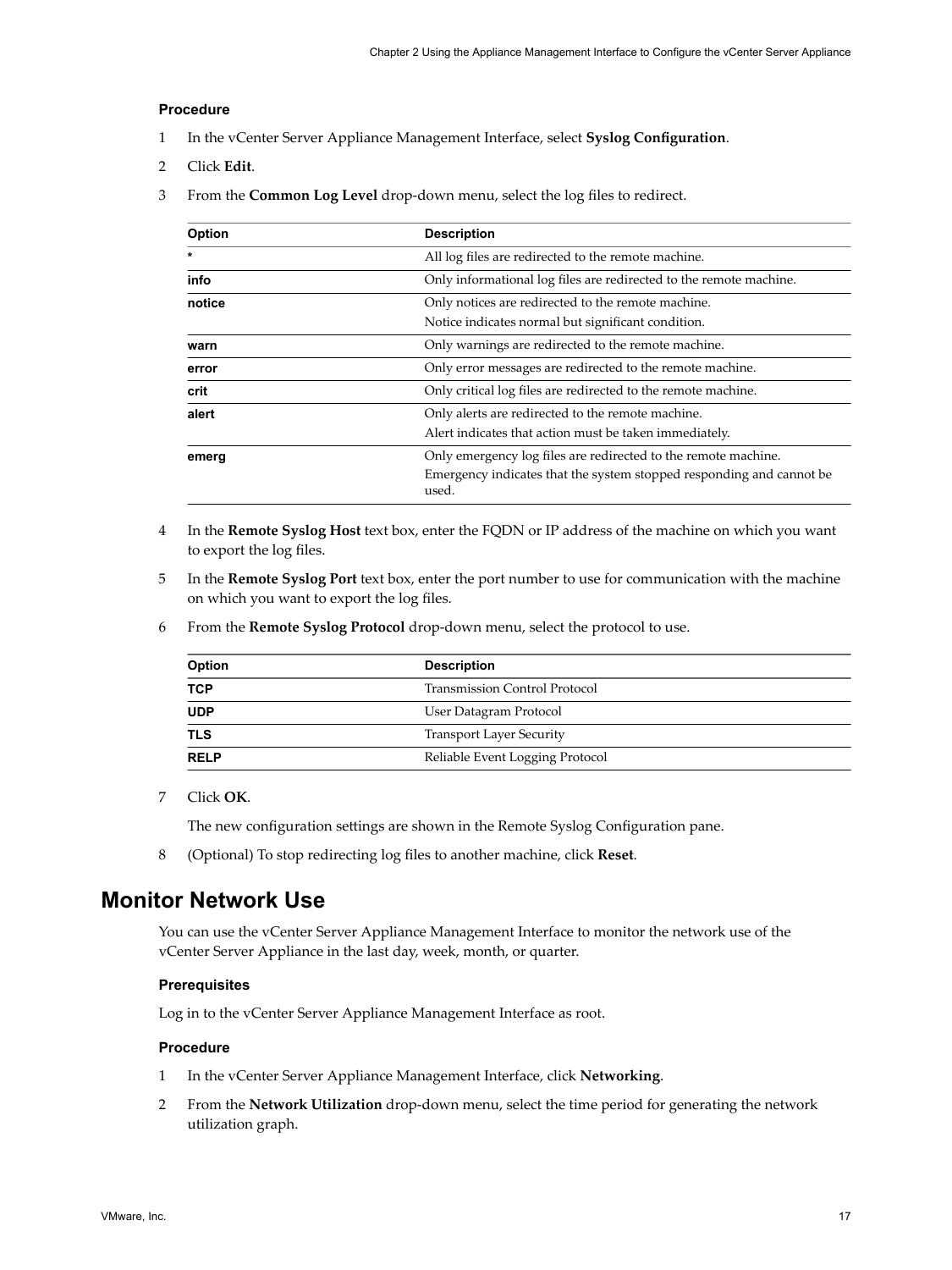<span id="page-17-0"></span>3 From the table below the graph grid, select a packet or transmit byte rate to monitor.

The options vary depending on your network settings.

The network utilization graph refreshes to display the use of the item you select.

4 Point to the network utilization graph to see the network use data for a particular date and time.

# **Monitor CPU and Memory Use**

You can use the vCenter Server Appliance Management Interface to monitor the overall CPU and memory use of the vCenter Server Appliance.

## **Prerequisites**

Log in to the vCenter Server Appliance Management Interface as root.

#### **Procedure**

- 1 In the vCenter Server Appliance Management Interface, click **CPU and Memory**.
- 2 From the **Overall CPU Utilization Trending** drop-down menu, select the time period for which you want to generate a CPU utilization trending graph.
- 3 Point to the CPU graph to see the CPU use for a particular date and time.
- 4 From the **Overall Memory Utilization Trending** drop-down menu, select the time period for which you want to generate a memory utilization trending graph.
- 5 Point to the memory graph to see the memory use for a particular date and time.

# **Monitor Database Use**

You can use the vCenter Server Appliance Management Interface to monitor the use of the embedded database of the vCenter Server Appliance by data type. You can also monitor space use trending graphs and filter any of the largest data types.

## **Prerequisites**

Log in to the vCenter Server Appliance Management Interface as root.

## **Procedure**

- 1 In the vCenter Server Appliance Management Interface, click **Database**.
- 2 In the **Current Utilization** pane, you can monitor the consumed and free space for the vCenter Server Appliance database.

| Data File System | <b>Description</b>                                                                                                                                                            |
|------------------|-------------------------------------------------------------------------------------------------------------------------------------------------------------------------------|
| VC DB SEAT       | Stats, events, alarms, and tasks data that is generated for the hosts and virtual machines<br>managed by the vCenter Server instance running in the vCenter Server Appliance. |
| Transaction Log  | Internal database transaction logging data that is used for recovery from failures and other<br>purposes.                                                                     |
| VC Inventory     | Inventory data that describes the hosts and virtual machines managed by the vCenter Server<br>instance running in the vCenter Server Appliance.                               |

- 3 From the **Overall current space utilization trending** drop-down menu, select the time period for which you want to generate the space utilization trending graphs.
- 4 Click the colored radio button of a particular database component to include or exclude that component from the graph.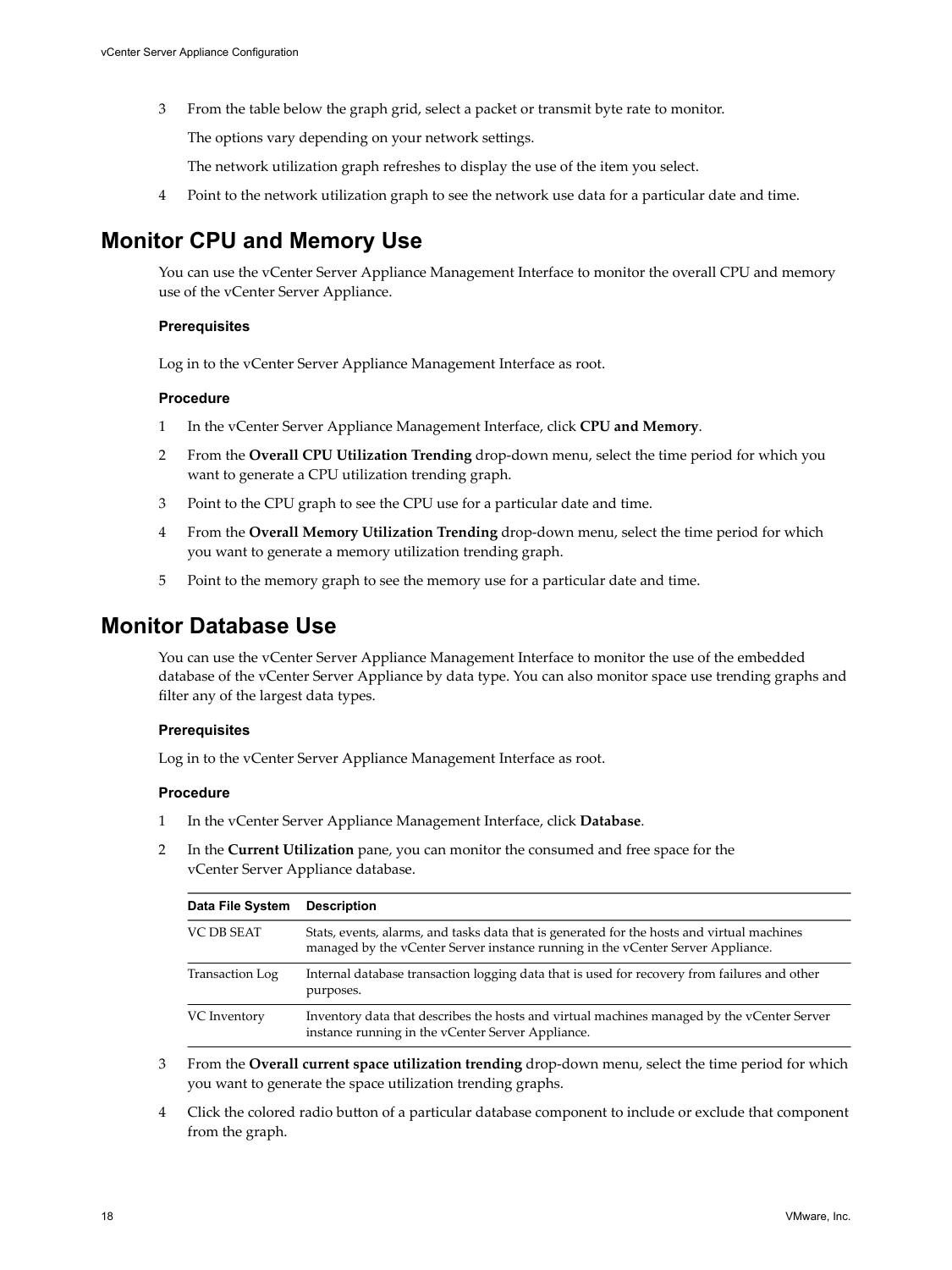5 Point to the space utilization graph to see the database use value for a particular date and time.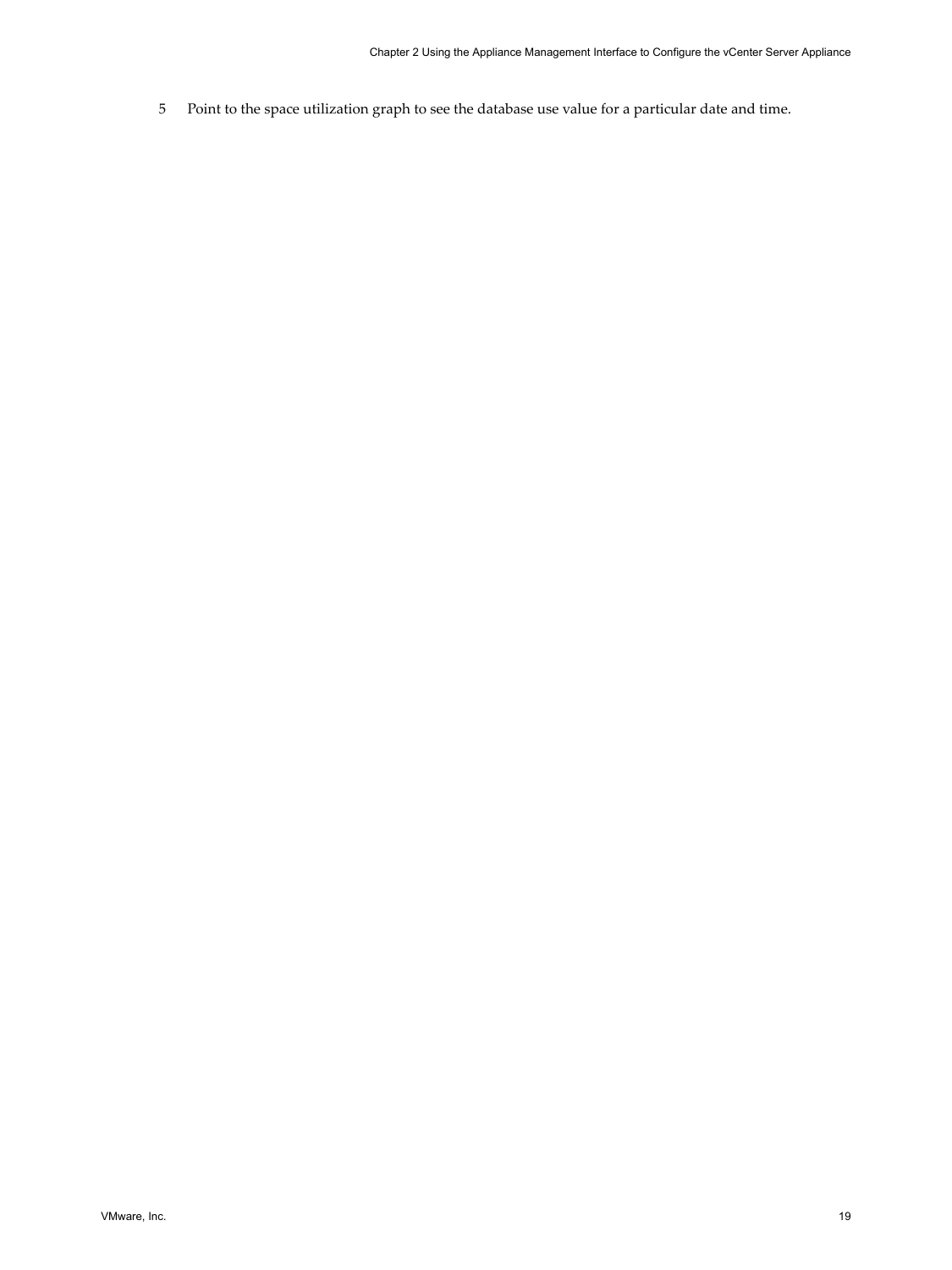vCenter Server Appliance Configuration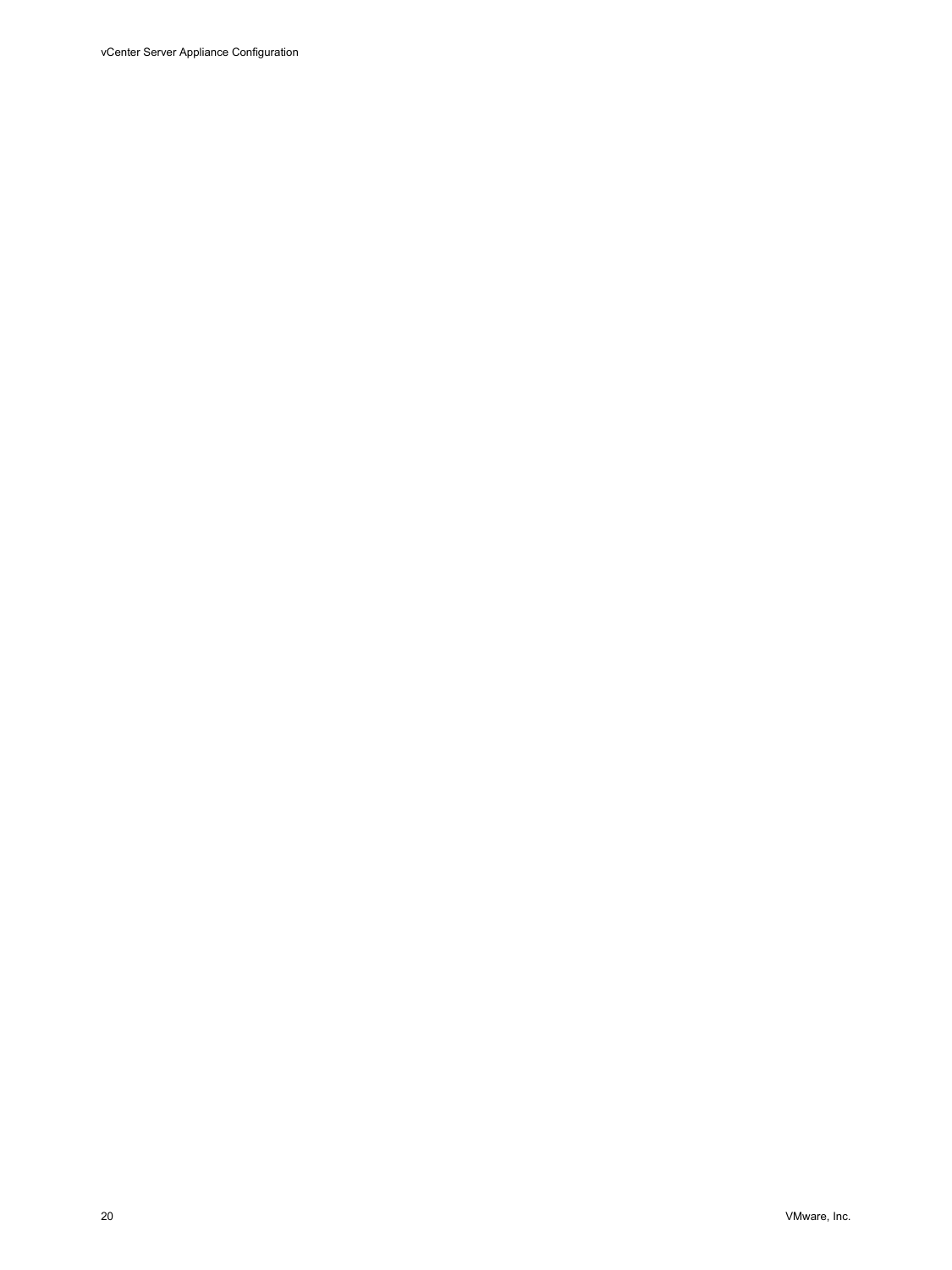# <span id="page-20-0"></span>**Using the vSphere Web Client to Configure the vertigure the Server Appliance 33**<br> **1999 - Center Server Appliance**

After you deploy the vCenter Server Appliance, you can perform some configuration operations from the vSphere Web Client such as joining the appliance to an Active Directory domain, managing the services that are running in the vCenter Server Appliance, networking, and other settings.

This chapter includes the following topics:

- n "Join the vCenter Server Appliance to an Active Directory Domain," on page 21
- ["Leave an Active Directory Domain," on page 23](#page-22-0)
- "Add a User to the SystemConfiguration.BashShellAdministrators Group," on page 24
- "Edit Access Settings to the vCenter Server Appliance," on page 24
- "Edit the DNS and IP Address Settings of the vCenter Server Appliance," on page 25
- "Edit the Firewall Settings of the vCenter Server Appliance," on page 27
- "Edit the Startup Settings of a Service," on page 28
- ["Start, Stop, or Restart Services in the vCenter Server Appliance," on page 28](#page-27-0)
- ["View the Health Status of Services and Nodes," on page 29](#page-28-0)
- "Edit the Settings of Services," on page 29
- ["Export a Support Bundle," on page 30](#page-29-0)

## **Join the vCenter Server Appliance to an Active Directory Domain**

You can join a Platform Services Controller appliance or a vCenter Server Appliance with an embedded Platform Services Controller to an Active Directory domain. You can attach the users and groups from this Active Directory domain to your vCenter Single Sign-On domain.

**IMPORTANT** Joining a Platform Services Controller appliance or a vCenter Server Appliance with an embedded Platform Services Controller to an Active Directory domain with a read-only domain controller (RODC) is unsupported. You can join a Platform Services Controller or a vCenter Server Appliance with an embedded Platform Services Controller only to an Active Directory domain with a writable domain controller.

If you want to configure permissions for users and groups from an Active Directory domain to access the vCenter Server components, you must join its associated embedded or external Platform Services Controller instance to the Active Directory domain.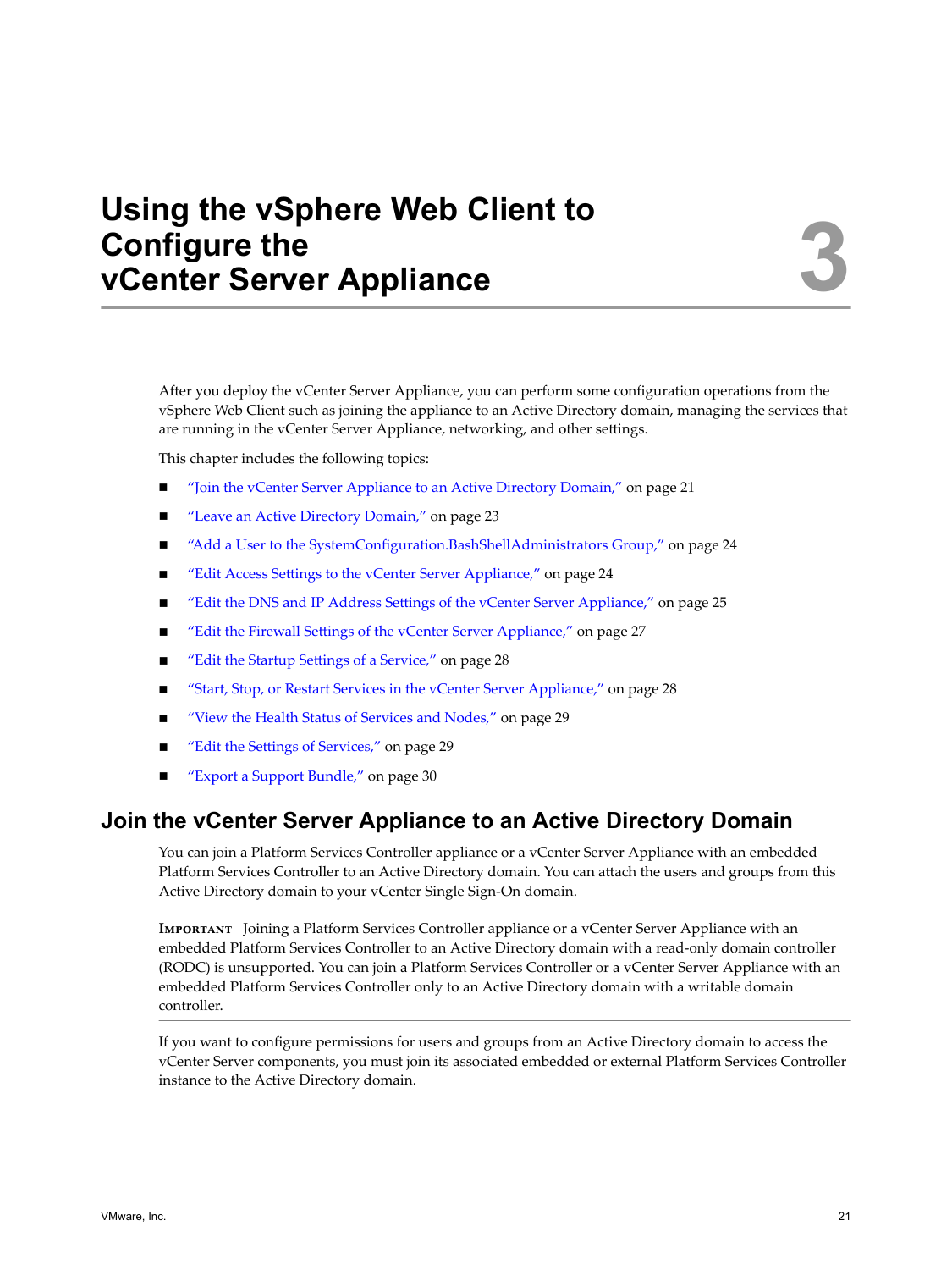For example, to enable an Active Directory user to log in to the vCenter Server instance in a vCenter Server Appliance with an embedded Platform Services Controller by using the vSphere Web Client with Windows session authentication (SSPI), you must join the vCenter Server Appliance to the Active Directory domain and assign the Administrator role to this user. To enable an Active Directory user to log in to a vCenter Server instance that uses an external Platform Services Controller appliance by using the vSphere Web Client with SSPI, you must join the Platform Services Controller appliance to the Active Directory domain and assign the Administrator role to this user.

## **Prerequisites**

- n Verify that the user who logs in to the vCenter Server instance in the vCenter Server Appliance is a member of the SystemConfiguration.Administrators group in vCenter Single Sign-On.
- n Verify that the system name of the appliance is an FQDN. If, during the deployment of the appliance, you set an IP address as a system name, you cannot join the vCenter Server Appliance to an Active Directory domain.

## **Procedure**

- 1 Use the vSphere Web Client to log in as administrator@*your\_domain\_name* to the vCenter Server instance in the vCenter Server Appliance.
- 2 On the vSphere Web Client main page, hover over the **Home** icon, click **Home**, and select **System Configuration.**
- 3 Under Deployment, click **System Configuration**.
- 4 Under System Configuration, click **Nodes**.
- 5 Under Nodes, select a node and click the **Manage** tab.
- 6 Under Advanced, select **Active Directory**, and click **Join**.
- 7 Enter the Active Directory details.

| Option              | <b>Description</b>                                                                                         |
|---------------------|------------------------------------------------------------------------------------------------------------|
| Domain              | Active Directory domain name, for example, mydomain.com. Do not<br>provide an IP address in this text box. |
| Organizational unit | Optional. The full OU LDAP FQDN, for example,<br>OU=Engineering,DC=mydomain,DC=com.                        |
|                     | <b>IMPORTANT</b> Use this text box only if you are familiar with LDAP.                                     |
| User name           | User name in User Principal Name (UPN) format, for example,<br>jchin@mydomain.com.                         |
|                     | <b>IMPORTANT</b> Down-level login name format, for example,<br>DOMAIN\UserName, is unsupported.            |
| Password            | Password of the user.                                                                                      |

8 Click **OK** to join the vCenter Server Appliance to the Active Directory domain.

The operation silently succeeds and you can see the Join button turned to Leave.

9 Right-click the node you edited and select **Reboot** to restart the appliance so that the changes are applied.

**IMPORTANT** If you do not restart the appliance, you might encounter problems when using the vSphere Web Client.

- 10 Navigate to Administration > Single Sign-On > Configuration.
- 11 On the **Identity Sources** tab, click the **Add Identity Source** icon.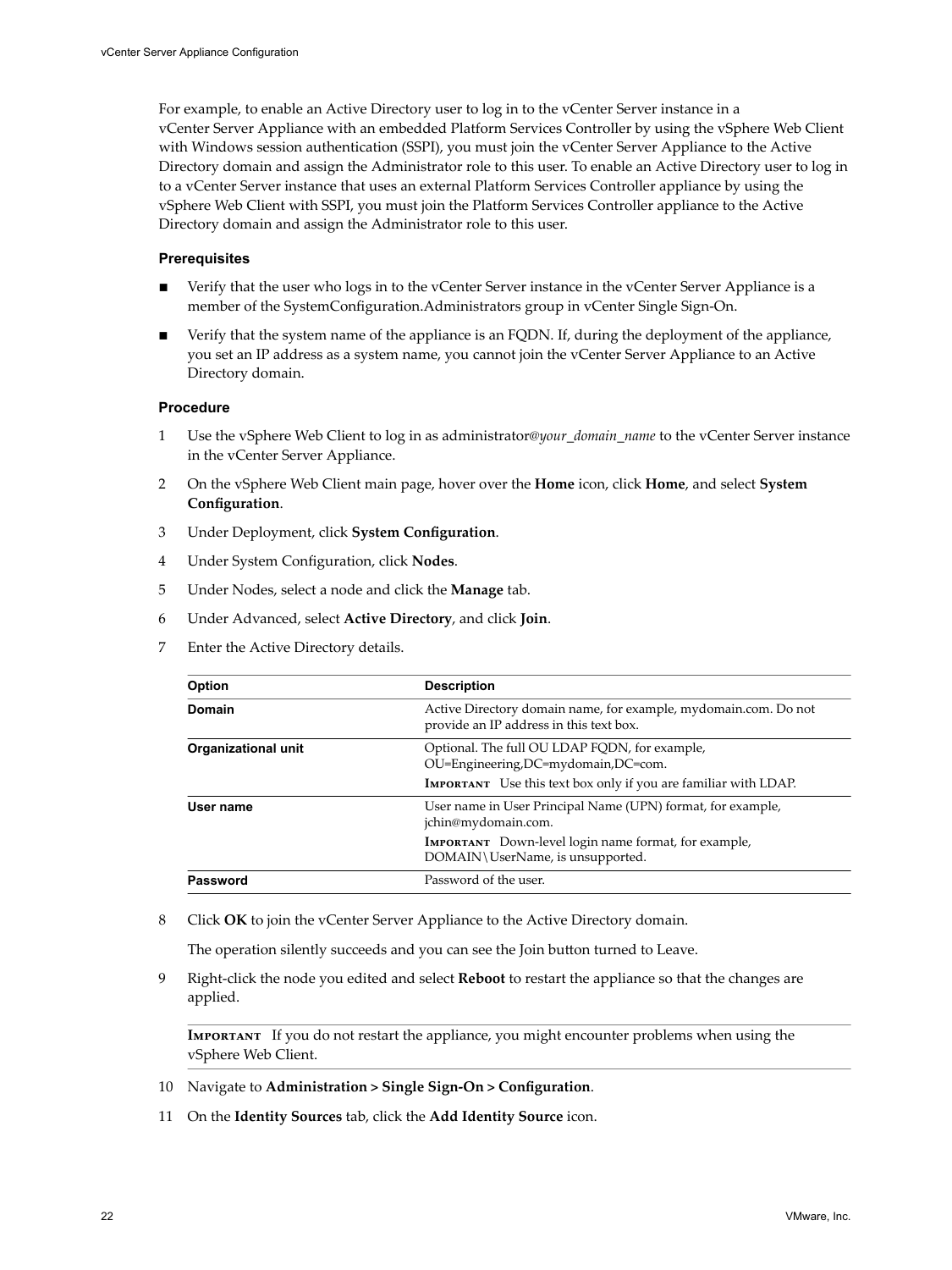<span id="page-22-0"></span>12 Select **Active Directory (Integrated Windows Authentication)**, enter the identity source settings of the joined Active Directory domain, and click **OK**.

| <b>Text Box</b>                  | <b>Description</b>                                                                                                                                                                                                                                |  |  |
|----------------------------------|---------------------------------------------------------------------------------------------------------------------------------------------------------------------------------------------------------------------------------------------------|--|--|
| Domain name                      | FDQN of the domain. Do not provide an IP address in<br>this text box.                                                                                                                                                                             |  |  |
| Use machine account              | Select this option to use the local machine account as the<br>SPN. When you select this option, you specify only the<br>domain name. Do not select this option if you expect to<br>rename this machine.                                           |  |  |
| Use Service Principal Name (SPN) | Select this option if you expect to rename the local<br>machine. You must specify an SPN, a user who can<br>authenticate with the identity source, and a password for<br>the user.                                                                |  |  |
| Service Principal Name (SPN)     | SPN that helps Kerberos to identify the Active Directory<br>service. Include the domain in the name, for example,<br>STS/example.com.                                                                                                             |  |  |
|                                  | You might have to run setspn -S to add the user you<br>want to use. See the Microsoft documentation for<br>information on setspn.                                                                                                                 |  |  |
|                                  | The SPN must be unique across the domain. Running<br>setspn -S checks that no duplicate is created.                                                                                                                                               |  |  |
| User Principal Name (UPN)        | Name of a user who can authenticate with this identity<br>source. Use the email address format, for example,<br>jchin@mydomain.com. You can verify the User Principal<br>Name with the Active Directory Service Interfaces Editor<br>(ADSI Edit). |  |  |
| Password                         | Password for the user who is used to authenticate with<br>this identity source, which is the user who is specified in<br>User Principal Name. Include the domain name, for<br>example, jdoe@example.com.                                          |  |  |

**Table 3**‑**1.** Add Identity Source Settings

On the **Identity Sources** tab, you can see the joined Active Directory domain.

## **What to do next**

You can configure permissions for users and groups from the joined Active Directory domain to access the vCenter Server components. For information about managing permissions, see the *vSphere Security* documentation.

# **Leave an Active Directory Domain**

After you joined the vCenter Server Appliance, you can log in to the vSphere Web Client and set up the vCenter Server Appliance to leave the Active Directory domain.

## **Prerequisites**

Verify that the user who logs in to the vCenter Server instance in the vCenter Server Appliance is a member of the SystemConfiguration.Administrators group in vCenter Single Sign-On.

## **Procedure**

1 Use the vSphere Web Client to log in as administrator@*your\_domain\_name* to the vCenter Server instance in the vCenter Server Appliance.

The address is of the type http://appliance-IP-address-or-FQDN/vsphere-client.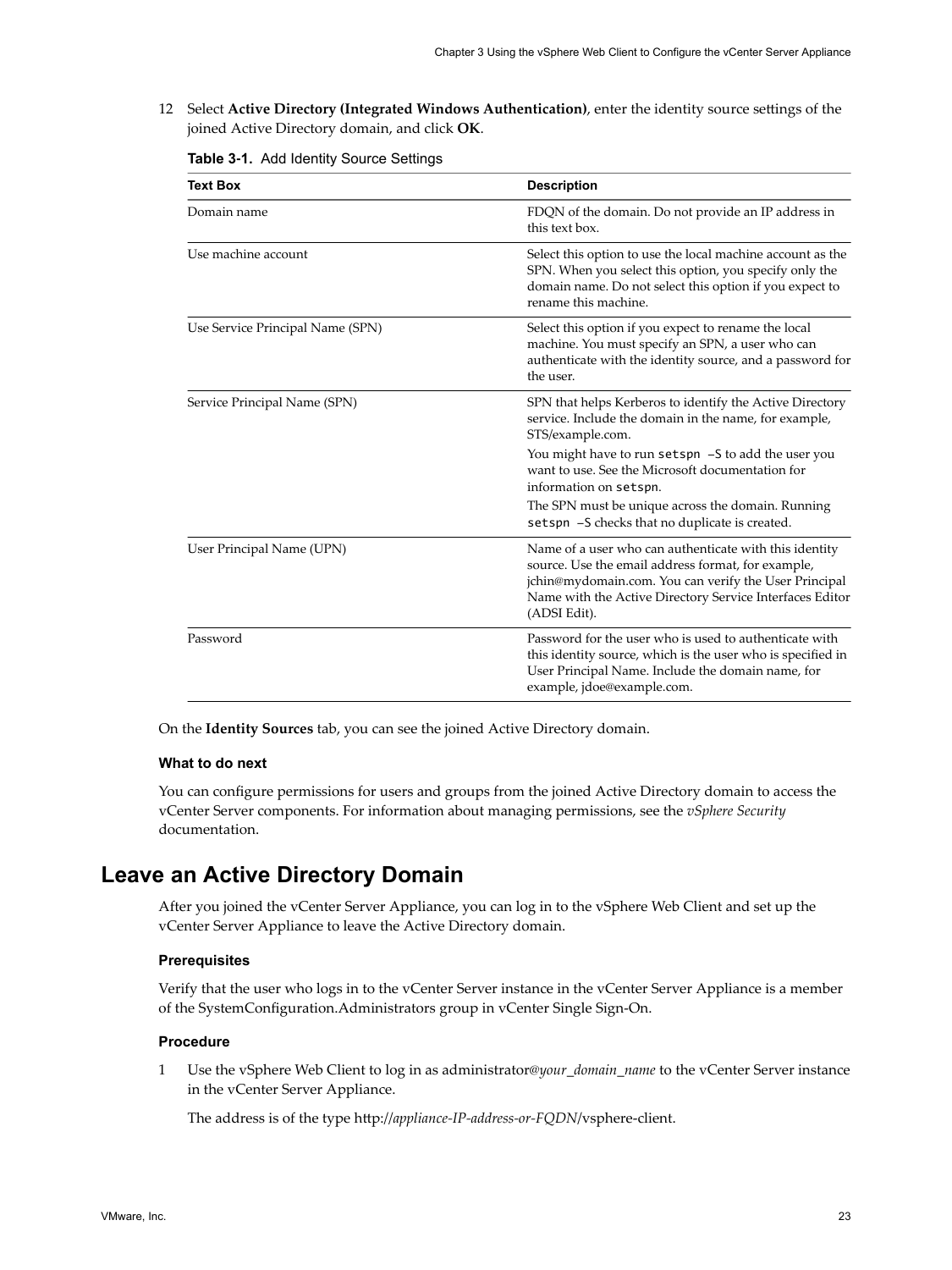- <span id="page-23-0"></span>2 On the vSphere Web Client main page, hover over the **Home** icon, click **Home**, and select **System Configuration.**
- 3 Under System Configuration, click **Nodes**.
- 4 Under Nodes, select a node and click the **Manage** tab.
- 5 Under Advanced, select **Active Directory** and click **Leave**.
- 6 Type the Active Directory user name and password.
- 7 Click **OK** to leave the Active Directory domain.
- 8 Click the **Actions** menu, and select **Reboot** to restart the appliance so that the changes are applied.

# **Add a User to the SystemConfiguration.BashShellAdministrators Group**

To enable access to the vCenter Server Appliance Bash shell by using the vSphere Web Client, the user you use to log in must be a member of the SystemConfiguration.BashShellAdministrators group. By default, this group is empty and you must add a user to the group manually.

#### **Prerequisites**

Verify that the user you use to log in to the vCenter Server instance is a member of the SystemConfiguration. Administrators group in the vCenter Single Sign-On domain.

#### **Procedure**

1 Use the vSphere Web Client to log in as administrator@*your\_domain\_name* to the vCenter Server instance in the vCenter Server Appliance.

The address is of the type http://appliance-IP-address-or-FQDN/vsphere-client.

- 2 Click **Administration**.
- 3 Under Single Sign-On, click **Users and Groups**.
- 4 On the Groups tab, select the **SystemConfiguration.BashShellAdministrators** group.
- 5 In the **Group Members** pane, click the **Add member** icon.
- 6 Double-click users from the list or type names in the **Users** text box.
- 7 Click **OK**.

# **Edit Access Settings to the vCenter Server Appliance**

You can use the vSphere Web Client to enable local and remote access to the appliance.

#### **Prerequisites**

Verify that the user who logs in to the vCenter Server instance in the vCenter Server Appliance is a member of the SystemConfiguration.Administrators group in vCenter Single Sign-On.

To enable access to the vCenter Server Appliance Bash shell, verify that the user name you use to log in to the vCenter Server instance in the vCenter Server Appliance is a member of the SystemConfiguration.BashShellAdministrators group. For information about adding a user to the SystemConfiguration.BashShellAdministrators group, see "Add a User to the SystemConfiguration.BashShellAdministrators Group," on page 24.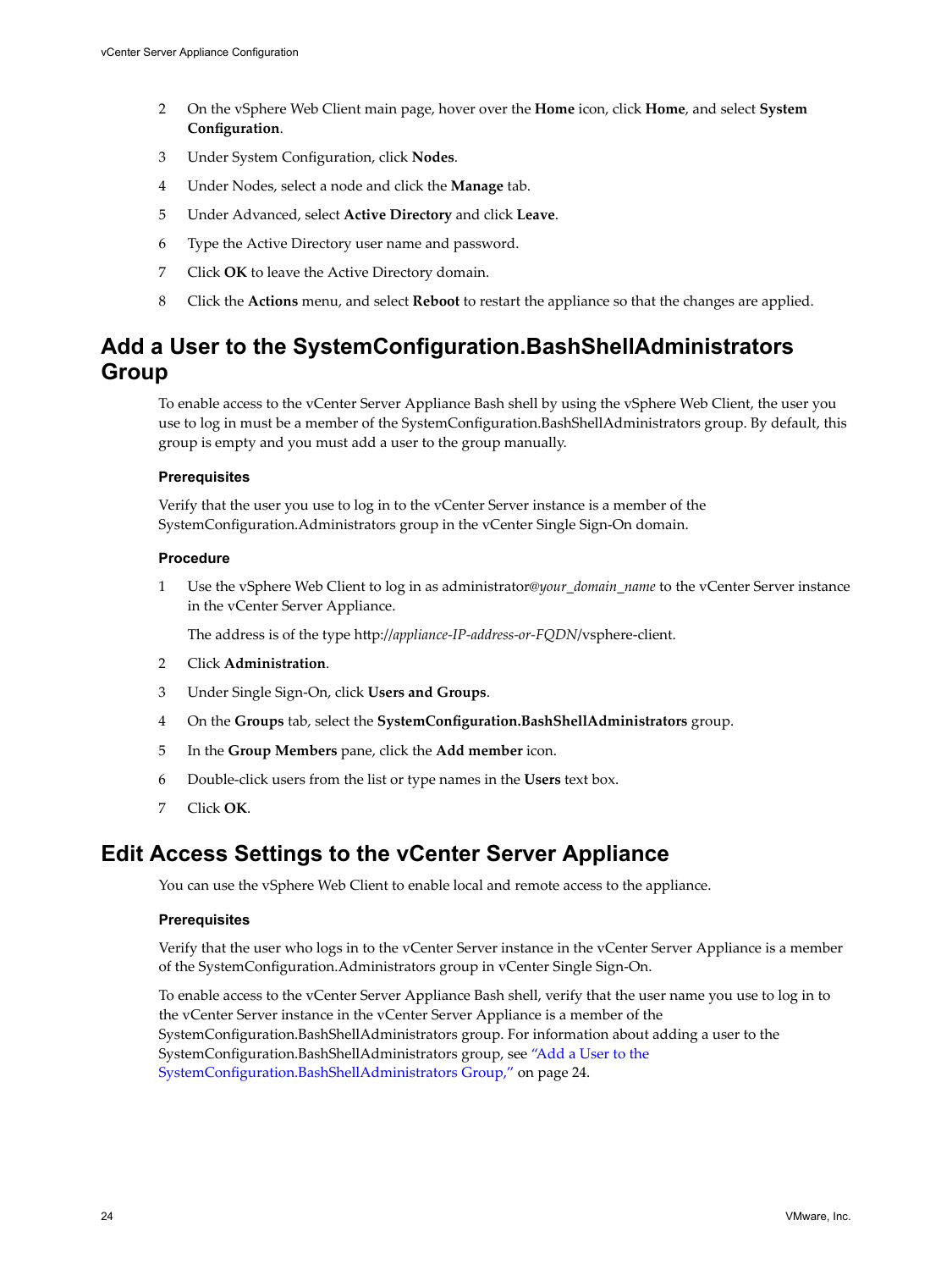#### <span id="page-24-0"></span>**Procedure**

1 Use the vSphere Web Client to log in as administrator@*your\_domain\_name* to the vCenter Server instance in the vCenter Server Appliance.

The address is of the type http://appliance-IP-address-or-FQDN/vsphere-client.

- 2 On the vSphere Web Client main page, hover over the **Home** icon, click **Home**, and select **System Configuration.**
- 3 Under System Configuration, click **Nodes**.
- 4 Under Nodes, select a node and click the **Manage** tab.
- 5 Under Common, select **Access** and click **Edit**.
- 6 Select how you can access the vCenter Server Appliance.

| Option                          | <b>Description</b><br>Enables local login to the vCenter Server Appliance console.                                                                                                                            |  |  |
|---------------------------------|---------------------------------------------------------------------------------------------------------------------------------------------------------------------------------------------------------------|--|--|
| Enable local login              |                                                                                                                                                                                                               |  |  |
| <b>Enable SSH login</b>         | Enables SSH access to the vCenter Server Appliance.                                                                                                                                                           |  |  |
| <b>Enable Bash shell access</b> | Enables Bash shell access to the vCenter Server Appliance for the number<br>of minutes that you enter.                                                                                                        |  |  |
|                                 | This option is available only when the user name you use to log in to the<br>vCenter Server instance in the vCenter Server Appliance is a member of<br>the SystemConfiguration.BashShellAdministrators group. |  |  |

7 Click **OK** to save the settings.

## **Edit the DNS and IP Address Settings of the vCenter Server Appliance**

After you deploy the vCenter Server Appliance, you can edit the DNS settings and specify which DNS server to use. You can edit the IP address settings of the vCenter Server Appliance. You can also specify whether to use IPv4 and IPv6 or only IPv6, and how the appliance obtains the IP address.

You can edit these settings by using the vSphere Web Client.

#### **Prerequisites**

- To change the IP address of the appliance, verify that the system name of the appliance is an FQDN. If, during the deployment of the appliance, you set an IP address as a system name, you cannot change the IP address after the deployment. The system name is always used as a primary network identifier.
- n Verify that the user who logs in to the vCenter Server instance in the vCenter Server Appliance is a member of the SystemConfiguration.Administrators group in vCenter Single Sign-On.

#### **Procedure**

1 Use the vSphere Web Client to log in as administrator@*your\_domain\_name* to the vCenter Server instance in the vCenter Server Appliance.

The address is of the type http://appliance-IP-address-or-FQDN/vsphere-client.

- 2 On the vSphere Web Client main page, hover over the **Home** icon, click **Home**, and select **System Configuration.**
- 3 Under System Configuration, click **Nodes**.
- 4 Under Nodes, select a node and click the **Manage** tab.
- 5 Under **Common**, select **Networking**, and click **Edit**.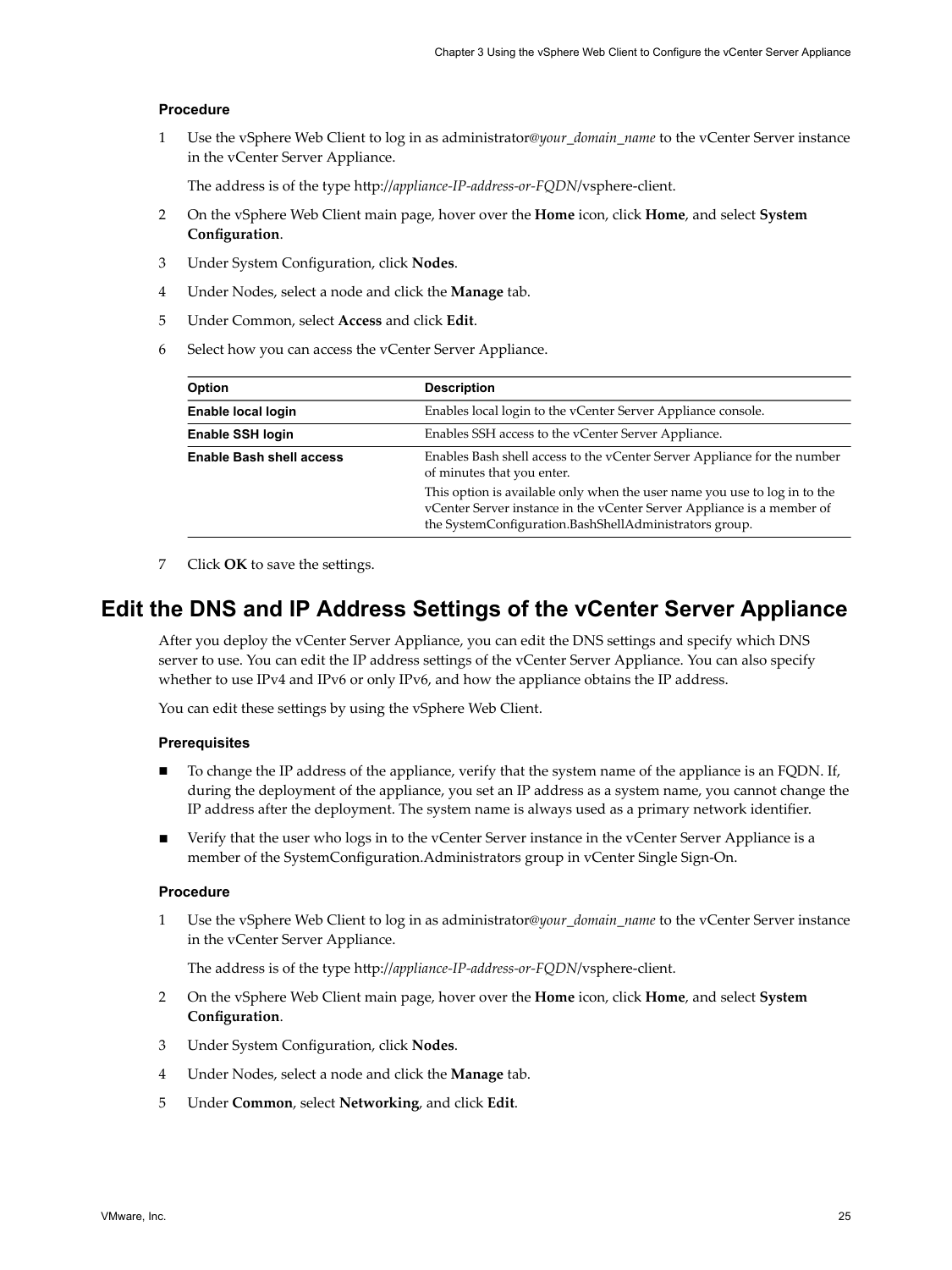## 6 Expand **DNS** and edit the settings.

| Option                                            | <b>Description</b>                                                                                                                                                      |  |  |  |
|---------------------------------------------------|-------------------------------------------------------------------------------------------------------------------------------------------------------------------------|--|--|--|
| <b>Obtain DNS server address</b><br>automatically | Obtains the DNS settings automatically from the network.                                                                                                                |  |  |  |
| <b>Enter settings manually</b>                    | Lets you specify the DNS address settings manually. If you select this<br>option, you must provide:<br>Hostname                                                         |  |  |  |
|                                                   | Name of the vCenter Server Appliance machine.<br><b>Preferred DNS server</b>                                                                                            |  |  |  |
|                                                   | IP address of the preferred DNS server.<br><b>Alternate DNS server</b>                                                                                                  |  |  |  |
|                                                   | IP address of the alternate DNS server.<br>Search domains                                                                                                               |  |  |  |
|                                                   | Restricts the domain when looking up an address. Domains that you<br>type, are searched in the order you list them, and the search stops<br>when a valid name is found. |  |  |  |

7 Expand the network interface name to edit the IP address settings.

8 Edit the IPv4 address settings.

| Option                             | <b>Description</b>                                                                                                           |  |  |
|------------------------------------|------------------------------------------------------------------------------------------------------------------------------|--|--|
| No IPv4 settings                   | Disables the IPv4 address. The appliance uses only an IPv6 address.                                                          |  |  |
| Obtain IPv4 settings automatically | Obtains the IPv4 address for the appliance automatically from the<br>network.                                                |  |  |
| Use the following IPv4 settings    | Uses an IPv4 address that you set manually. You must enter the IP address,<br>subnet prefix length, and the default gateway. |  |  |

### 9 Edit the IPv6 settings.

| Option                                                                | <b>Description</b>                                                                                                                                                                                   |  |  |
|-----------------------------------------------------------------------|------------------------------------------------------------------------------------------------------------------------------------------------------------------------------------------------------|--|--|
| Obtain IPv6 settings<br>automatically through DHCP                    | Assigns IPv6 addresses to the appliance automatically from the network by<br>using DHCP.<br>Assigns IPv6 addresses to the appliance automatically from the network by<br>using router advertisement. |  |  |
| Obtain IPv6 settings<br>automatically through Router<br>Advertisement |                                                                                                                                                                                                      |  |  |
| <b>Static IPv6 addresses</b>                                          | Uses static IPv6 addresses that you set up manually.                                                                                                                                                 |  |  |
|                                                                       | Click the <b>Add</b> icon.                                                                                                                                                                           |  |  |
|                                                                       | Enter the IPv6 address and the subnet prefix length.<br>2                                                                                                                                            |  |  |
|                                                                       | Click OK.<br>З.                                                                                                                                                                                      |  |  |
|                                                                       | (Optional) Edit the default gateway.<br>4                                                                                                                                                            |  |  |

You can configure the appliance to obtain the IPv6 settings automatically through both DHCP and router advertisement. You can assign static a IPv6 address at the same time.

- 10 (Optional) Delete a dynamic IPv6 address.
	- a Click **Remove addresses**.
	- b Select the IP address to delete and click the **Delete** icon (**\***).
	- c Click **OK**.
- 11 Click **OK** to save your edits.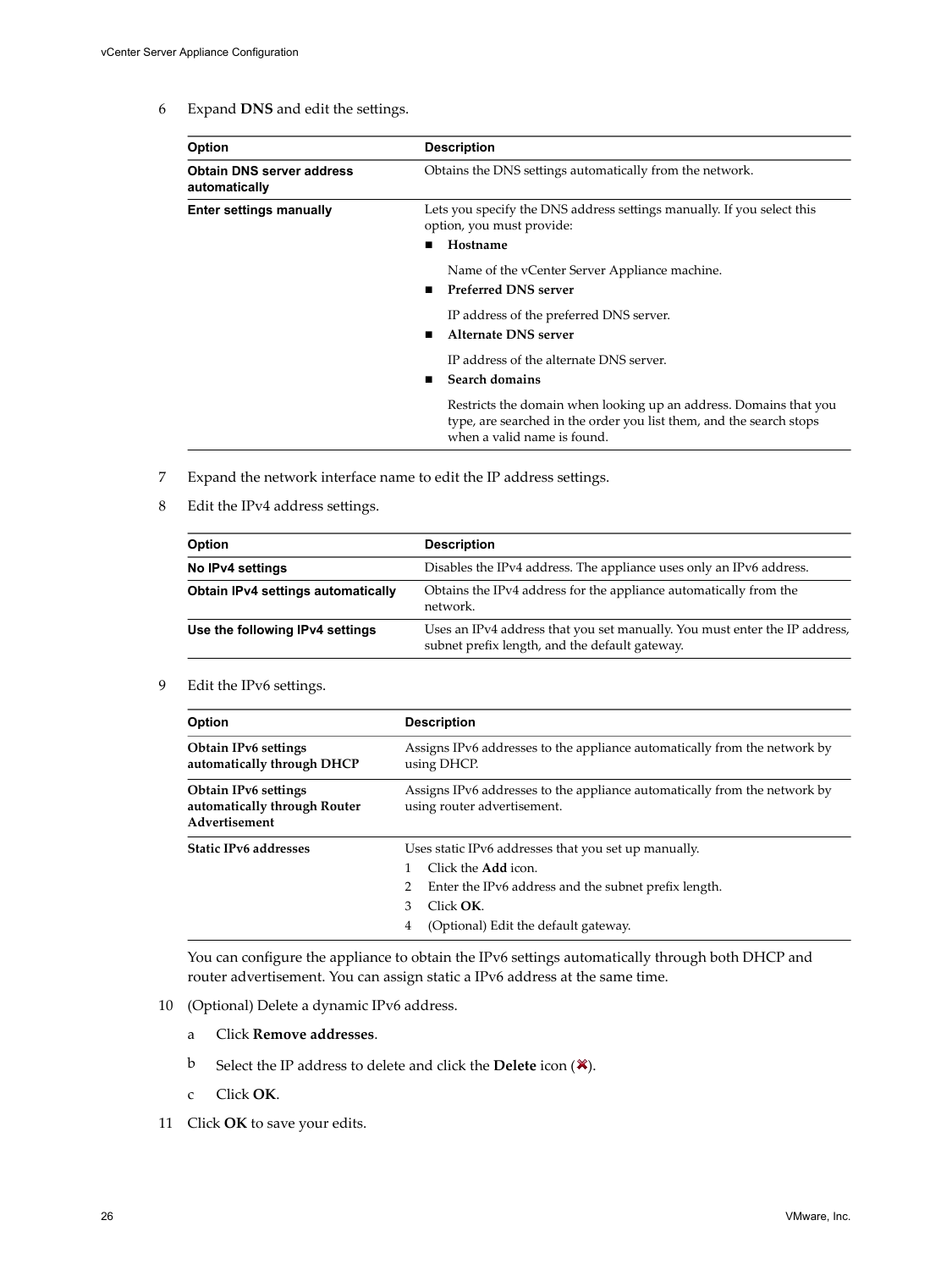# <span id="page-26-0"></span>**Edit the Firewall Settings of the vCenter Server Appliance**

After you deploy the vCenter Server Appliance, you can edit the firewall settings of the vCenter Server Appliance and can create firewall rules. You can edit the firewall settings by using the vSphere Web Client.

By using the firewall rules, you can allow or block the traffic between the vCenter Server Appliance and specific servers, hosts, or virtual machines. You cannot block specific ports, you block all of the traffic.

## **Prerequisites**

Verify that the user who logs in to the vCenter Server instance in the vCenter Server Appliance is a member of the SystemConfiguration.Administrators group in vCenter Single Sign-On.

## **Procedure**

1 Use the vSphere Web Client to log in as administrator@*your\_domain\_name* to the vCenter Server instance in the vCenter Server Appliance.

The address is of the type http://appliance-IP-address-or-FQDN/vsphere-client.

- 2 On the vSphere Web Client main page, hover over the **Home** icon, click **Home**, and select **System Configuration.**
- 3 Under System Configuration, click **Nodes**.
- 4 Under Nodes, select a node and click the **Manage** tab.
- 5 Under Advanced, select **Firewall** and click **Edit**.
- 6 Edit the firewall settings.

| <b>Option</b>               | <b>Action</b>                                                                                                                                                                 |  |  |
|-----------------------------|-------------------------------------------------------------------------------------------------------------------------------------------------------------------------------|--|--|
| Add a firewall rule         | Click the <b>Add</b> icon $(\biguparrow)$ to create a new firewall rule.<br>a                                                                                                 |  |  |
|                             | Select a network interface of the virtual machine.<br>b                                                                                                                       |  |  |
|                             | Type an IP address of the network to apply this rule on.<br>C                                                                                                                 |  |  |
|                             | The IP address can be IPv4 and IPv6 address.                                                                                                                                  |  |  |
|                             | Type a subnet prefix length.<br>d                                                                                                                                             |  |  |
|                             | From the <b>Action</b> drop-down menu, select whether to block or to allow<br>e<br>the connection between the vCenter Server Appliance and the network<br>that you specified. |  |  |
|                             | Click OK.<br>f                                                                                                                                                                |  |  |
| Edit a firewall rule        | Click the Edit icon $(\mathscr{O})$ to edit a firewall rule.<br>a                                                                                                             |  |  |
|                             | Edit the settings of the rule.<br>b                                                                                                                                           |  |  |
|                             | Click OK.<br>$\mathcal{C}$                                                                                                                                                    |  |  |
| <b>Prioritize the rules</b> | Click the down or up arrows to move a rule downwards or upwards in<br>a<br>the list of rules.                                                                                 |  |  |
| Delete a firewall rule      | Select a rule from the list, and click the <b>Delete</b> icon $(\lambda)$ .<br>a                                                                                              |  |  |
|                             | Click OK.<br>b                                                                                                                                                                |  |  |

7 Click **OK** to save your edits.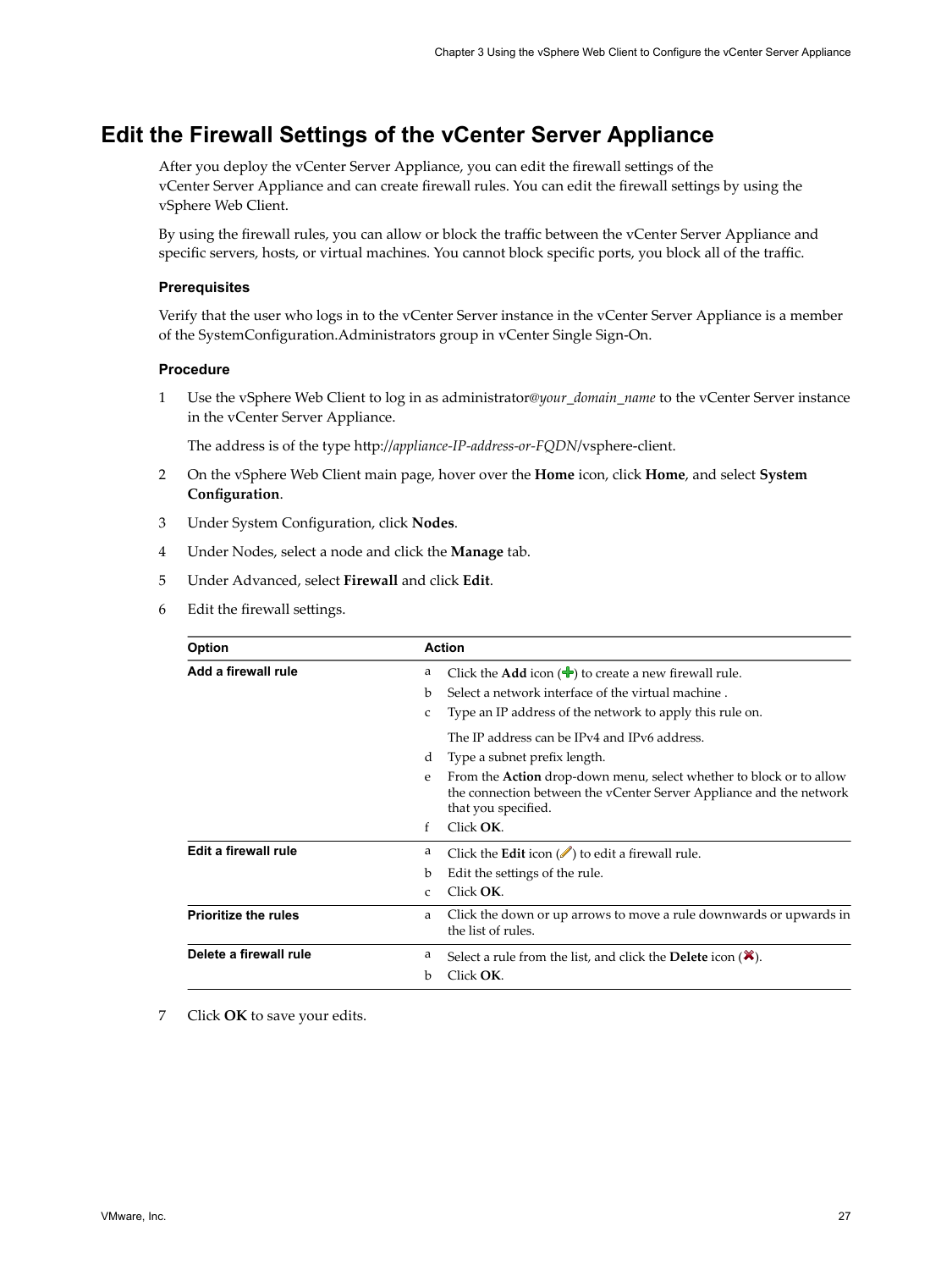# <span id="page-27-0"></span>**Edit the Startup Settings of a Service**

The Message Bus Configuration, ESXi Dump Collector, and Auto Deploy services are optional services in the vCenter Server Appliance and they are not running by default. You can edit the startup settings of these services in the vCenter Server Appliance.

### **Prerequisites**

Verify that the user who logs in to the vCenter Server instance in the vCenter Server Appliance is a member of the SystemConfiguration. Administrators group in vCenter Single Sign-On.

#### **Procedure**

1 Use the vSphere Web Client to log in as administrator@*your\_domain\_name* to the vCenter Server instance in the vCenter Server Appliance.

The address is of the type http://appliance-IP-address-or-FQDN/vsphere-client.

- 2 On the vSphere Web Client main page, hover over the **Home** icon, click **Home**, and select **System** Configuration.
- 3 Under System Configuration, click **Nodes** and select a node from the list.
- 4 Click the **Related Objects** tab.

You see the list of services running in the node you selected.

- 5 Right-click a service, such as **Auto Deploy**, **ESXi Dump Collector**, or **Message Bus Conęgurtion Service**, and select **Edit Startup Type**.
- 6 Select how you want the service to start.

| Option          | <b>Description</b>                                                 |
|-----------------|--------------------------------------------------------------------|
| Automatic       | The service starts automatically when the Operating System starts. |
| Manual          | You start the service manually after the Operating System starts.  |
| <b>Disabled</b> | The service is disabled.                                           |

7 Click **OK**.

## **Start, Stop, or Restart Services in the vCenter Server Appliance**

In the vSphere Web Client, you can start, stop, or restart the services that are running in the vCenter Server Appliance.

#### **Prerequisites**

Verify that the user you use to log in to the vCenter Server instance is a member of the SystemConfiguration. Administrators group in the vCenter Single Sign-On domain.

#### **Procedure**

- 1 Log in as administrator@*your\_domain\_name* to the vCenter Server instance in the vCenter Server Appliance by using the vSphere Web Client.
- 2 On the vSphere Web Client Home page, click **System Configuration**.
- 3 Under System Configuration, click **Nodes** and select a node from the list.
- 4 Click the **Related Objects** tab.

You see a list of services running in the node you selected.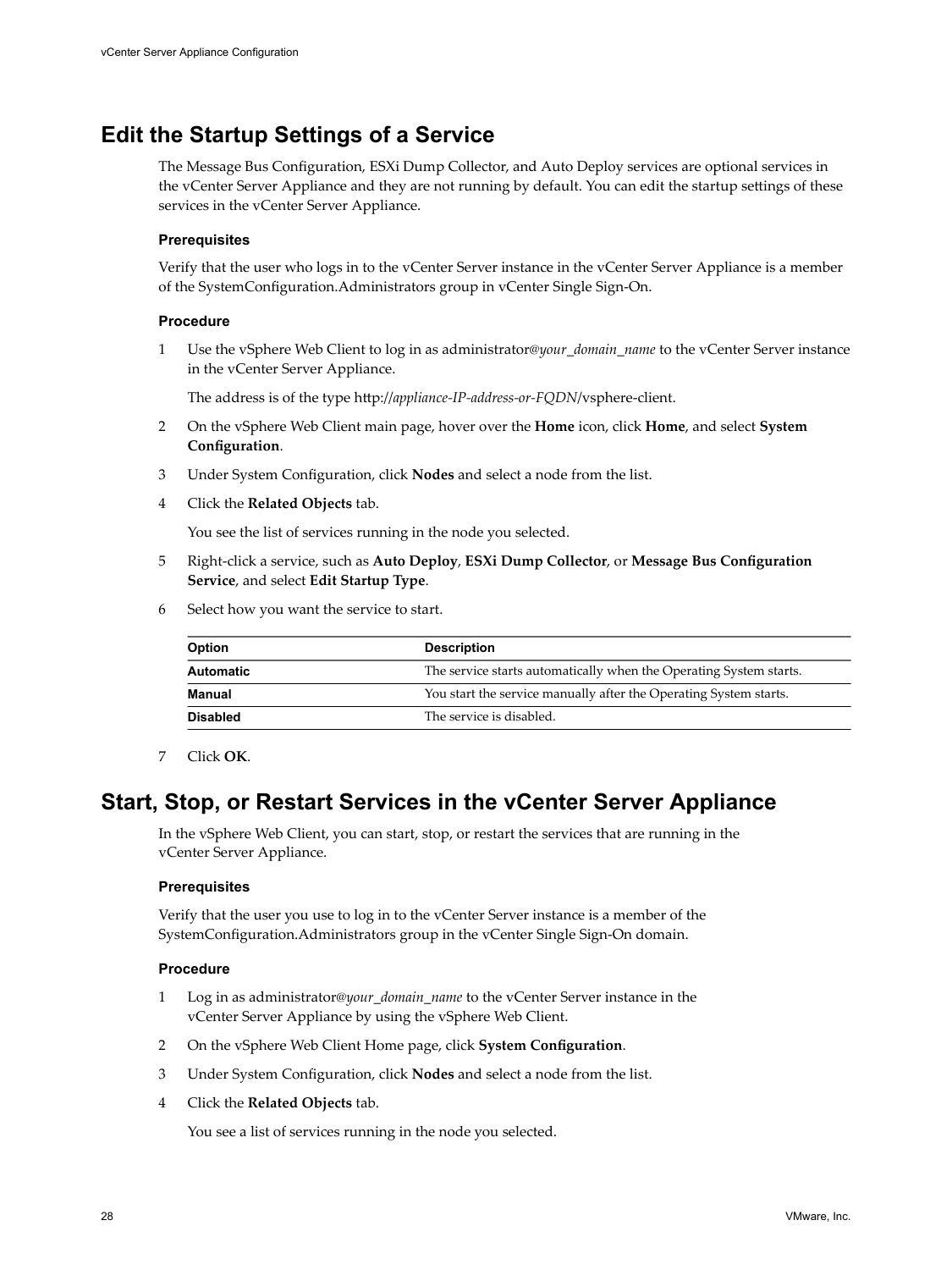<span id="page-28-0"></span>5 From the **Actions** menu, select an operation.

You can start, stop, and restart the service.

# **View the Health Status of Services and Nodes**

In the vSphere Web Client, you can view the health status of vCenter Server services and nodes.

vCenter Server instances and machines that run vCenter Server services are considered nodes. Graphical badges represent the health status of services and nodes.

#### **Prerequisites**

Verify that the user you use to log in to the vCenter Server instance is a member of the SystemConfiguration.Administrators group in the vCenter Single Sign-On domain.

#### **Procedure**

- 1 Log in as administrator@*your\_domain\_name* to the vCenter Server instance by using the vSphere Web Client.
- 2 On the vSphere Web Client Home page, click **System Configuration**.

You can view the health status badges for the services and nodes.

| <b>Badge Icon</b> | <b>Description</b>                                                                        |  |  |
|-------------------|-------------------------------------------------------------------------------------------|--|--|
|                   | Good. The health of the object is normal.                                                 |  |  |
|                   | Warning. The object is experiencing some<br>problems.                                     |  |  |
|                   | Critical. The object is either not functioning<br>properly or will stop functioning soon. |  |  |
|                   | Unknown. No data is available for this<br>object.                                         |  |  |

3 (Optional) In the Services Health and Nodes Health panes, click the hyperlink next to the health badge to view all services and nodes in this health state.

For example, in the Services Health pane, click the hyperlink of the Warning health status. In the dialog box that pops up, select a service to view more information about the service and attempt to resolve the health issues of the service.

# **Edit the Settings of Services**

**Table 3**‑**2.** Health States

The vSphere Web Client lists all manageable services running on vCenter Server. You can edit the settings for some of the services.

The vSphere Web Client displays information about all manageable services running in vCenter Server and the vCenter Server Appliance. A list of the default services is available for each vCenter Server instance.

Nore Starting with vSphere 6.5, all vCenter Server services and some Platform Services Controller services run as child processes of the VMware Service Lifecycle Manager service.

## **Prerequisites**

Verify that the user you use to log in to the vCenter Server instance is a member of the SystemConfiguration.Administrators group in the vCenter Single Sign-On domain.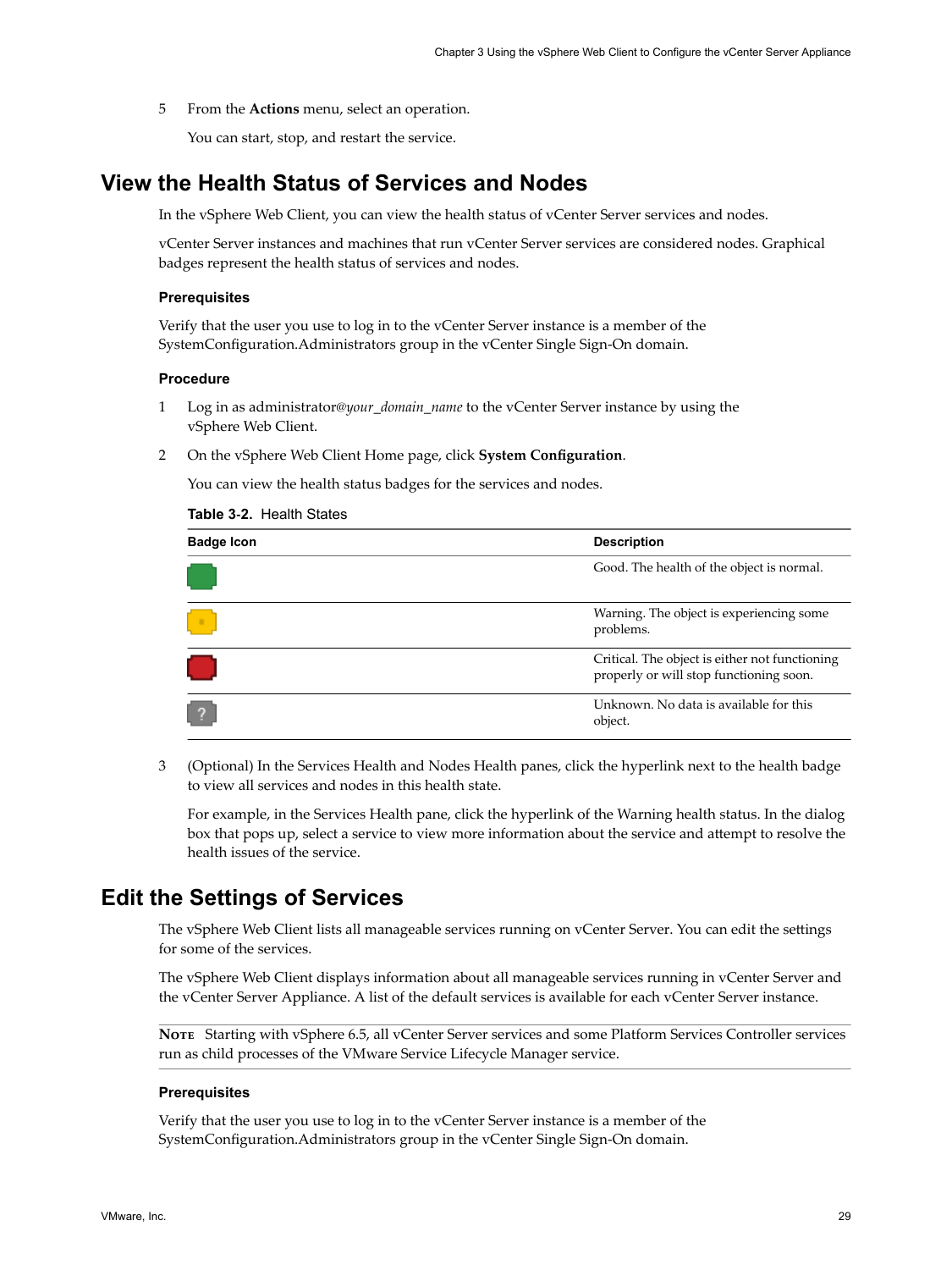### <span id="page-29-0"></span>**Procedure**

- 1 Log in as administrator@*your\_domain\_name* to the vCenter Server instance by using the vSphere Web Client.
- 2 On the vSphere Web Client Home page, under Administration, click System Configuration.
- 3 Under System Configuration, click **Nodes** and select a node from the list.
- 4 Click the **Related Objects** tab.

You see the list of services running in the node you selected. Editable settings are not available for all manageable services.

5 Right-click a service from the list and click **Settings**.

Editable settings are not available for all manageable services.

- 6 On the Manage tab, click the **Edit** button.
- 7 Edit the service configuration properties.
- 8 Click **OK** to save the settings.
- 9 (Optional) From the **Actions** menu, select **Restart**.

Restart the service only if a restart is required to apply the configuration changes.

## **Export a Support Bundle**

If you have deployed the vCenter Server Appliance with an embedded Platform Services Controller, you can export a support bundle containing the log files for a specific product included in the vCenter Server Appliance or for a specific service in the Platform Services Controller. If you have deployed the vCenter Server Appliance with an external Platform Services Controller, you can export support bundles for specific services or for specific products, depending on the node that you select in the vSphere Web Client.

## **Prerequisites**

Verify that the user who logs in to the vCenter Server instance in the vCenter Server Appliance is a member of the SystemConfiguration.Administrators group in vCenter Single Sign-On.

#### **Procedure**

1 Use the vSphere Web Client to log in as administrator@*your\_domain\_name* to the vCenter Server instance in the vCenter Server Appliance.

The address is of the type http://appliance-IP-address-or-FQDN/vsphere-client.

- 2 On the vSphere Web Client main page, hover over the **Home** icon, click **Home**, and select **System Configuration.**
- 3 Under System Configuration, click **Nodes**.
- 4 Select a node from the list.
- 5 Click the **Actions** menu and select **Export Support Bundle**.
- 6 In the Export Support Bundle window, expand the trees to view the services running in the appliance and deselect the services for which you do not want to export log files.

All the services are selected by default. If you want to export the support bundle and send it to VMware Support, leave all check boxes selected. The services are separated in two categories: a Cloud infrastructure category, which contains the services of specific products in the appliance, and a Virtual appliance category, which contains the services specific for the appliance and the vCenter Server product.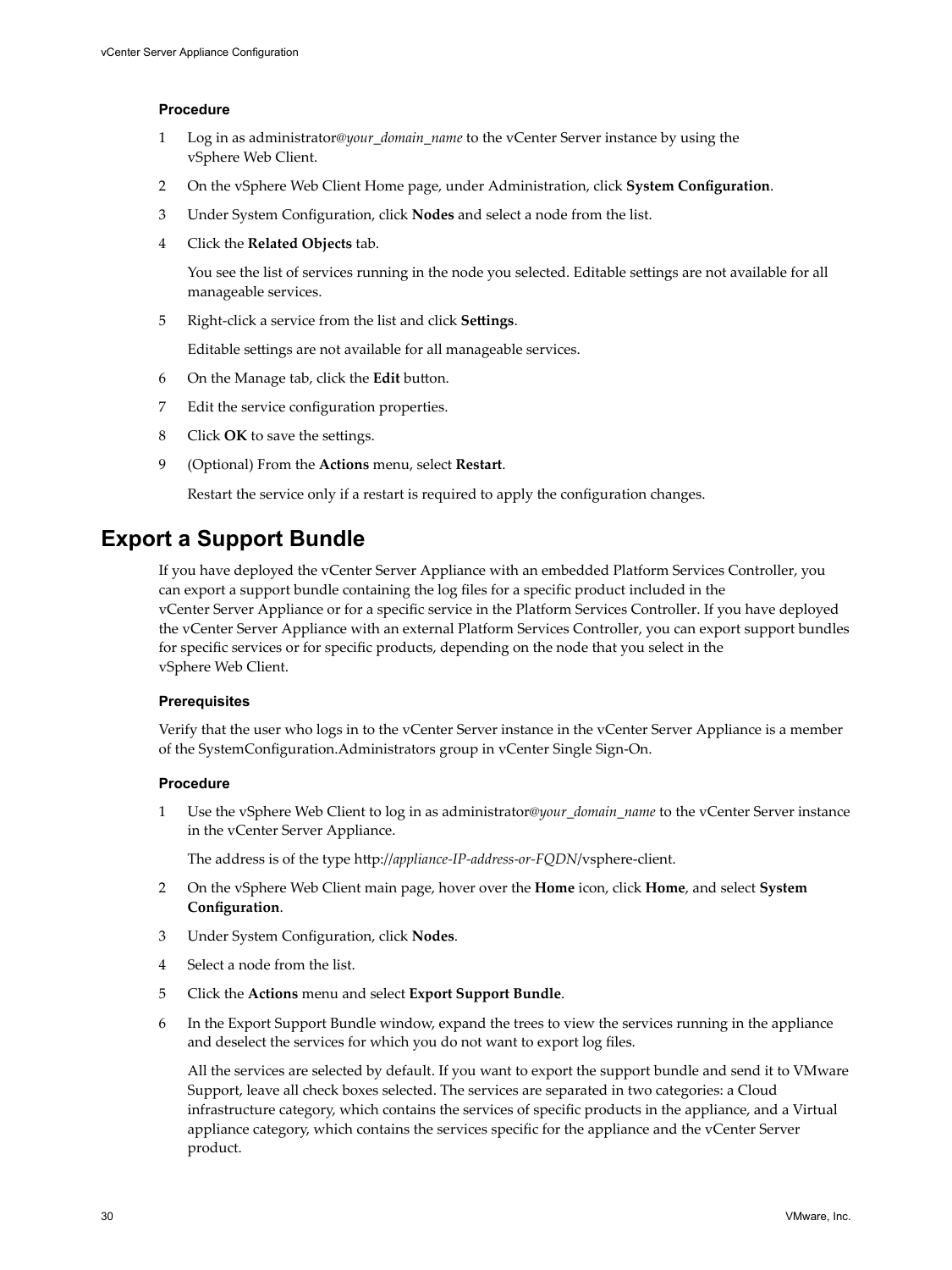7 Click the **Export Support Bundle** and save the bundle on your local machine.

You saved the support bundle to your machine and can explore it.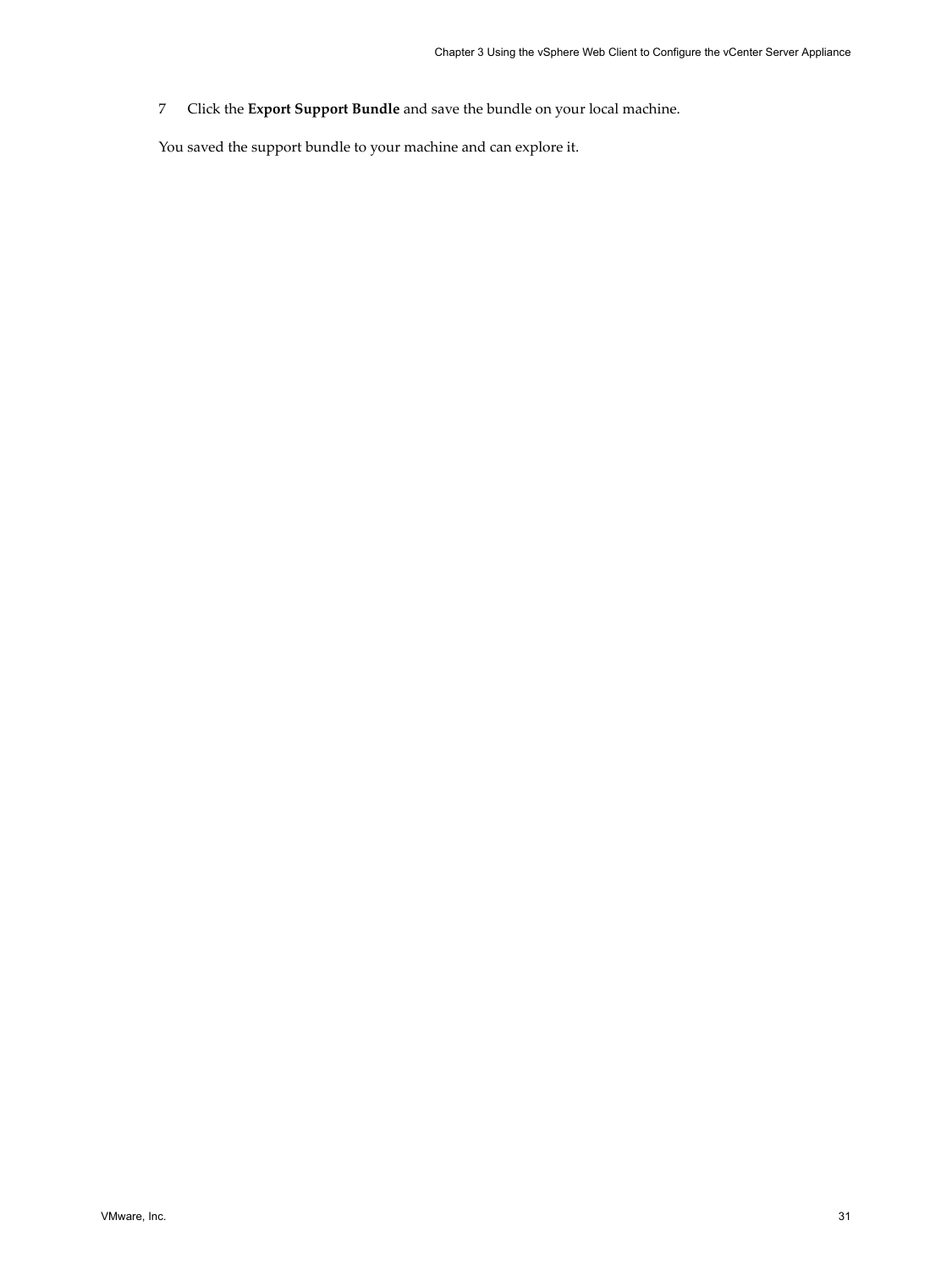vCenter Server Appliance Configuration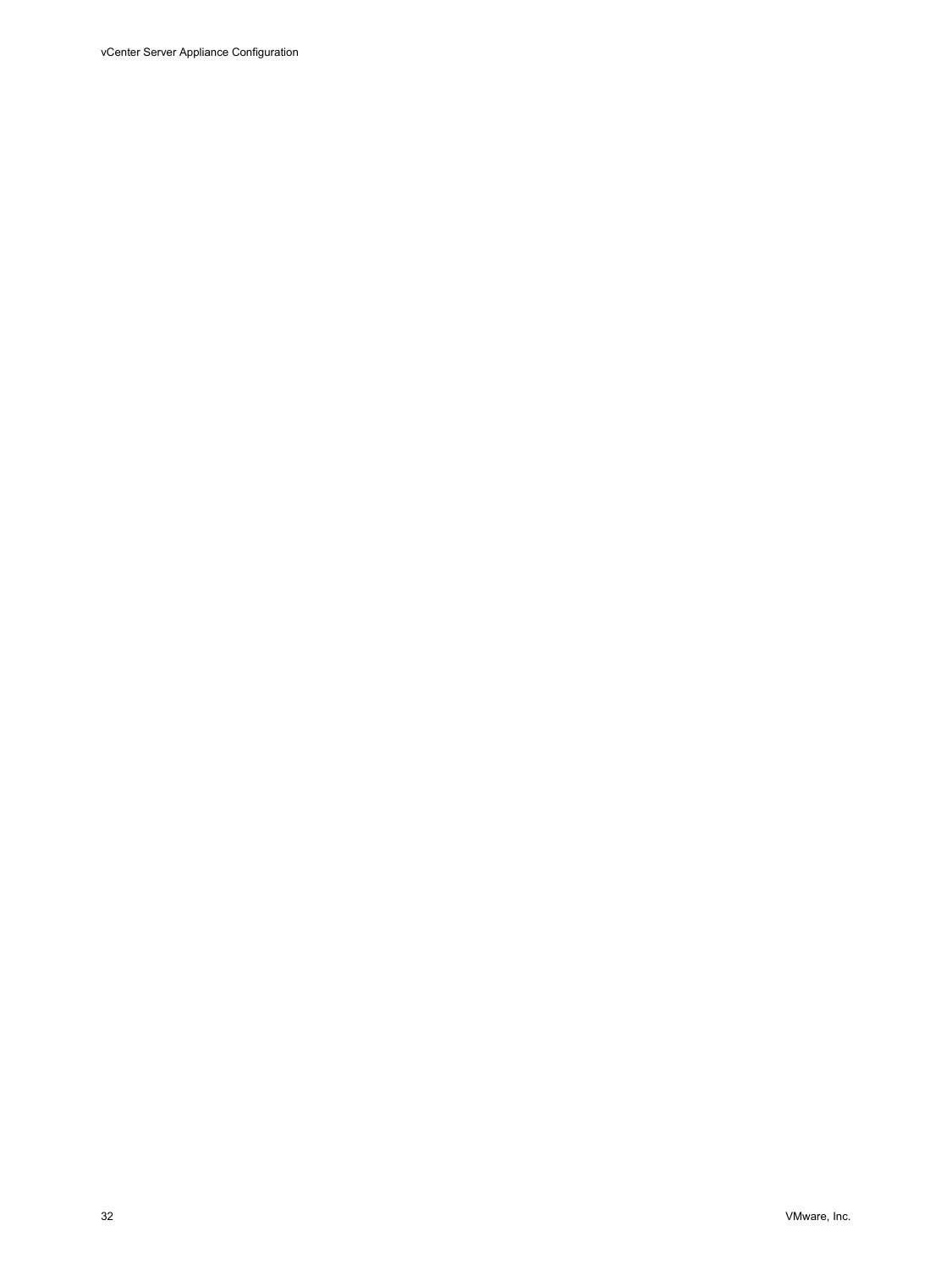# <span id="page-32-0"></span>**Using the Appliance Shell to Configure the vCenter Server Appliance 4**

You can access all of the vCenter Server Appliance API commands and plug-ins that you can use for monitoring, troubleshooting, and configuring the appliance by using the appliance shell.

You can run all commands in the appliance shell with or without the pi keyword.

This chapter includes the following topics:

- "Access the Appliance Shell," on page 33
- ["Enable and Access the Bash Shell from the Appliance Shell," on page 34](#page-33-0)
- ["Keyboard Shortcuts for Editing Commands," on page 34](#page-33-0)
- ["Get Help About the Plug-Ins and API Commands in the Appliance," on page 35](#page-34-0)
- ["Plug-Ins in the vCenter Server Appliance Shell," on page 35](#page-34-0)
- ["Browse the Log Files By Using the showlog Plug-In," on page 36](#page-35-0)
- ["API Commands in the vCenter Server Appliance Shell," on page 37](#page-36-0)
- n ["Configuring SNMP for the vCenter Server Appliance," on page 41](#page-40-0)
- "Configuring Time Synchronization Settings in the vCenter Server Appliance," on page 48
- ["Managing Local User Accounts in the vCenter Server Appliance," on page 50](#page-49-0)
- ["Monitor Health Status and Statistics in the vCenter Server Appliance," on page 52](#page-51-0)
- ["Using the vimtop Plug-In to Monitor the Resource Use of Services," on page 53](#page-52-0)

# **Access the Appliance Shell**

To access the plug-ins included in the appliance shell and to be able to see and use the API commands, first access the appliance shell.

### **Procedure**

- 1 Access the appliance shell.
	- If you have direct access to the appliance console, press Alt+F1.
	- n If you want to connect remotely, use SSH or another remote console connection to start a session to the appliance.
- 2 Enter a user name and password recognized by the appliance.

You are logged in to the appliance shell and can see the welcome message.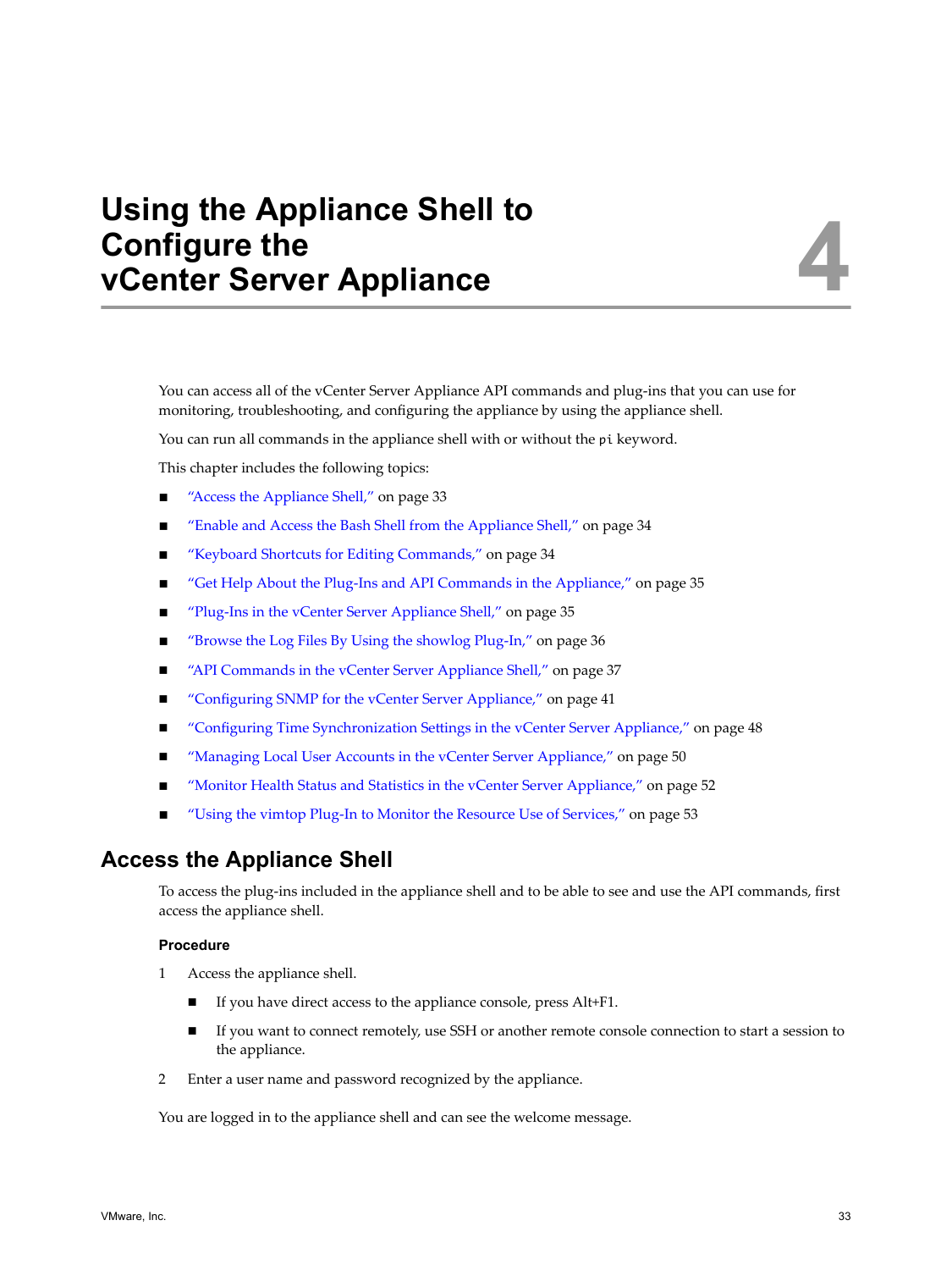# <span id="page-33-0"></span>**Enable and Access the Bash Shell from the Appliance Shell**

If you log in to the appliance shell as a user who has a super administrator role, you can enable access to the Bash shell of the appliance for other users. The root user has access to the appliance Bash shell by default.

The appliance Bash shell is enabled by default for the root

## **Procedure**

1 Access the appliance shell and log in as a user who has a super administrator role.

The default user with a super administrator role is root.

2 If you want to enable the Bash shell access for other users, run the following command.

shell.set --enabled true

3 To access the Bash shell run shell or pi shell.

# **Keyboard Shortcuts for Editing Commands**

You can use various keyboard shortcuts to enter and edit commands in the appliance Bash shell.

| <b>Keyboard Shortcut</b>          | <b>Details</b>                                                                                                                                               |  |  |
|-----------------------------------|--------------------------------------------------------------------------------------------------------------------------------------------------------------|--|--|
| Tab                               | Completes the current command. If you enter a part of the command name and press<br>the Tab key, the system completes the command name.                      |  |  |
|                                   | To view the commands that match a set of characters that you enter, type a character<br>and press the Tab key.                                               |  |  |
| Enter (at the command line)       | Runs the command that you entered.                                                                                                                           |  |  |
| Enter (at the <b>More</b> prompt) | Displays the next page of output.                                                                                                                            |  |  |
| Delete or Backspace               | Deletes the character that is on the left of the cursor.                                                                                                     |  |  |
| Left arrow or Ctrl+B              | Moves the cursor one character to the left.                                                                                                                  |  |  |
|                                   | When you enter a command that extends beyond a single line, you can press the Left<br>Arrow or Ctrl-B keys to go back to the beginning of the command.       |  |  |
| Right arrow or Ctrl+F             | Moves the cursor one character to the right.                                                                                                                 |  |  |
| Esc, B                            | Moves the cursor one word back.                                                                                                                              |  |  |
| Esc, F                            | Moves the cursor one word forward.                                                                                                                           |  |  |
| $Ctrl+A$                          | Moves the cursor to the beginning of the command line.                                                                                                       |  |  |
| $Ctrl+E$                          | Moves the cursor to the end of the command line.                                                                                                             |  |  |
| $Ctrl + D$                        | Deletes the character selected by the cursor.                                                                                                                |  |  |
| $Ctrl+W$                          | Deletes the word next to the cursor.                                                                                                                         |  |  |
| $Ctrl+K$                          | Deletes the line forward. When you press Ctrl+K, everything that you entered starting<br>from the cursor location to the end of the command line is deleted. |  |  |
| Ctrl+U or Ctrl+X                  | Deletes the line backward. When you press Ctrl+U, everything from the beginning of<br>the command line to the cursor location is deleted.                    |  |  |
| $Ctrl+T$                          | Changes the places of the character to the left of the cursor with the character selected<br>by the cursor.                                                  |  |  |
| Ctrl+R or Ctrl+L                  | Displays the system prompt and command line.                                                                                                                 |  |  |
| Ctrl+V or Esc, Q                  | Inserts a code to indicate to the system that the following keystroke must be treated as<br>a command entry, not as an editing key.                          |  |  |
| Up arrow, or Ctrl+P               | Recalls commands in the history buffer, beginning with the most recent command.                                                                              |  |  |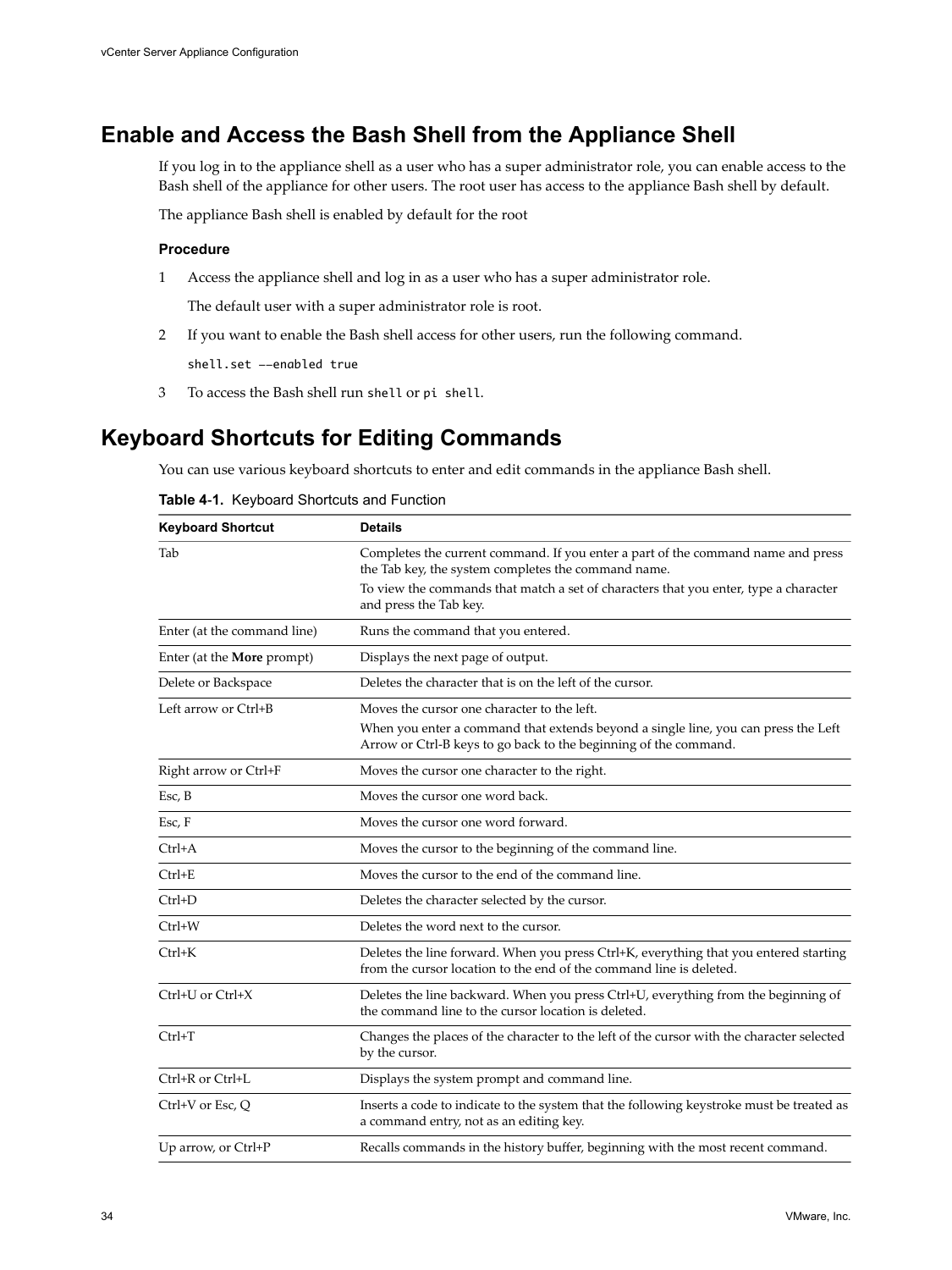| <b>Keyboard Shortcut</b> | <b>Details</b><br>Returns to more recent commands in the history buffer after you use the Up arrow or<br>Ctrl+P to recall commands.<br>Recalls the most recent entry in the delete buffer. The delete buffer contains the last 10<br>items you have cut or deleted.<br>Recalls the next entry in the delete buffer. The delete buffer contains the last 10 items<br>you have cut or deleted. Press Ctrl+Y first to recall the most recent entry, and then<br>press Esc, Y up to nine times to recall the remaining entries in the buffer. |  |  |
|--------------------------|-------------------------------------------------------------------------------------------------------------------------------------------------------------------------------------------------------------------------------------------------------------------------------------------------------------------------------------------------------------------------------------------------------------------------------------------------------------------------------------------------------------------------------------------|--|--|
| Down arrow or Ctrl+N     |                                                                                                                                                                                                                                                                                                                                                                                                                                                                                                                                           |  |  |
| $Ctrl+Y$                 |                                                                                                                                                                                                                                                                                                                                                                                                                                                                                                                                           |  |  |
| Esc, Y                   |                                                                                                                                                                                                                                                                                                                                                                                                                                                                                                                                           |  |  |
| Esc, C                   | Capitalizes the character selected by the cursor.                                                                                                                                                                                                                                                                                                                                                                                                                                                                                         |  |  |
| Esc, U                   | Changes the casing for all characters in the word selected by the cursor, up to the next<br>space, to uppercase.                                                                                                                                                                                                                                                                                                                                                                                                                          |  |  |
| Esc, L                   | Changes the capitalized letters in a word from the character selected by the cursor to<br>the end of the word to lowercase.                                                                                                                                                                                                                                                                                                                                                                                                               |  |  |

<span id="page-34-0"></span>**Table 4**‑**1.** Keyboard Shortcuts and Function (Continued)

# **Get Help About the Plug-Ins and API Commands in the Appliance**

You can access the vCenter Server Appliance plug-ins and API commands from the appliance shell. You can use the plug-ins and commands for monitoring, troubleshooting, and configuring the appliance.

You can use the Tab key to autocomplete API commands, plug-in names, and API parameters. Plug-in parameters do not support autocompletion.

#### **Procedure**

- 1 Access the appliance shell and log in.
- 2 To get help about the plug-ins, run the help pi list or the ? pi list command.

You receive a list with all the plug-ins in the appliance.

3 To get help about the API commands, run the help api list or the ? api list command.

You receive a list with all the API commands in the appliance.

4 To get help about a particular API command, run the help api *api\_name* or the ? api *api\_name* command.

For example, to receive help about the com. vmware.appliance.version1.timesync.set command, run help api timesync.set or ? api timesync.set.

# **Plug-Ins in the vCenter Server Appliance Shell**

The plug-ins in the vCenter Server Appliance provide you with access to various administrative tools. The plug-ins reside in the CLI itself. The plug-ins are standalone Linux or VMware utilities, which do not depend on any VMware service.

|  |  |  | <b>Table 4-2.</b> Plug-Ins Available in the vCenter Server Appliance |  |  |
|--|--|--|----------------------------------------------------------------------|--|--|
|--|--|--|----------------------------------------------------------------------|--|--|

| Plug-In               | <b>Description</b>                                                                                                                                                                                                                                                                                                        |
|-----------------------|---------------------------------------------------------------------------------------------------------------------------------------------------------------------------------------------------------------------------------------------------------------------------------------------------------------------------|
| com.vmware.clear      | A plug-in that you can use to clear the terminal screen.                                                                                                                                                                                                                                                                  |
| com.vmware.cmsso-util | A plug-in that you use for orchestrating changes to PNID,<br>Machine Certificate, unregistering a node from Component<br>Manager, vCenter Single Sign-On, reconfiguring<br>vCenter Server with an embedded<br>Platform Services Controller, and repointing<br>vCenter Server to an external Platform Services Controller. |
| com.vmware.dcli       | vAPI based CLI client.                                                                                                                                                                                                                                                                                                    |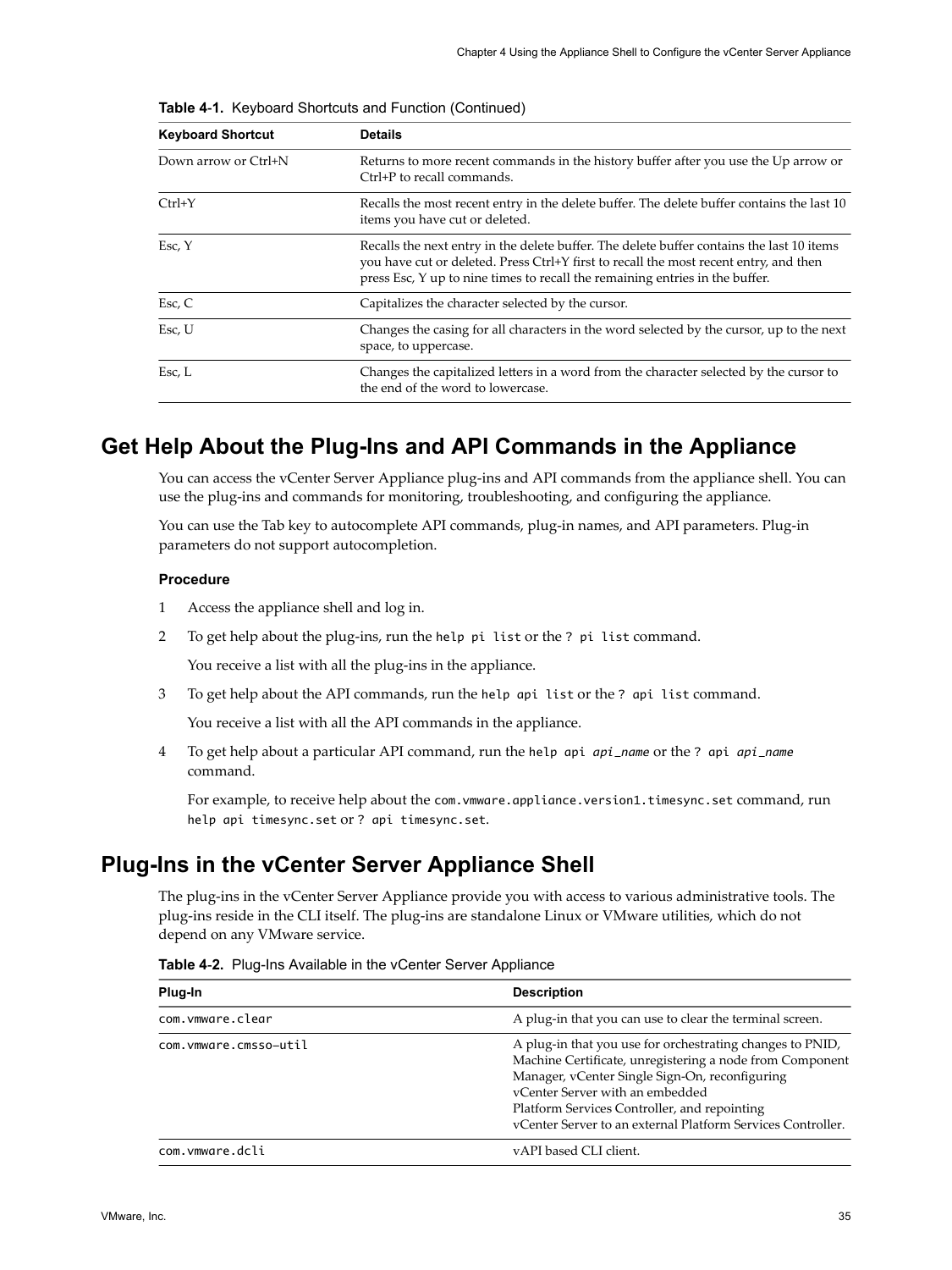## <span id="page-35-0"></span>**Table 4**‑**2.** Plug-Ins Available in the vCenter Server Appliance (Continued)

| Plug-In                      | <b>Description</b>                                                                                                                                                                                                                                                                          |
|------------------------------|---------------------------------------------------------------------------------------------------------------------------------------------------------------------------------------------------------------------------------------------------------------------------------------------|
| com.vmware.nslookup          | A plug-in that you can use to query the Domain Name<br>System (DNS) to obtain domain name or IP address<br>mapping or for any other specific DNS record.                                                                                                                                    |
| com.vmware.pgrep             | A plug-in that you can use to search for all named<br>processes.                                                                                                                                                                                                                            |
| com.vmware.pgtop             | A plug-in that you can use to monitor the PostgreSQL<br>database.                                                                                                                                                                                                                           |
| com.vmware.ping              | A plug-in that you can use to ping a remote host. Accepts<br>the same arguments as bin/ping.                                                                                                                                                                                                |
| com.vmware.ping6             | A plug-in that you can use to ping a remote host. Accepts<br>the same arguments as bin/ping6.                                                                                                                                                                                               |
| com.vmware.portaccess        | A plug-in that you can use to trouble shoot the port access<br>of a host.                                                                                                                                                                                                                   |
| com.vmware.ps                | A plug-in that you can use to see statistics on running<br>processes.                                                                                                                                                                                                                       |
| com.vmware.rvc               | Ruby vSphere Console                                                                                                                                                                                                                                                                        |
| com.vmware.service-control   | A plug-in that you can use to manage VMware services.                                                                                                                                                                                                                                       |
| com.vmware.shell             | A plug-in that allows access to the appliance Bash shell.                                                                                                                                                                                                                                   |
| com.vmware.showlog           | A plug-in that you can use to browse the log files.                                                                                                                                                                                                                                         |
| com.vmware.shutdown          | A plug-in that you can use to restart or power off the<br>appliance.                                                                                                                                                                                                                        |
| com.vmware.software-packages | A plug-in that you can use to update the software packages<br>in the appliance.                                                                                                                                                                                                             |
| com.vmware.support-bundle    | A plug-in that you can use to create a bundle on the local<br>file system and export it to a remote Linux system. If you<br>use the plug-in with the stream command, the support<br>bundle is not created on the local file system, but is directly<br>exported to the remote Linux system. |
| com.vmware.top               | A plug-in that displays process information. Accepts the<br>same arguments as /usr/bin/top/.                                                                                                                                                                                                |
| com.vmware.tracepath         | A plug-in that traces path to a network host. Accepts the<br>same arguments as /sbin/tracepath.                                                                                                                                                                                             |
| com.vmware.tracepath6        | A plug-in that traces path to a network host. Accepts the<br>same arguments as /sbin/tracepath6.                                                                                                                                                                                            |
| com.vmware.updatemgr-util    | A plug-in that you can use to configure VMware Update<br>Manager.                                                                                                                                                                                                                           |
| com.vmware.vcenter-restore   | A plug-in that you can use to restore vCenter Server.                                                                                                                                                                                                                                       |
| com.vmware.vimtop            | A plug-in that you can use to view a list of vSphere services<br>and their resource use.                                                                                                                                                                                                    |

# **Browse the Log Files By Using the showlog Plug-In**

You can browse the log files in the vCenter Server Appliance to examine them for errors.

## **Procedure**

1 Access the appliance shell and log in.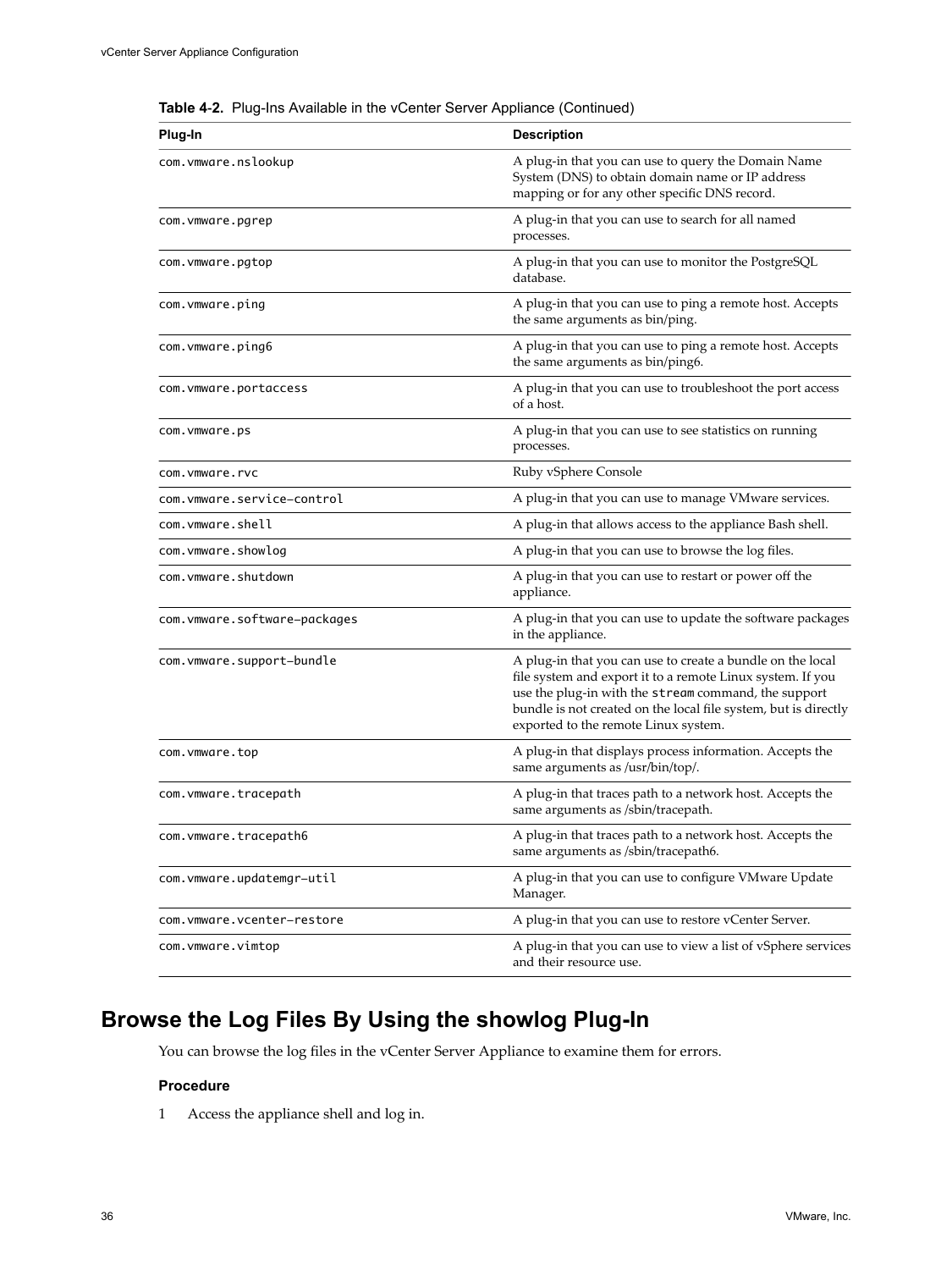- <span id="page-36-0"></span>2 Type the showlog command, add a space, and press the Tab key to view all the contents of the /var/log folder.
- 3 Run the command for viewing the firstboot log files of the vCenter Server Appliance.

showlog /var/log/firstboot/cloudvm.log

# **API Commands in the vCenter Server Appliance Shell**

The API commands in the vCenter Server Appliance let you perform various administrative tasks in the vCenter Server Appliance. The API commands are provided by appliance management service in the vCenter Server Appliance. You can edit time synchronization settings, monitor processes and services, set up the SNMP settings, and so on.

**Table 4**‑**3.** API Commands Available in the vCenter Server Appliance

| <b>API Command</b>                               | <b>Description</b>                                                                      |
|--------------------------------------------------|-----------------------------------------------------------------------------------------|
| com.vmware.appliance.health.applmgmt.get         | Get the health of the applmgmt<br>service.                                              |
| com.vmware.appliance.health.databasestorage.get  | Get the health of the database storage.                                                 |
| com.vmware.appliance.health.load.get             | Get the CPU load health.                                                                |
| com.vmware.appliance.health.mem.get              | Get the memory health.                                                                  |
| com.vmware.appliance.health.softwarepackages.get | Get the health of the system update.                                                    |
| com.vmware.appliance.health.storage.get          | Get the overall storage health.                                                         |
| com.vmware.appliance.health.swap.get             | Get the swap health.                                                                    |
| com.vmware.appliance.health.system.get           | Get the system health.                                                                  |
| com.vmware.appliance.health.system.lastcheck     | Get the time of the last check of the<br>health status.                                 |
| com.vmware.appliance.monitoring.list             | Get a list of monitored items.                                                          |
| com.vmware.appliance.monitoring.get              | Get monitored item information.                                                         |
| com.vmware.appliance.monitoring.query            | Query a range of values for the<br>monitored items.                                     |
| com.vmware.appliance.recovery.backup.job.cancel  | Cancel a backup job by id.                                                              |
| com.vmware.appliance.recovery.backup.job.create  | Start a backup job.                                                                     |
| com.vmware.appliance.recovery.backup.job.get     | Get a status of the backup job by id.                                                   |
| com.vmware.appliance.recovery.backup.job.list    | Get a list of backup jobs.                                                              |
| com.vmware.appliance.recovery.backup.parts.list  | Get a list of the vCenter Server<br>components that can be included in a<br>backup job. |
| com.vmware.appliance.recovery.backup.parts.get   | Get detailed info for a backup part.                                                    |
| com.vmware.appliance.recovery.backup.validate    | Validate parameters for a backup job<br>without starting the job.                       |
| com.vmware.appliance.recovery.restore.job.cancel | Cancel a restore job.                                                                   |
| com.vmware.appliance.recovery.restore.job.create | Start a restore job.                                                                    |
| com.vmware.appliance.recovery.restore.job.get    | Get status of the restore job.                                                          |
| com.vmware.appliance.recovery.restore.validate   | Validate restore parameters of a<br>restore job without starting the job.               |
| com.vmware.appliance.system.uptime.get           | Gets the system uptime.                                                                 |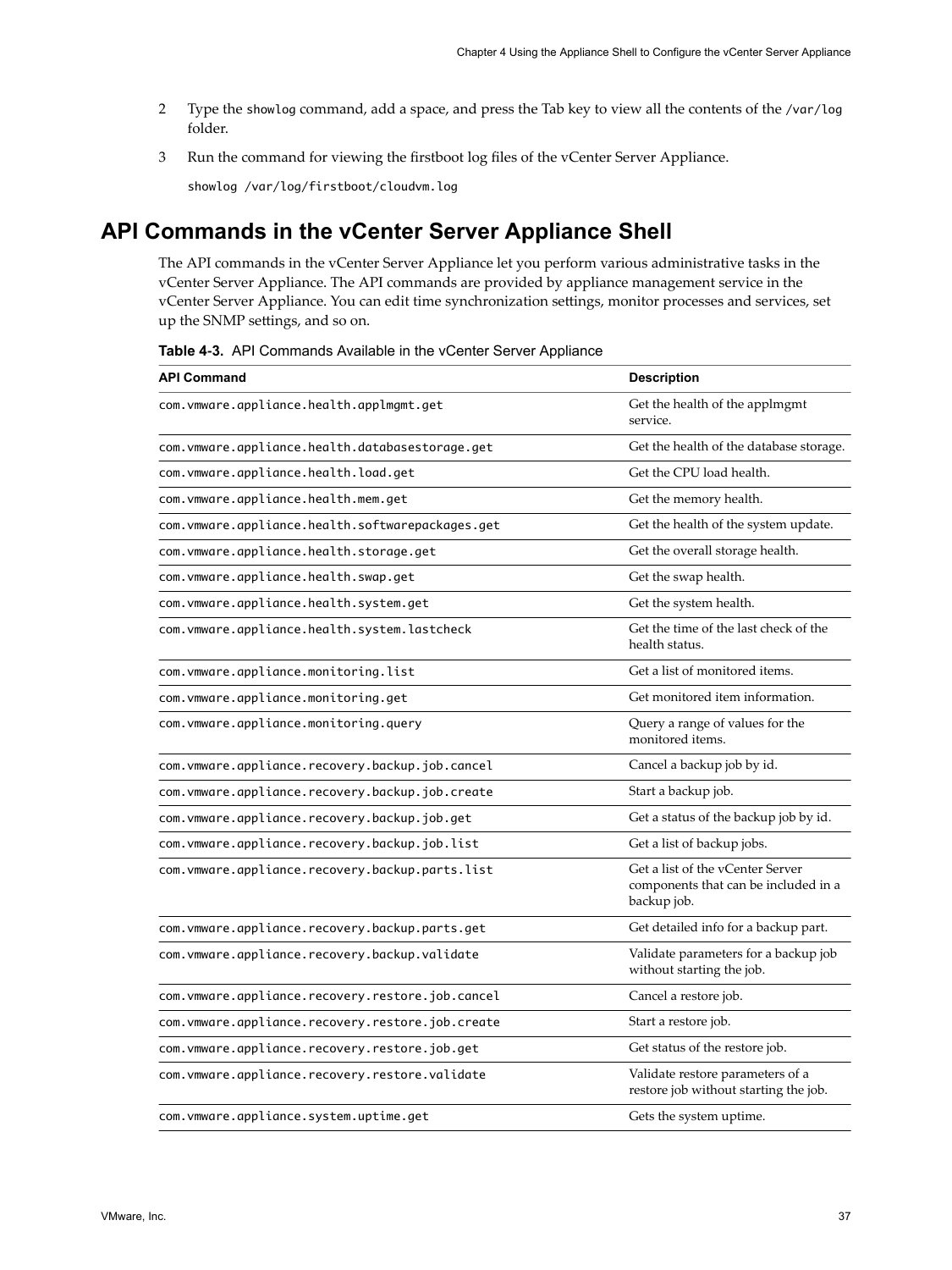| <b>Table 4-3.</b> API Commands Available in the vCenter Server Appliance (Continued) |
|--------------------------------------------------------------------------------------|
|--------------------------------------------------------------------------------------|

| <b>API Command</b>                                                   | <b>Description</b>                                                                                                 |
|----------------------------------------------------------------------|--------------------------------------------------------------------------------------------------------------------|
| com.vmware.appliance.version1.access.consolecli.get                  | Get information about the state of the<br>console-based controlled CLI (TTY1).                                     |
| com.vmware.appliance.version1.access.consolecli.set                  | Set enabled state of console-based<br>controlled CLI (TTY1).                                                       |
| com.vmware.appliance.version1.access.dcui.get                        | Get information about the state of the<br>Direct Console User Interface (DCUI<br>TTY2).                            |
| com.vmware.appliance.version1.access.dcui.set                        | Set enabled state of the Direct Console<br>User Interface (DCUI TTY2).                                             |
| com.vmware.appliance.version1.access.shell.get                       | Get information about the state of Bash<br>shell, that is, access to Bash shell from<br>within the controlled CLI. |
| com.vmware.appliance.version1.access.shell.set                       | Set enabled state of Bash shell, that is,<br>access to Bash shell from within the<br>controlled CLI.               |
| com.vmware.appliance.version1.access.ssh.get                         | Get enabled state of the SSH-based<br>controlled CLI.                                                              |
| com.vmware.appliance.version1.access.ssh.set                         | Set enabled state of the SSH-based<br>controlled CLI.                                                              |
| com.vmware.appliance.version1.localaccounts.user.add                 | Create a new local user account.                                                                                   |
| com.vmware.appliance.version1.localaccounts.user.delete              | Delete a local user account.                                                                                       |
| com.vmware.appliance.version1.localaccounts.user.get                 | Get the local user account information.                                                                            |
| com.vmware.appliance.version1.localaccounts.user.list                | List local user accounts.                                                                                          |
| com.vmware.appliance.version1.localaccounts.user.password.updat<br>e | Update the password of a logged in<br>user or of the user that you specify in<br>the username parameter.           |
| com.vmware.appliance.version1.localaccounts.user.set                 | Update local user account properties,<br>such as role, full name, enabled status,<br>and password.                 |
| com.vmware.appliance.version1.monitoring.snmp.disable                | Stop an enabled SNMP agent.                                                                                        |
| com.vmware.appliance.version1.monitoring.snmp.enable                 | Start a disabled SNMP agent.                                                                                       |
| com.vmware.appliance.version1.monitoring.snmp.get                    | Return an SNMP agent configuration.                                                                                |
| com.vmware.appliance.version1.monitoring.snmp.hash                   | Generate localized keys for secure<br>SNMPv3 communications.                                                       |
| com.vmware.appliance.version1.monitoring.snmp.limits                 | Get SNMP limits information.                                                                                       |
| com.vmware.appliance.version1.monitoring.snmp.reset                  | Restore settings to factory defaults.                                                                              |
| com.vmware.appliance.version1.monitoring.snmp.set                    | Set SNMP configuration.                                                                                            |
| com.vmware.appliance.version1.monitoring.snmp.stats                  | Generate diagnostics report for SNMP<br>agent.                                                                     |
| com.vmware.appliance.version1.networking.dns.domains.add             | Add domains to DNS search domains.                                                                                 |
| com.vmware.appliance.version1.networking.dns.domains.list            | Get a list of DNS search domains.                                                                                  |
| com.vmware.appliance.version1.networking.dns.domains.set             | Set DNS search domains.                                                                                            |
| com.vmware.appliance.version1.networking.dns.hostname.get            | Get the Fully Qualified Domain Name.                                                                               |
| com.vmware.appliance.version1.networking.dns.hostname.set            | Set the Fully Qualified Domain Name.                                                                               |
| com.vmware.appliance.version1.networking.dns.servers.add             | Add a DNS server. This method fails if<br>you use DHCP.                                                            |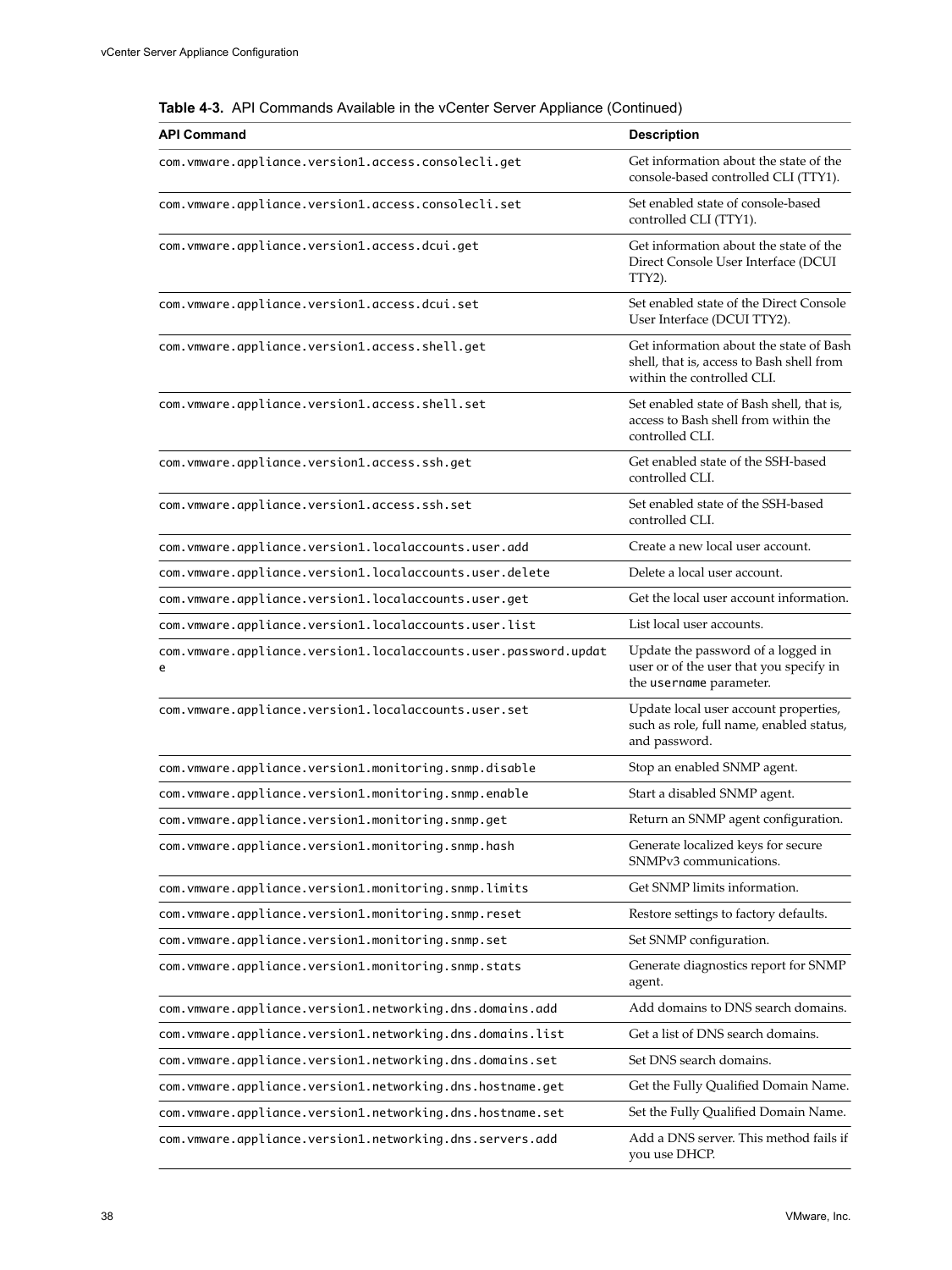| <b>API Command</b>                                                        | <b>Description</b>                                                                                                                                                       |
|---------------------------------------------------------------------------|--------------------------------------------------------------------------------------------------------------------------------------------------------------------------|
| com.vmware.appliance.version1.networking.dns.servers.get                  | Get DNS server configuration.                                                                                                                                            |
| com.vmware.appliance.version1.networking.dns.servers.set                  | Set the DNS server configuration. If<br>the host is configured to acquire DNS<br>servers and host name by using DHCP,<br>a DHCP refresh is forced.                       |
| com.vmware.appliance.version1.networking.firewall.addr.inbound.<br>add    | Add a firewall rule to allow or deny<br>access from an incoming IP address.                                                                                              |
| com.vmware.appliance.version1.networking.firewall.addr.inbound.<br>delete | Delete a specific rule at a given<br>position or delete all rules.                                                                                                       |
| com.vmware.appliance.version1.networking.firewall.addr.inbound.<br>list   | Get an ordered list of inbound IP<br>addresses that are allowed or denied<br>by a firewall rule.                                                                         |
| com.vmware.appliance.version1.networking.interfaces.get                   | Get information about a particular<br>network interface.                                                                                                                 |
| com.vmware.appliance.version1.networking.interfaces.list                  | Get a list of available network<br>interfaces, including interfaces that are<br>not yet configured.                                                                      |
| com.vmware.appliance.version1.networking.ipv4.get                         | Get IPv4 network configuration for<br>interfaces.                                                                                                                        |
| com.vmware.appliance.version1.networking.ipv4.list                        | Get IPv4 network configuration for all<br>configured interfaces.                                                                                                         |
| com.vmware.appliance.version1.networking.ipv4.renew                       | Renew IPv4 network configuration on<br>interfaces. If the interface is configured<br>to use DHCP for IP address<br>assignment, the lease of the interface is<br>renewed. |
| com.vmware.appliance.version1.networking.ipv4.set                         | Set IPv4 network configuration for an<br>interface.                                                                                                                      |
| com.vmware.appliance.version1.networking.ipv6.get                         | Get IPv6 network configuration for<br>interfaces.                                                                                                                        |
| com.vmware.appliance.version1.networking.ipv6.list                        | Get IPv6 network configuration for all<br>configured interfaces.                                                                                                         |
| com.vmware.appliance.version1.networking.ipv6.set                         | Set IPv6 network configuration for an<br>interface.                                                                                                                      |
| com.vmware.appliance.version1.networking.routes.add                       | Add static routing rules. A<br>destination/prefix of the type 0.0.0.0/0<br>(for IPv4) or ::/0 (for IPv6) refers to the<br>default gateway.                               |
| com.vmware.appliance.version1.networking.routes.delete                    | Delete static routing rules.                                                                                                                                             |
| com.vmware.appliance.version1.networking.routes.list                      | Get routing table. A destination/prefix<br>of the type 0.0.0.0/0 (for IPv4) or ::/0<br>(for IPv6) refers to the default gateway.                                         |
| com.vmware.appliance.version1.networking.proxy.delete                     | Delete the proxy configuration for a<br>protocol that you provide as input.                                                                                              |
| com.vmware.appliance.version1.networking.proxy.get                        | Get proxy configuration information<br>for all protocols.                                                                                                                |
| com.vmware.appliance.version1.networking.proxy.set                        | Set proxy configuration for a protocol<br>that you provide as input.                                                                                                     |

| <b>Table 4-3.</b> API Commands Available in the vCenter Server Appliance (Continued) |  |  |  |  |  |
|--------------------------------------------------------------------------------------|--|--|--|--|--|
|--------------------------------------------------------------------------------------|--|--|--|--|--|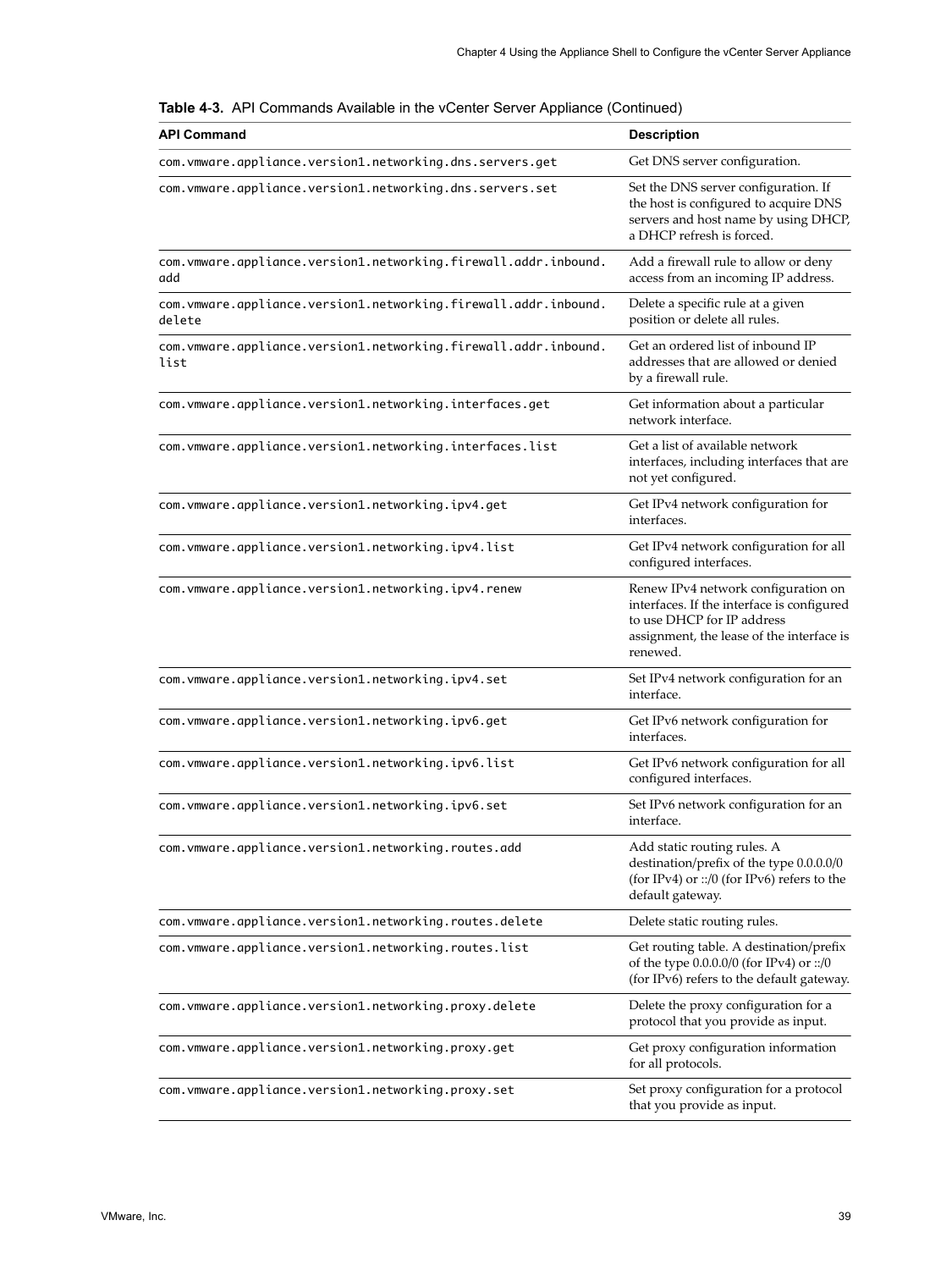| <b>API Command</b>                                                      | <b>Description</b>                                                                                                                                                                                                                                                                                                                                                                                                   |
|-------------------------------------------------------------------------|----------------------------------------------------------------------------------------------------------------------------------------------------------------------------------------------------------------------------------------------------------------------------------------------------------------------------------------------------------------------------------------------------------------------|
| com.vmware.appliance.version1.ntp.get                                   | Get NTP configuration settings. If you<br>run the tymesync.get command, you<br>can retrieve the current time<br>synchronization method (by using<br>NTP or VMware Tools). The ntp.get<br>command always returns the NTP<br>server information, even when the<br>time synchronization method is not set<br>to NTP. If time synchronization<br>method is not set by using NTP, the<br>NTP status is displayed as down. |
| com.vmware.appliance.version1.ntp.server.add                            | Add NTP servers. This command adds<br>NTP servers to the configuration. If the<br>time synchronization is NTP-based,<br>then NTP daemon is restarted to<br>reload the new NTP servers.<br>Otherwise, this command just adds<br>servers to the NTP configuration.                                                                                                                                                     |
| com.vmware.appliance.version1.ntp.server.delete                         | Delete NTP servers. This command<br>deletes NTP servers from the<br>configuration. If the time<br>synchronization mode is NTP-based,<br>the NTP daemon is restarted to reload<br>the new NTP configuration.<br>Otherwise, this command just deletes<br>servers from the NTP configuration.                                                                                                                           |
| com.vmware.appliance.version1.ntp.server.set                            | Set NTP servers. This command<br>deletes old NTP servers from the<br>configuration and sets the input NTP<br>servers in the configuration. If the time<br>synchronization is set by using NTP,<br>the NTP daemon is restarted to reload<br>the new NTP configuration.<br>Otherwise, this command just replaces<br>the servers in NTP configuration with<br>the NTP servers that you provide as<br>input.             |
| com.vmware.appliance.version1.resources.cpu.stats.get                   | Get CPU statistics.                                                                                                                                                                                                                                                                                                                                                                                                  |
| com.vmware.appliance.version1.resources.load.health.get                 | Get load health.                                                                                                                                                                                                                                                                                                                                                                                                     |
| com.vmware.appliance.version1.resources.load.stats.get                  | Get load averages (over 1, 5, and 15-<br>minute intervals).                                                                                                                                                                                                                                                                                                                                                          |
| com.vmware.appliance.version1.resources.mem.health.get                  | Get memory health.                                                                                                                                                                                                                                                                                                                                                                                                   |
| com.vmware.appliance.version1.resources.mem.stats.get                   | Get memory statistics.                                                                                                                                                                                                                                                                                                                                                                                               |
| com.vmware.appliance.version1.resources.net.stats.get                   | Get network statistics.                                                                                                                                                                                                                                                                                                                                                                                              |
| com.vmware.appliance.version1.resources.net.stats.list                  | Get network statistics for all interfaces<br>that are up and running.                                                                                                                                                                                                                                                                                                                                                |
| com.vmware.appliance.version1.resources.processes.stats.list            | Get statistics on all processes.                                                                                                                                                                                                                                                                                                                                                                                     |
| com.vmware.appliance.version1.resources.softwarepackages.health<br>.get | Get the health of the update<br>component.                                                                                                                                                                                                                                                                                                                                                                           |
| com.vmware.appliance.version1.resources.storage.health.get              | Get storage health statistics.                                                                                                                                                                                                                                                                                                                                                                                       |
| com.vmware.appliance.version1.resources.storage.stats.list              | Get storage statistics for each logical<br>disk.                                                                                                                                                                                                                                                                                                                                                                     |
| com.vmware.appliance.version1.resources.swap.health.get                 | Get swap health.                                                                                                                                                                                                                                                                                                                                                                                                     |

**Table 4**‑**3.** API Commands Available in the vCenter Server Appliance (Continued)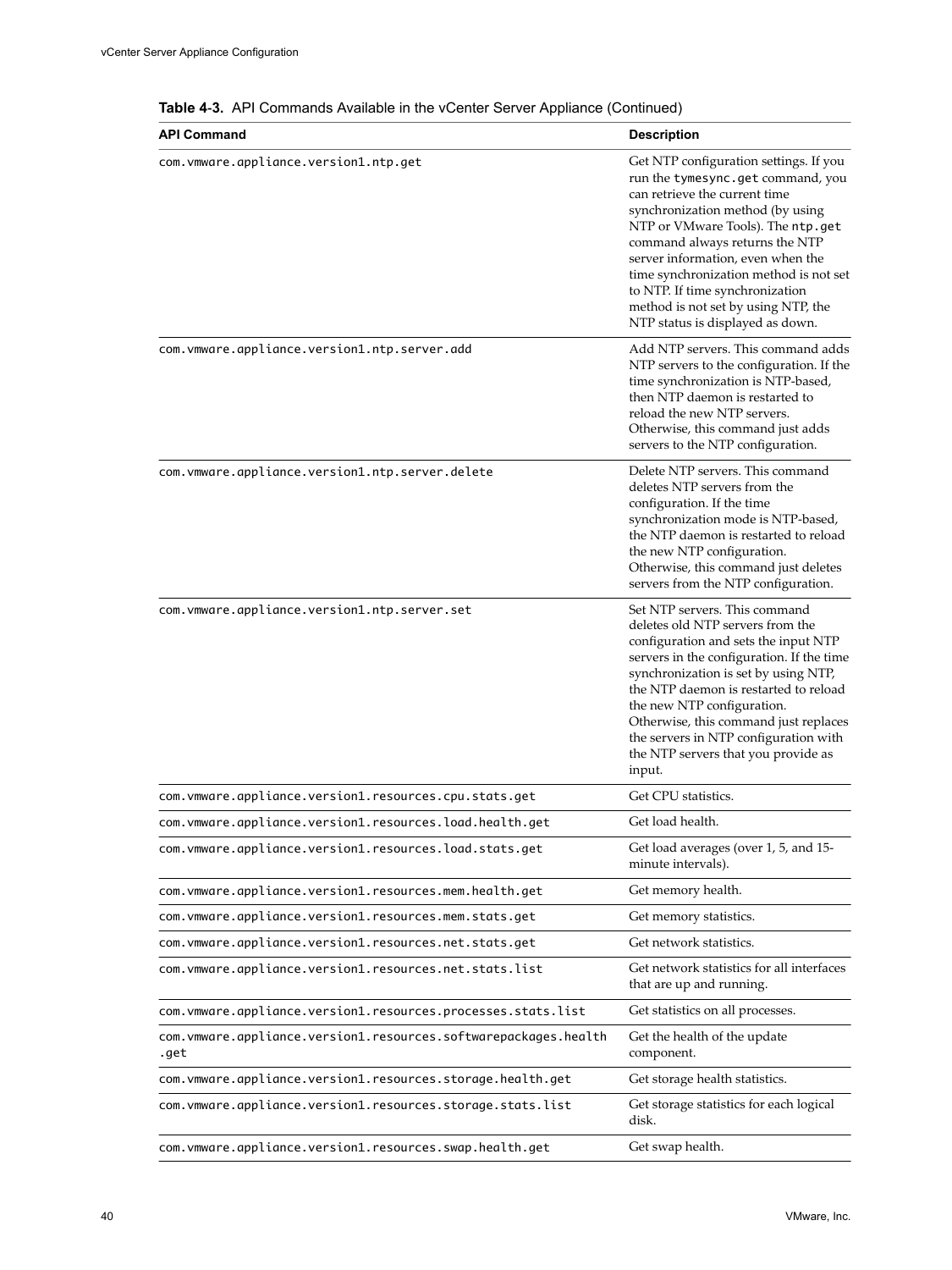| <b>API Command</b>                                        | <b>Description</b>                                     |
|-----------------------------------------------------------|--------------------------------------------------------|
| com.vmware.appliance.version1.resources.swap.stats.get    | Get swap statistics.                                   |
| com.vmware.appliance.version1.resources.system.health.get | Get the overall health of the system.                  |
| com.vmware.appliance.version1.resources.system.stats.get  | Get the system status.                                 |
| com.vmware.appliance.version1.services.list               | Get the list of all known services.                    |
| com.vmware.appliance.version1.services.restart            | Restart a service.                                     |
| com.vmware.appliance.version1.services.status.get         | Get the status of a service.                           |
| com.vmware.appliance.version1.services.stop               | Stop a service.                                        |
| com.vmware.appliance.version1.system.storage.list         | Gets disk to partition mapping.                        |
| com.vmware.appliance.version1.system.storage.resize       | Resizes all partitions to 100 percent of<br>disk size. |
| com.vmware.appliance.version1.system.time.get             | Gets system time.                                      |
| com.vmware.appliance.version1.system.update.get           | Get the URL-based patching<br>configuration.           |
| com.vmware.appliance.version1.system.update.set           | Set the URL-based patching<br>configuration.           |
| com.vmware.appliance.version1.system.version.get          | Get the version of the appliance.                      |
| com.vmware.appliance.version1.timesync.get                | Get the time synchronization<br>configuration.         |
| com.vmware.appliance.version1.timesync.set                | Set the time synchronization<br>configuration.         |

<span id="page-40-0"></span>**Table 4**‑**3.** API Commands Available in the vCenter Server Appliance (Continued)

# **Configuring SNMP for the vCenter Server Appliance**

The vCenter Server Appliance includes an SNMP agent that can send trap notifications and receive GET, GETBULK, and GETNEXT requests.

You can use the appliance shell API commands to enable and configure the vCenter Server Appliance SNMP agent. You configure the agent differently depending on whether you want to use SNMP v1/v2c or SNMP v3.

In vSphere 6.0, SNMP v3 informs are not supported. The vCenter Server Appliance supports only notifications such as v1 and v2c traps, and v3 traps with all security levels.

## **Configure the SNMP Agent for Polling**

If you configure the vCenter Server Appliance SNMP agent for polling, it can listen for and respond to requests from SNMP management client systems, such as GET, GETNEXT, and GETBULK requests.

By default, the embedded SNMP agent listens on UDP port 161 for polling requests from management systems. You can use the snmp.set --port command to configure an alternative port. To avoid conflicts between the port for the SNMP agent and the ports of other services, use a UDP port that is not defined in /etc/services.

#### **Procedure**

1 Access the appliance shell and log in as a user who has the administrator or super administrator role.

The default user with super administrator role is root.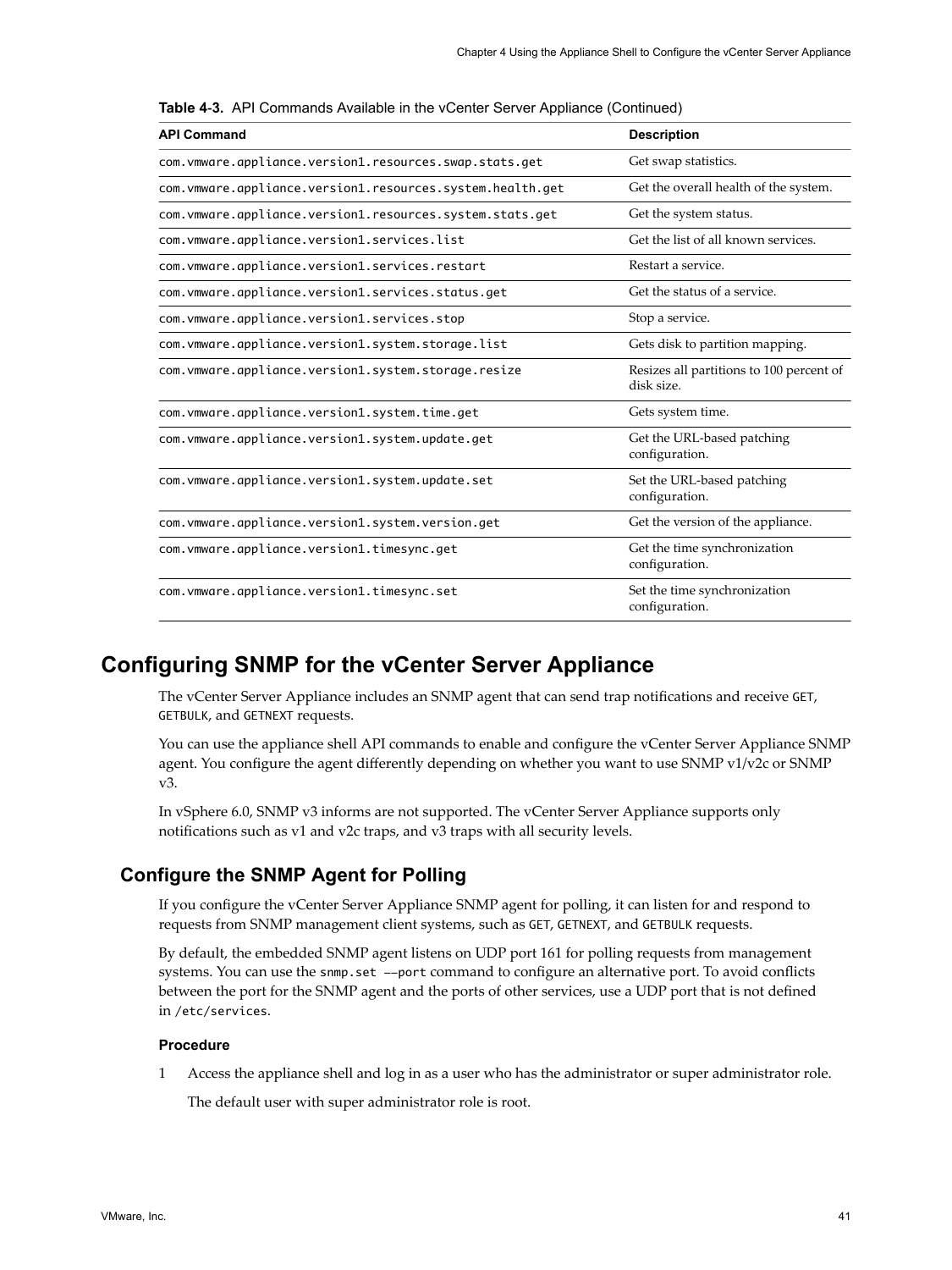<span id="page-41-0"></span>2 Run the snmp.set --port command to configure the port.

For example, run the following command:

```
snmp.set --port port
```
Here *port* is the port for the SNMP agent to use for listening for polling requests.

**IMPORTANT** The port you specify must not be already in use by other services. Use IP addresses from the dynamic range, port 49152 and up.

3 (Optional) If the SNMP agent is not enabled, enable it by running the snmp.enable command.

## **Configure the vCenter Server Appliance for SNMP v1 and v2c**

When you configure the vCenter Server Appliance SNMP agent for SNMP v1 and v2c, the agent supports sending notifications and receiving GET requests.

In SNMP v1 and v2c, community strings are namespaces that contain one or more managed objects. Namespaces can act as a form for authentication, but this does not secure the communication. To secure the communication, use SNMP v3.

#### **Procedure**

1 Configure SNMP Communities on page 42

To enable the vCenter Server Appliance SNMP agent to send and receive SNMP v1 and v2c messages, you must configure at least one community for the agent.

2 Configure the SNMP Agent to Send v1 or v2c Notifications on page 43

You can use the vCenter Server Appliance SNMP agent to send virtual machine and environmental notifications to management systems.

## **Configure SNMP Communities**

To enable the vCenter Server Appliance SNMP agent to send and receive SNMP v1 and v2c messages, you must configure at least one community for the agent.

An SNMP community defines a group of devices and management systems. Only devices and management systems that are members of the same community can exchange SNMP messages. A device or management system can be a member of multiple communities.

#### **Procedure**

1 Access the appliance shell and log in as a user who has the administrator or super administrator role.

The default user with super administrator role is root.

2 Run the snmp.set --communities command to configure an SNMP community.

For example, to configure public, east, and west network operation center communities, run the following command:

snmp.set --communities public,eastnoc,westnoc

Each time you specify a community with this command, the settings you specify overwrite the previous configuration.

To specify multiple communities, separate the community names with a comma.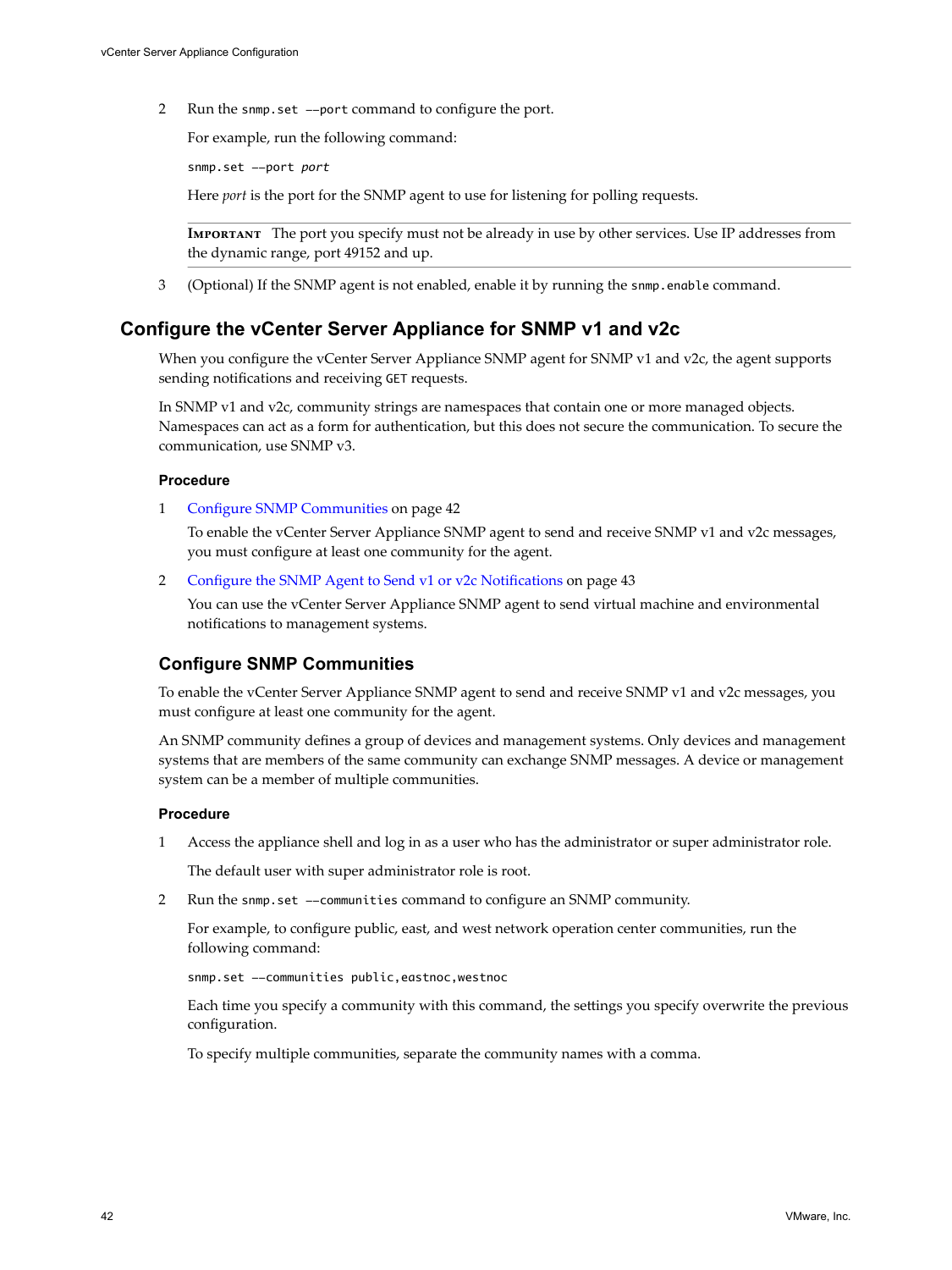## <span id="page-42-0"></span>**Configure the SNMP Agent to Send v1 or v2c Notifications**

You can use the vCenter Server Appliance SNMP agent to send virtual machine and environmental notifications to management systems.

To send SNMP v1 and v2c notifications with the SNMP agent, you must configure the target, that is the receiver, unicast address, community, and an optional port. If you do not specify a port, the SNMP agent sends notifications to UDP port 162 on the target management system by default.

### **Procedure**

1 Access the appliance shell and log in as a user who has the administrator or super administrator role.

The default user with super administrator role is root.

2 Run the snmp.set --targets command:

snmp.set --targets *target\_address@port/community*

Here *target\_address*, *port*, and *community* are the address of the target system, the port number to send the notifications to, and the community name, respectively. The port value is optional. If you do not specify a port, the default port,161, is used.

Each time you specify a target with this command, the settings you specify overwrite all previously specified settings. To specify multiple targets, separate them with a comma.

For example, run the following command for configuring the targets 192.0.2.1@678/targetcommunity and 2001:db8::1/anothercom:

snmp.set --targets 192.0.2.1@678/targetcommunity,2001:db8::1/anothercom

- 3 (Optional) If the SNMP agent is not enabled, enable it by running the snmp.enable command.
- 4 (Optional) To send a test trap to verify that the agent is configured correctly, run the snmp.test command.

The agent sends a warmStart trap to the configured target.

## **Configure vCenter Server Appliance for SNMP v3**

When you configure the SNMP agent for SNMP v3, the agent supports sending traps. SNMP v3 also provides stronger security than v1 or v2c, including cryptographic authentication and encryption.

In vSphere 6.0, SNMP v3 informs are not supported. The vCenter Server Appliance supports only notifications such as v1/v2c traps and v3 traps with all security levels.

### **Procedure**

1 [Configure the SNMP Engine ID on page 44](#page-43-0)

Every SNMP v3 agent has an engine ID, which serves as a unique identifier for the agent. The engine ID is used with a hashing function to generate localized keys for authentication and encryption of SNMP v3 messages.

2 [Configure SNMP Authentication and Privacy Protocols on page 44](#page-43-0)

SNMP v3 optionally supports authentication and privacy protocols.

3 [Configure SNMP Users on page 45](#page-44-0)

You can configure up to five users who can access SNMP v3 information. User names must be no more than 32 characters long.

4 [Configure SNMP v3 Targets on page 45](#page-44-0)

Configure SNMP v3 targets to allow the SNMP agent to send SNMP v3 traps.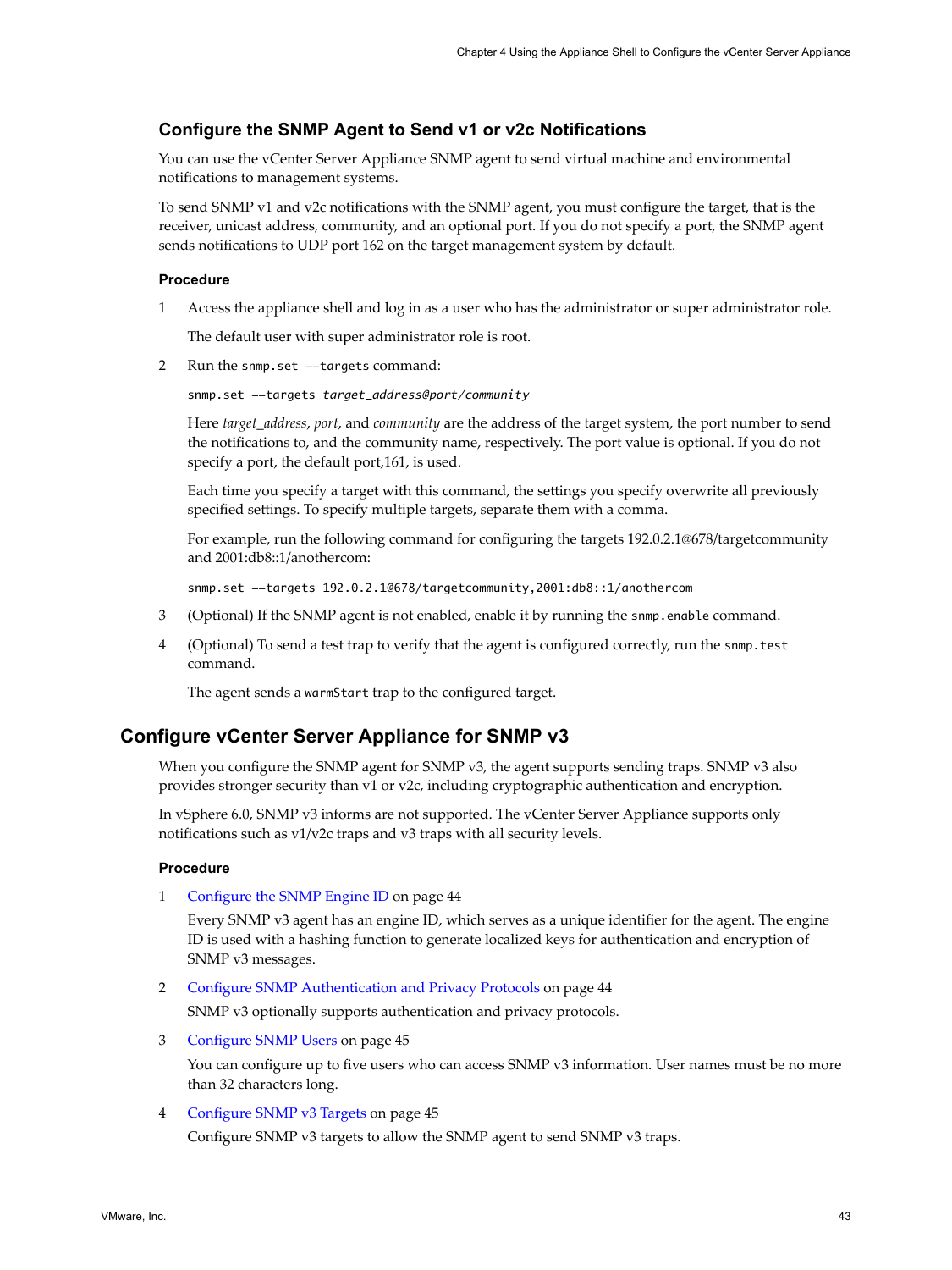## <span id="page-43-0"></span>**Configure the SNMP Engine ID**

Every SNMP v3 agent has an engine ID, which serves as a unique identifier for the agent. The engine ID is used with a hashing function to generate localized keys for authentication and encryption of SNMP v3 messages.

If you do not specify an engine ID before you enable the SNMP agent, when you enable the standalone SNMP agent, an engine ID is generated.

#### **Procedure**

1 Access the appliance shell and log in as a user who has the administrator or super administrator role.

The default user with super administrator role is root.

2 Run the snmp.set --engineid command to configure the target.

For example, run the following command:

snmp.set --engineid 80001adc802417e202b8613f5400000000

Here, 80001adc802417e202b8613f5400000000 is the ID, a hexadecimal string between 5 and 32 characters in length.

## **Configure SNMP Authentication and Privacy Protocols**

SNMP v3 optionally supports authentication and privacy protocols.

Authentication is used to ensure the identity of users. Privacy allows for encryption of SNMP v3 messages to ensure confidentiality of data. The privacy protocols provide a higher level of security than is available in SNMP v1 and v2c, which use community strings for security.

Both authentication and privacy are optional. However, you must enable authentication if you plan to enable privacy.

The SNMP v3 authentication and privacy protocols are licensed vSphere features and might not be available in some vSphere editions.

## **Procedure**

1 Access the appliance shell and log in as a user who has the administrator or super administrator role.

The default user with super administrator role is root.

2 (Optional) Run the snmp.set --authentication command to configure authentication.

For example, run the following command:

snmp.set --authentication *protocol*

Here, *protocol* must be either **none**, for no authentication,**SHA1**, or **MD5**.

3 (Optional) Run the snmp.set --privacy command to configure privacy protocol.

For example, run the following command:

snmp.set --privacy *protocol*

Here, *protocol* must be either **none**, for no privacy, or **AES128**.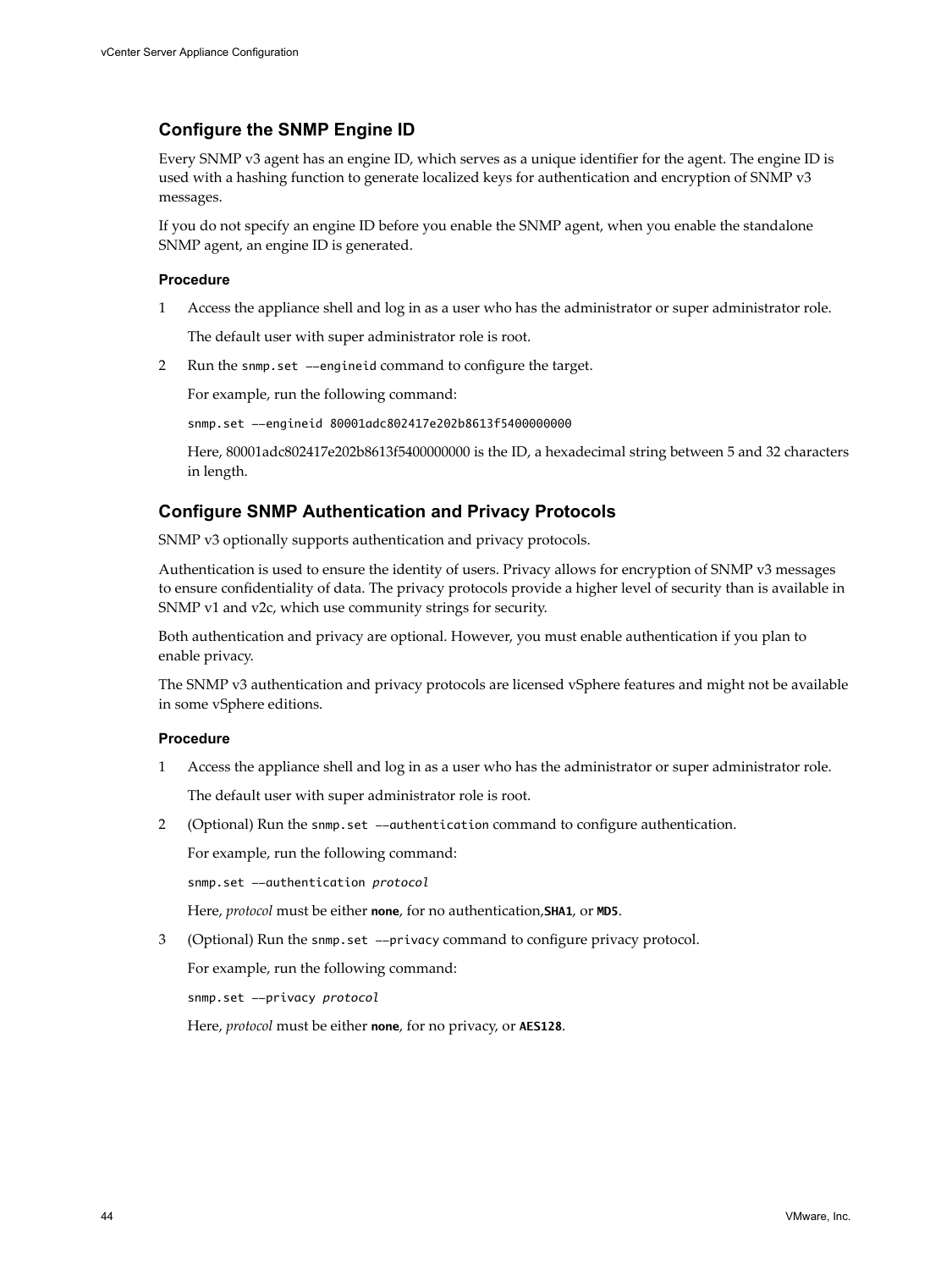## <span id="page-44-0"></span>**Configure SNMP Users**

You can configure up to five users who can access SNMP v3 information. User names must be no more than 32 characters long.

While configuring a user, you generate authentication and privacy hash values based on the user's authentication and privacy passwords and on the SNMP agent's engine ID. After configuring users, if you change the engine ID, the authentication protocol, or the privacy protocol, the users are no longer valid and must be reconfigured.

## **Prerequisites**

- Verify that you have configured the authentication and privacy protocols before configuring users.
- n Verify that you know the authentication and privacy passwords for each user that you plan to configure. Passwords must be at least seven characters long. Store these passwords in files on the host system.

#### **Procedure**

1 Access the appliance shell and log in as a user who has the administrator or super administrator role.

The default user with super administrator role is root.

2 If you are using authentication or privacy, get the authentication and privacy hash values for the user by the running snmp.hash --auth\_hash --priv\_hash command.

For example, run the following command:

snmp.hash --auth\_hash *secret1* --priv\_hash *secret2*

Here, *secret1* is the path to the file containing the user's authentication password and *secret2* is the path to the file containing the user's privacy password. Alternatively, you can specify the flag --raw-secret and specify the passwords directly on the command line.

The authentication and privacy hash values are displayed.

3 Configure the user by running snmp.set --users.

For example, run the following command:

snmp.set --users *userid*/*authhash*/*privhash*/*security*

The parameters in the command are as follows.

| <b>Parameter</b> | <b>Description</b>                                                                                                                                                                                |
|------------------|---------------------------------------------------------------------------------------------------------------------------------------------------------------------------------------------------|
| userid           | Replace with the user name.                                                                                                                                                                       |
| authhash         | Replace with the authentication hash value.                                                                                                                                                       |
| privhash         | Replace with the privacy hash value.                                                                                                                                                              |
| security         | Replace with the level of security enabled for that user, which can be <b>auth</b> , for authentication only,<br>priv, for authentication and privacy, or none, for no authentication or privacy. |

## **Configure SNMP v3 Targets**

Configure SNMP v3 targets to allow the SNMP agent to send SNMP v3 traps.

You can configure a maximum of three SNMP v3 targets, in addition to a maximum of three SNMP v1 or v2c targets.

To configure a target, you must specify a host name or IP address of the system that receives the traps, a user name, a security level, and whether to send traps. The security level can be either **none**, for no security, **auth**, for authentication only, or **priv**, for authentication and privacy.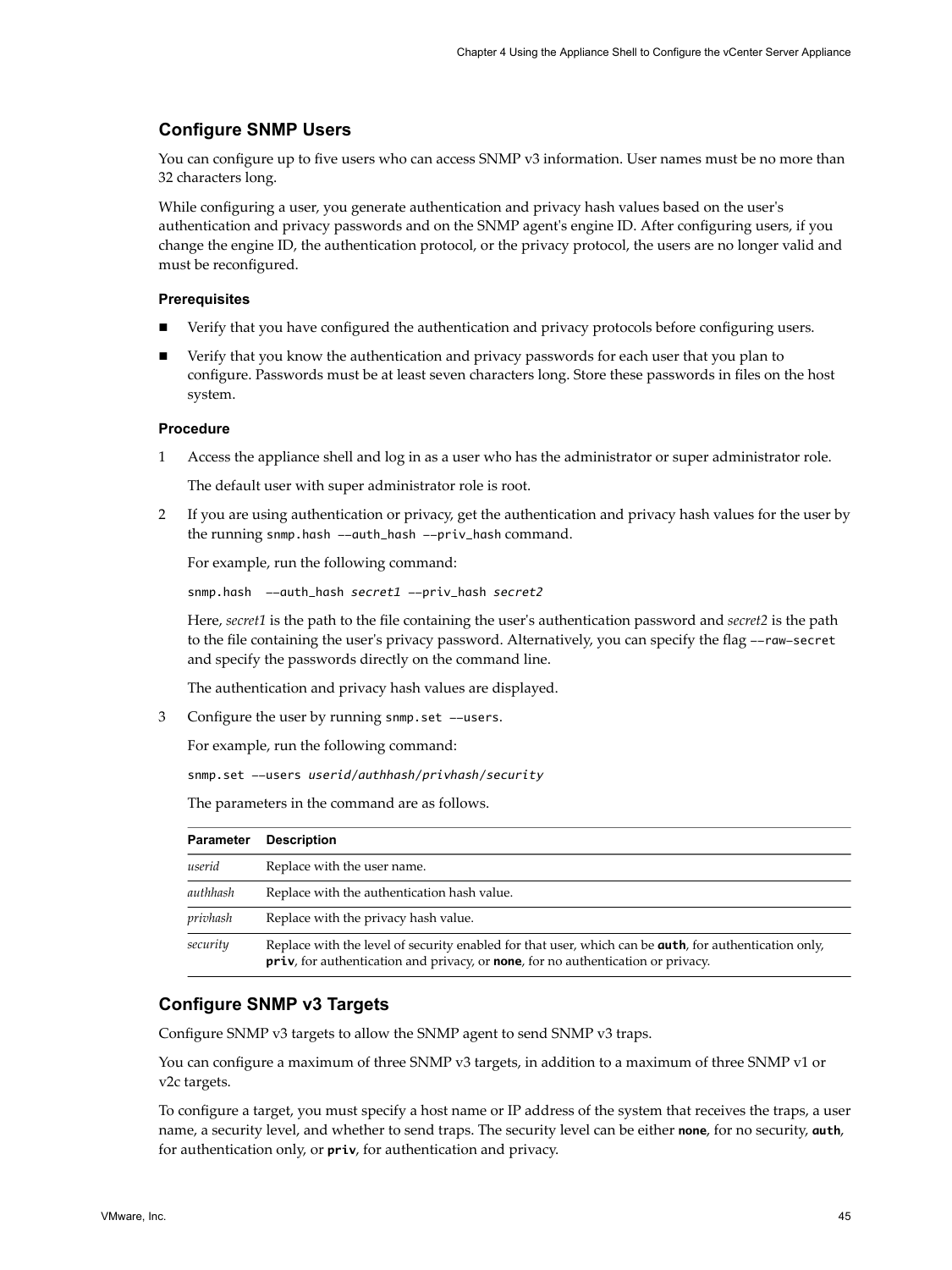#### <span id="page-45-0"></span>**Procedure**

- 1 Access the appliance shell and log in as a user who has the administrator or super administrator role. The default user with super administrator role is root.
- 2 Run the snmp.set --v3targets command to set up the SNMP v3 target.

For example, run the following command:

snmp.set --v3targets *hostname*@*port*/*userid*/*secLevel*/trap

The parameters in the command are as follows.

| Parameter                                                                                                                                        | <b>Description</b>                                                                                                                                                                                                                                                                                                   |  |  |
|--------------------------------------------------------------------------------------------------------------------------------------------------|----------------------------------------------------------------------------------------------------------------------------------------------------------------------------------------------------------------------------------------------------------------------------------------------------------------------|--|--|
| hostname                                                                                                                                         | Replace with the host name or IP address of the management system that receives the traps.                                                                                                                                                                                                                           |  |  |
| Replace with the port on the management system that receives the traps. If you do not specify a port,<br>port<br>the default port, 161, is used. |                                                                                                                                                                                                                                                                                                                      |  |  |
| userid                                                                                                                                           | Replace with the user name.                                                                                                                                                                                                                                                                                          |  |  |
| secLevel                                                                                                                                         | Replace with either <b>none, auth,</b> or <b>priv</b> to indicate the level of authentication and privacy you have<br>configured. Use <b>auth</b> if you have configured authentication only, <b>priv</b> if you have configured both<br>authentication and privacy, and <b>none</b> if you have configured neither. |  |  |

- 3 (Optional) If the SNMP agent is not enabled, enable it by running the snmp.enable command.
- 4 (Optional) To send a test trap to verify that the agent is configured correctly, run the snmp.test command.

The agent sends a warmStart trap to the configured target.

## **Configure the SNMP Agent to Filter Notifications**

You can configure the vCenter Server Appliance SNMP agent to filter out notifications if you do not want your SNMP management software to receive those notifications.

#### **Procedure**

1 Access the appliance shell and log in as a user who has the administrator or super administrator role.

The default user with super administrator role is root.

- 2 Run the snmp.set --notraps command to filter traps.
	- To filter specific traps, run the following command:

snmp.set --notraps *oid\_list*

Here, *oid\_list* is a list of object IDs for the traps to filter, separated by commas. This list replaces any object IDs that were previously specified using this command.

To clear all trap filters, run the following command:

snmp.set --notraps reset

3 (Optional) If the SNMP agent is not enabled, enable it by running the snmp.enable command.

The traps identified by the specified object IDs are filtered out of the output of the SNMP agent, and are not sent to SNMP management software.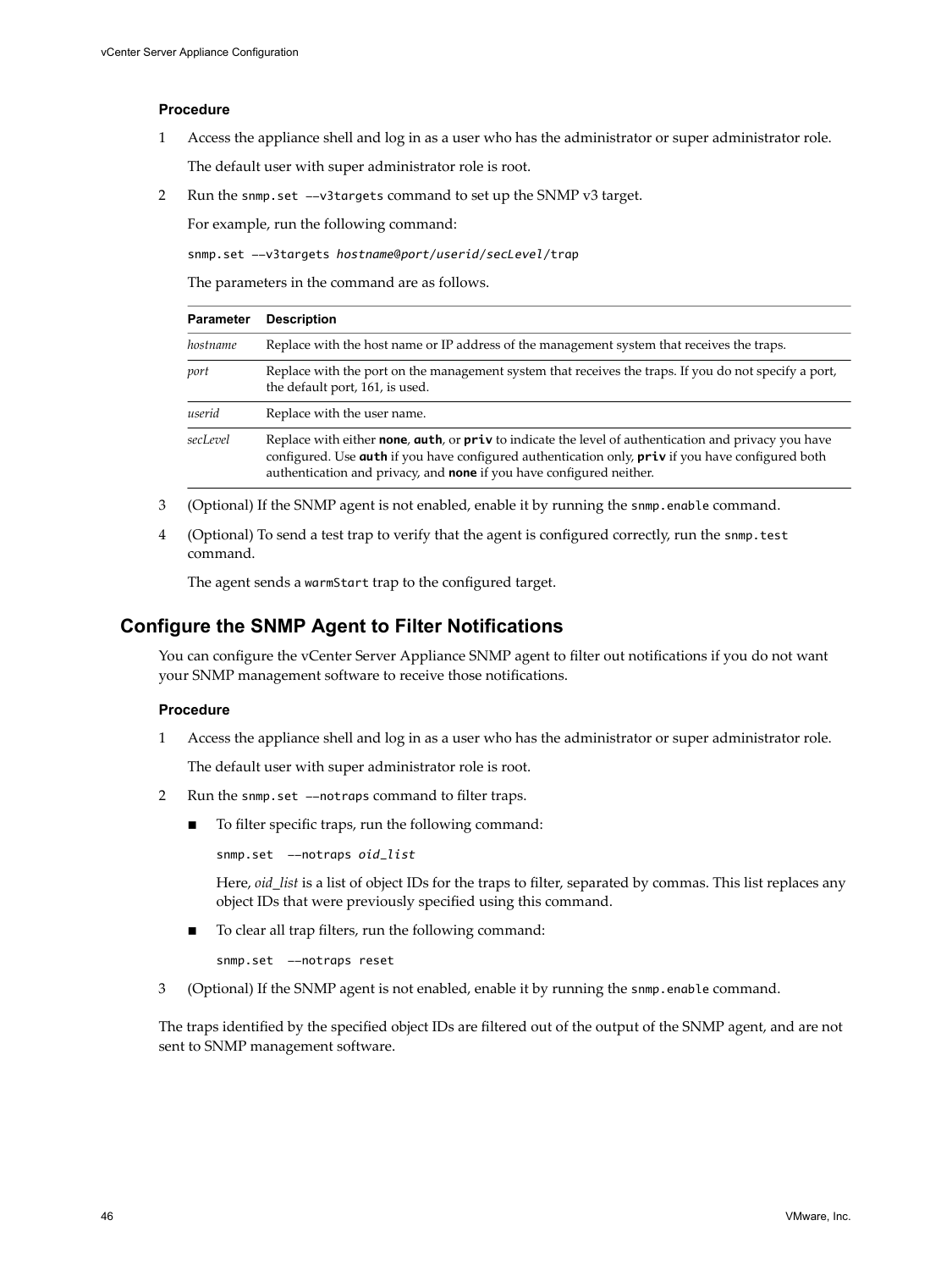## <span id="page-46-0"></span>**Configure SNMP Management Client Software**

After you have configured the vCenter Server Appliance to send traps, you must configure your management client software to receive and interpret those traps.

To configure your management client software, specify the communities for the managed device, configure the port settings, and load the VMware MIB files. See the documentation for your management system for specific instructions for these steps.

#### **Prerequisites**

Download the VMware MIB files from the VMware website: http://communities.vmware.com/community/developer/managementapi.

#### **Procedure**

- 1 In your management software, specify the vCenter Server Appliance as an SNMP-based managed device.
- 2 If you are using SNMP v1 or v2c, set up appropriate community names in the management software.

These names must correspond to the communities set for the SNMP agent on the vCenter Server Appliance.

- 3 If you are using SNMP v3, configure users and authentication and privacy protocols to match the protocols configured on the vCenter Server Appliance.
- 4 If you configured the SNMP agent to send traps to a port on the management system other than the default UDP port 162, configure the management client software to listen on the port you configured.
- 5 Load the VMware MIBs into the management software to view the symbolic names for the vCenter Server Appliance variables.

To prevent lookup errors, load these MIB files in the following order before loading other MIB files:

- a VMWARE-ROOT-MIB.mib
- b VMWARE-TC-MIB.mib
- c VMWARE-PRODUCTS-MIB.mib

The management software can now receive and interpret traps from the vCenter Server Appliance.

## **Reset SNMP Settings to Factory Defaults**

You can reset SNMP settings to factory defaults. You can also reset the value of a specific argument to the factory default.

You can reset a specific argument, such as the communities or targets. You can also reset the SNMP configuration to the factory defaults.

#### **Procedure**

- 1 Access the appliance shell and log in as a user who has the administrator or super administrator role. The default user with super administrator role is root.
- 2 To reset specific arguments, run the command snmp.set --*arguments* reset.

For example, to reset the communities that you configured, run the following command:

snmp.set --communities reset

3 To reset the whole SNMP configuration to the factory defaults, run the command snmp.reset.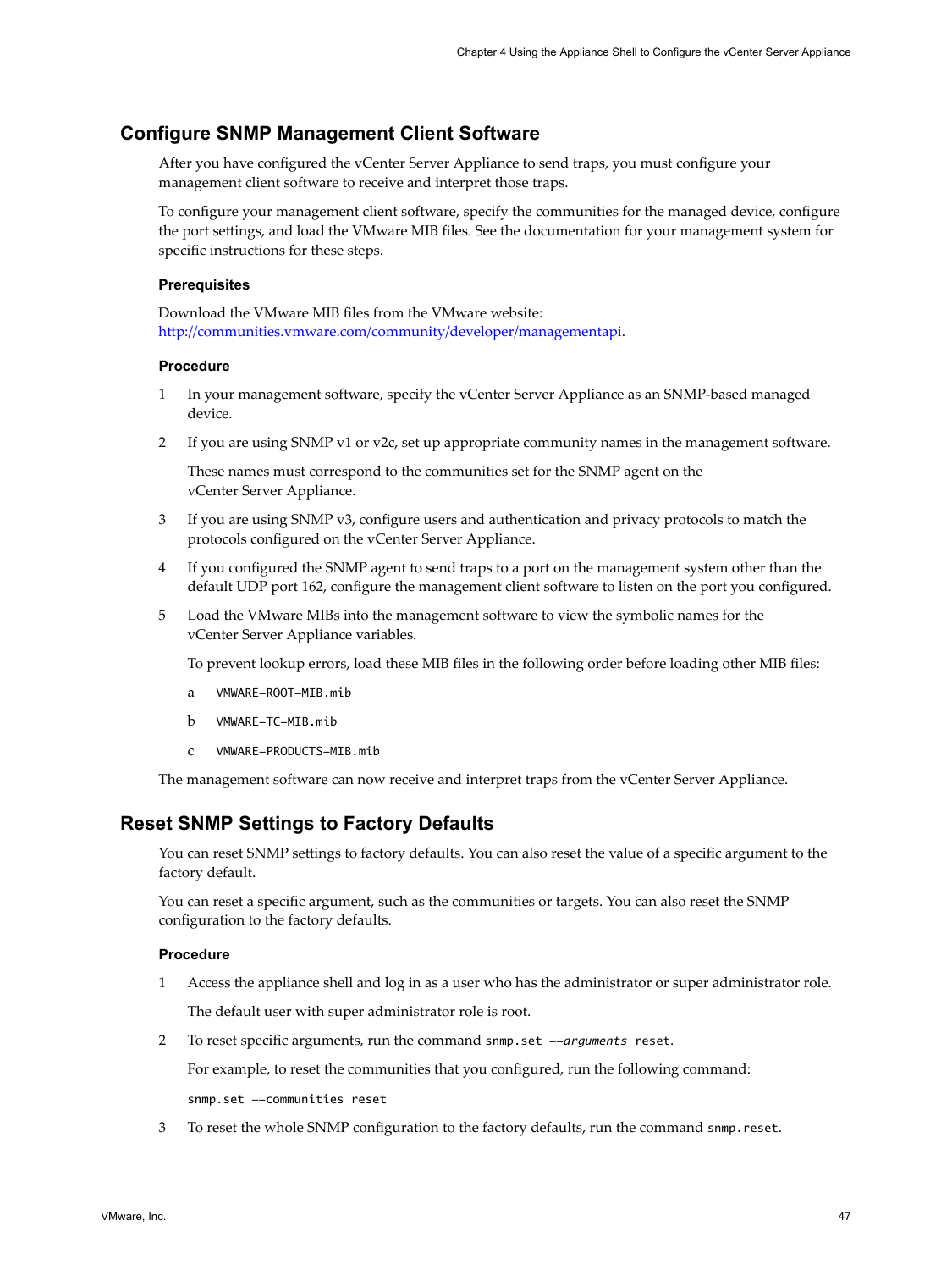# <span id="page-47-0"></span>**Configuring Time Synchronization Settings in the vCenter Server Appliance**

You can change the time synchronization settings in the vCenter Server Appliance after deployment.

When you deploy the vCenter Server Appliance, you can choose the time synchronization method to be either by using an NTP server or by using VMware Tools. In case the time settings in your vSphere network change, you can edit the vCenter Server Appliance and configure the time synchronization settings by using the commands in the appliance shell.

When you enable periodic time synchronization, VMware Tools sets the time of the guest operating system to be the same as the time of the host.

After time synchronization occurs, VMware Tools checks once every minute to determine whether the clocks on the guest operating system and the host still match. If not, the clock on the guest operating system is synchronized to match the clock on the host.

Native time synchronization software, such as Network Time Protocol (NTP), is typically more accurate than VMware Tools periodic time synchronization and is therefore preferred. You can use only one form of periodic time synchronization in the vCenter Server Appliance. If you decide to use native time synchronization software, vCenter Server Appliance VMware Tools periodic time synchronization is disabled, and the reverse.

## **Use VMware Tools Time Synchronization**

You can set up the vCenter Server Appliance to use VMware Tools time synchronization.

## **Procedure**

1 Access the appliance shell and log in as a user who has the administrator or super administrator role.

The default user with super administrator role is root.

2 Run the command to enable VMware Tools time synchronization.

timesync.set --mode host

3 (Optional) Run the command to verify that you successfully applied the VMware Tools time synchronization.

timesync.get

The command returns that the time synchronization is in host mode.

The time of the appliance is synchronized with the time of the ESXi host.

## **Add or Replace NTP Servers in the vCenter Server Appliance Configuration**

To set up the vCenter Server Appliance to use NTP-based time synchronization, you must add the NTP servers to the vCenter Server Appliance configuration.

## **Procedure**

1 Access the appliance shell and log in as a user who has the administrator or super administrator role.

The default user with super administrator role is root.

2 Add NTP servers to the vCenter Server Appliance configuration by running the ntp.server.add command.

For example, run the following command:

ntp.server.add --servers *IP-addresses-or-host-names*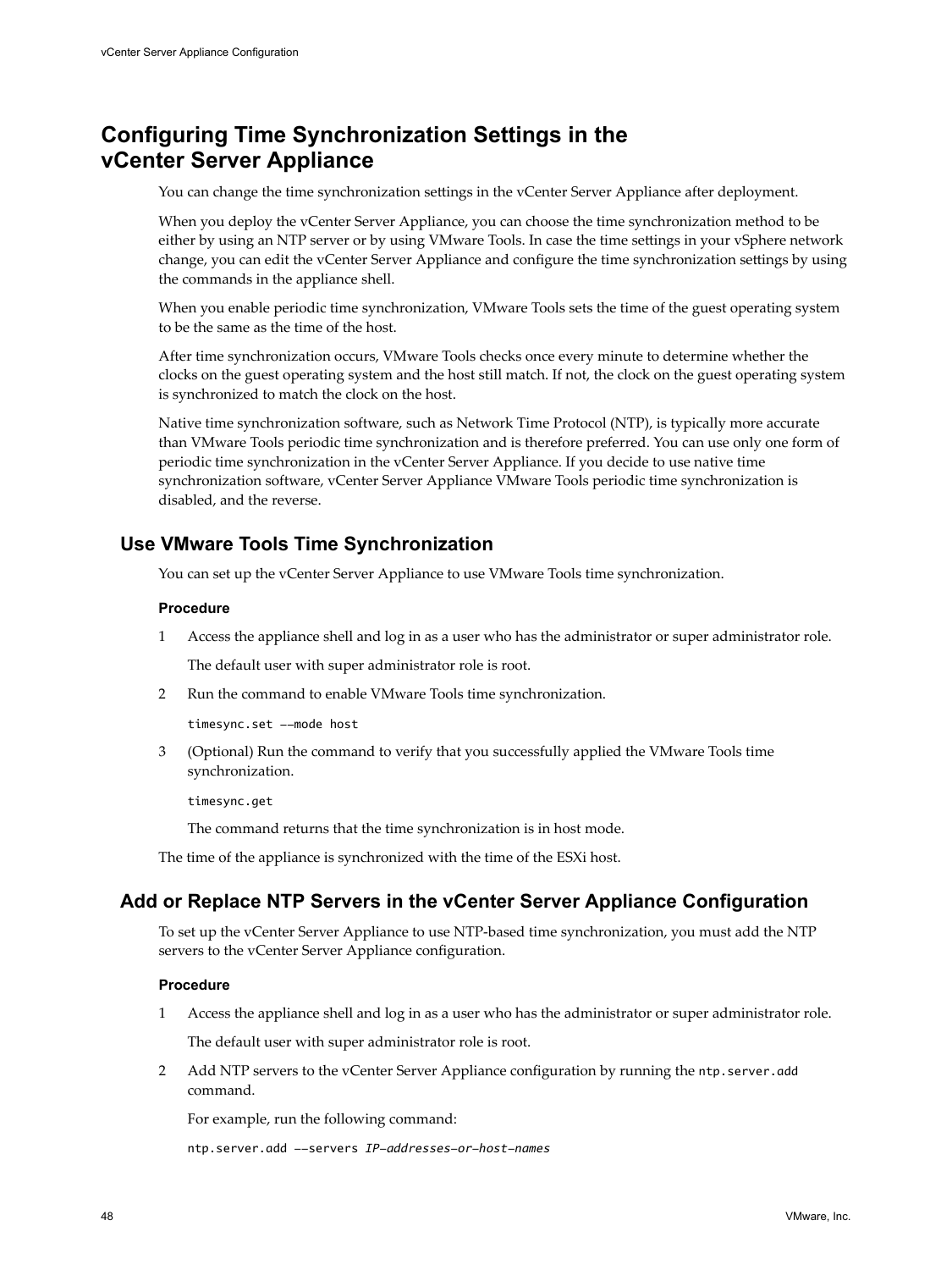<span id="page-48-0"></span>Here *IP-addresses-or-host-names* is a comma-separated list of IP addresses or host names of the NTP servers.

This command adds NTP servers to the configuration. If the time synchronization is based on an NTP server, then the NTP daemon is restarted to reload the new NTP servers. Otherwise, this command just adds the new NTP servers to the existing NTP configuration.

3 (Optional) To delete old NTP servers and add new ones to the vCenter Server Appliance configuration, run the ntp.server.set command.

For example, run the following command:

ntp.server.set --servers *IP-addresses-or-host-names*

Here *IP-addresses-or-host-names* is a comma-separated list of IP addresses or host names of the NTP servers.

This command deletes old NTP servers from the configuration and sets the input NTP servers in the configuration. If the time synchronization is based on an NTP server, the NTP daemon is restarted to reload the new NTP configuration. Otherwise, this command just replaces the servers in NTP configuration with the servers that you provide as input.

4 (Optional) Run the command to verify that you successfully applied the new NTP configuration settings.

ntp.get

The command returns a space-separated list of the servers configured for NTP synchronization. If the NTP synchronization is enabled, the command returns that the NTP configuration is in Up status. If the NTP synchronization is disabled, the command returns that the NTP configuration is in Down status.

#### **What to do next**

If the NTP synchronization is disabled, you can configure the time synchronization settings in the vCenter Server Appliance to be based on an NTP server. See "Synchronize the Time in the vCenter Server Appliance with an NTP Server," on page 49.

## **Synchronize the Time in the vCenter Server Appliance with an NTP Server**

You can configure the time synchronization settings in the vCenter Server Appliance to be based on an NTP server.

#### **Prerequisites**

Set up one or more Network Time Protocol (NTP) servers in the vCenter Server Appliance configuration. See "Add or Replace NTP Servers in the vCenter Server Appliance Configuration," on page 48.

### **Procedure**

1 Access the appliance shell and log in as a user who has the administrator or super administrator role.

The default user with super administrator role is root.

2 Run the command to enable NTP-based time synchronization.

timesync.set --mode NTP

3 (Optional) Run the command to verify that you successfully applied the NTP synchronization.

timesync.get

The command returns that the time synchronization is in NTP mode.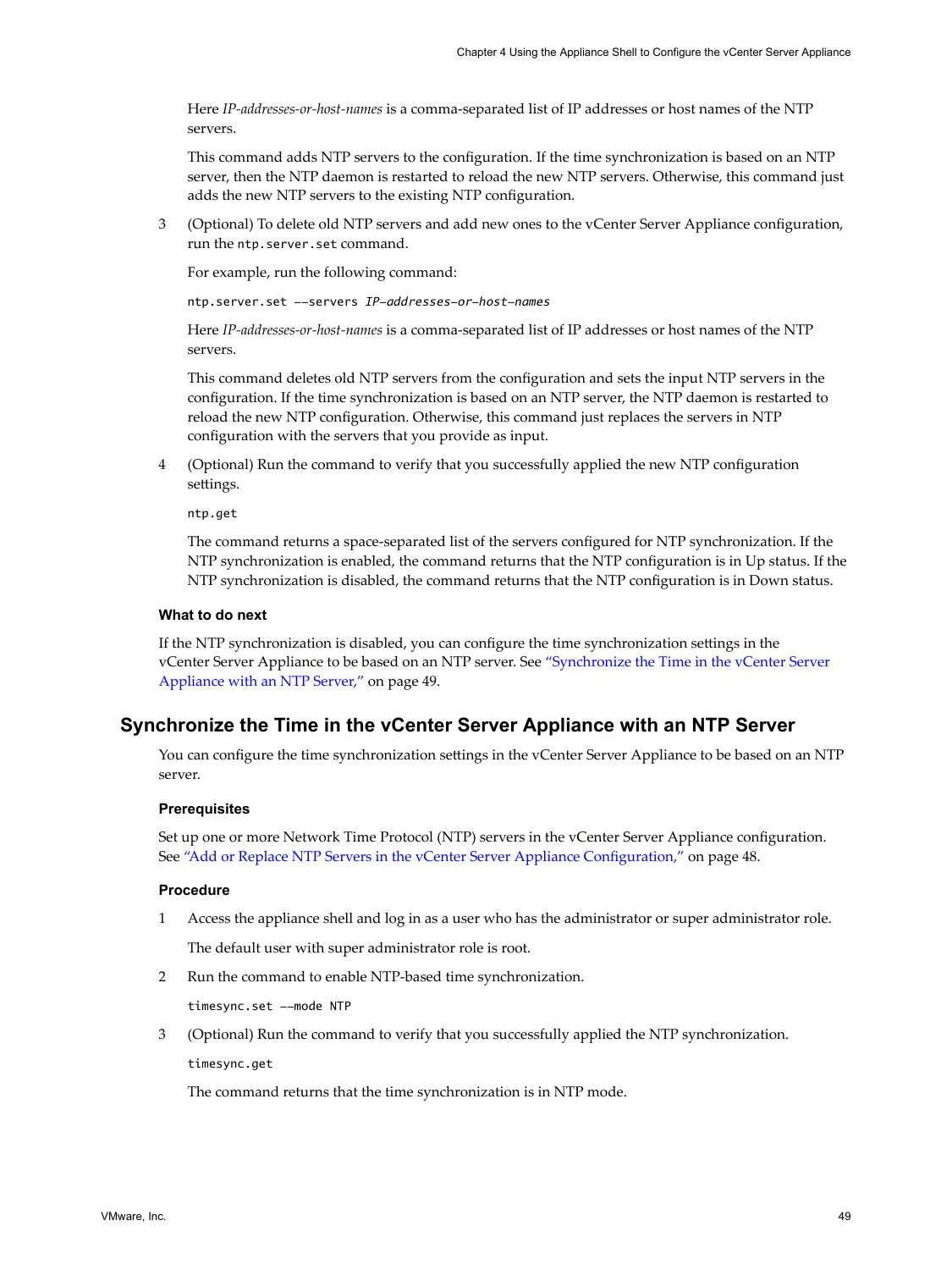# <span id="page-49-0"></span>**Managing Local User Accounts in the vCenter Server Appliance**

If you log in to the appliance shell as a super administrator, you can manage the local user accounts in the vCenter Server Appliance by running commands in the appliance shell. The default user with a super administrator role is root.

## **User Roles in the vCenter Server Appliance**

There are three main user roles in the vCenter Server Appliance.

The local users of the vCenter Server Appliance have the rights to perform various tasks in the vCenter Server Appliance. Three user roles are available in the vCenter Server Appliance:

| <b>Operator</b>            | Local users with the operator user role can read the appliance configuration.                                                         |
|----------------------------|---------------------------------------------------------------------------------------------------------------------------------------|
| <b>Administrator</b>       | Local users with the administrator user role can configure the appliance.                                                             |
| <b>Super Administrator</b> | Local users with the super administrator user role can configure the<br>appliance, manage the local accounts, and use the Bash shell. |

## **Get a List of the Local User Accounts in the vCenter Server Appliance**

You can see the list of the local user accounts so that you can decide which user account to manage from the appliance shell.

## **Procedure**

1 Access the appliance shell and log in as a user who has a super administrator role.

The default user with a super administrator role is root.

2 Run the localaccounts.user.list command.

You can see a list of the local users. The information about a user includes the user name, status, role, status of the password, full name, and email.

Nore The list of local users includes only the local users who have their default shell as appliance shell.

## **Create a Local User Account in the vCenter Server Appliance**

You can create a new local user account in the vCenter Server Appliance.

For information about the user roles, see "User Roles in the vCenter Server Appliance," on page 50.

## **Procedure**

1 Access the appliance shell and log in as a user who has a super administrator role.

The default user with a super administrator role is root.

2 Run the localaccounts.user.add -- role --username --password command.

For example, to add the local user account test with the operator user role, run the following command:

localaccounts.user.add --role operator --username test --password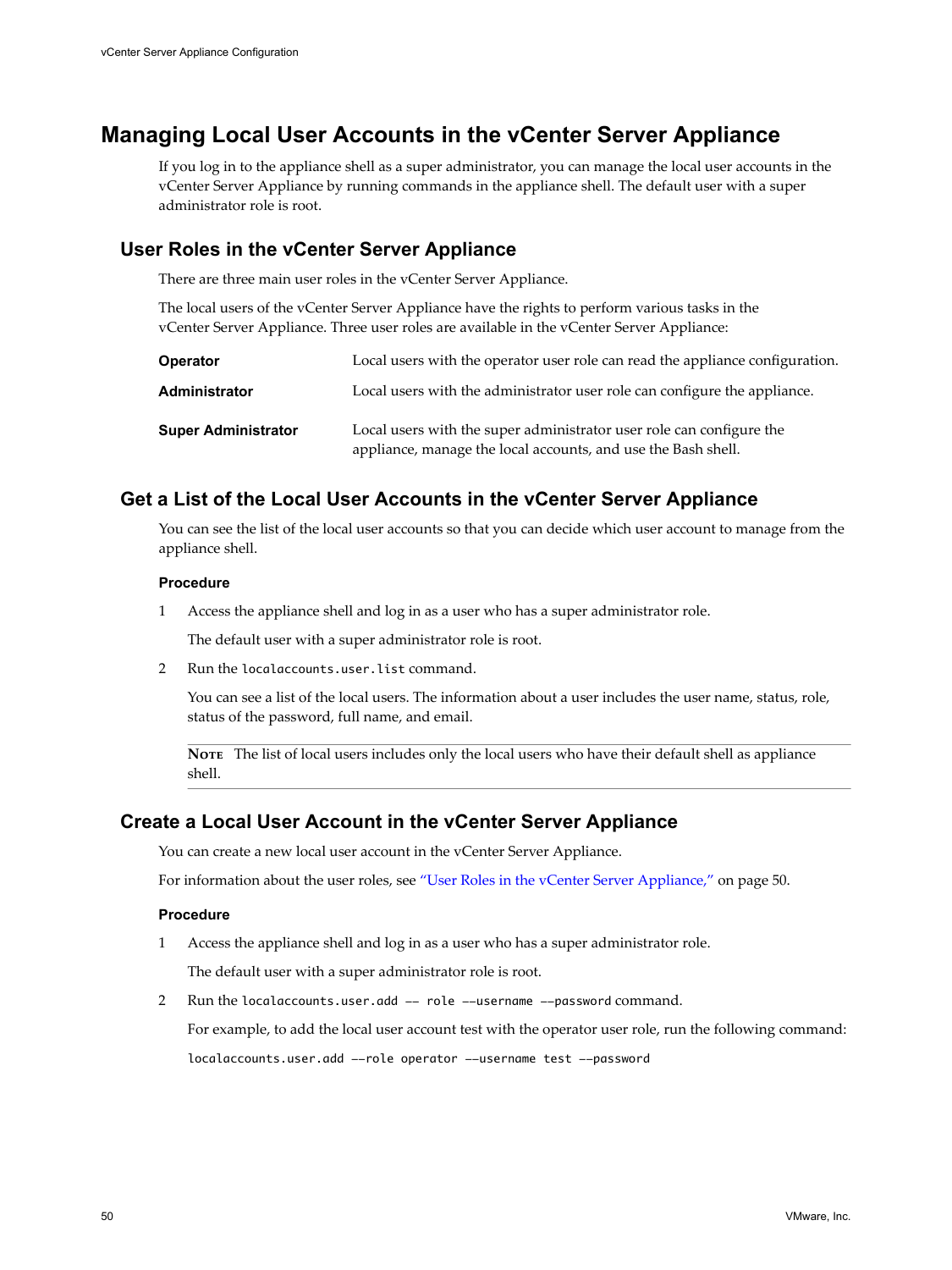<span id="page-50-0"></span>You can also set up a new local user account and specify an email and the full name of the user. For example, to add the local user account test1 with the operator user role, full name TestName and the email address test1@mymail.com, run the following command:

localaccounts.user.add --role operator --username test1 --password --fullname TestName - email test1@mymail.com

You cannot use spaces in full names.

3 Enter and confirm the password of the new local user when prompted.

You created a new local user in the appliance.

## **Update the Password of a Local User in the vCenter Server Appliance**

You can update the password of a local user in the vCenter Server Appliance for security reasons.

### **Procedure**

- 1 Access the appliance shell and log in as a user who has a super administrator role. The default user with a super administrator role is root.
- 2 Run the localaccounts.user.password.update --username user name --password command. For example, to change the password of a user with user name test, run the following command: localaccounts.user.password.update --username test --password
- 3 Enter and confirm the new password when prompted.

## **Update a Local User Account in the vCenter Server Appliance**

You can update an existing local user account in the vCenter Server Appliance.

For information about the user roles, see ["User Roles in the vCenter Server Appliance," on page 50.](#page-49-0)

#### **Procedure**

1 Access the appliance shell and log in as a user who has a super administrator role.

The default user with a super administrator role is root.

- 2 Run the localaccounts.user.set --username command to update an existing local user.
	- To update the role of the local user, run the following command:

localaccounts.user.set --username *user name* --role *new role*

Here, *user name* is the name of the user that you want to edit and *new role* is the new role. The role can be **operator**, **admin**, or **superAdmin**.

■ To update the email of the local user, run the following command:

localaccounts.user.set --username *user name* --email *new email address*

Here, *user name* is the name of the user that you want to edit and *new email address* is the new email address.

To update the full name of the local user, run the following command:

localaccounts.user.set --username *user name* --fullname *new full name*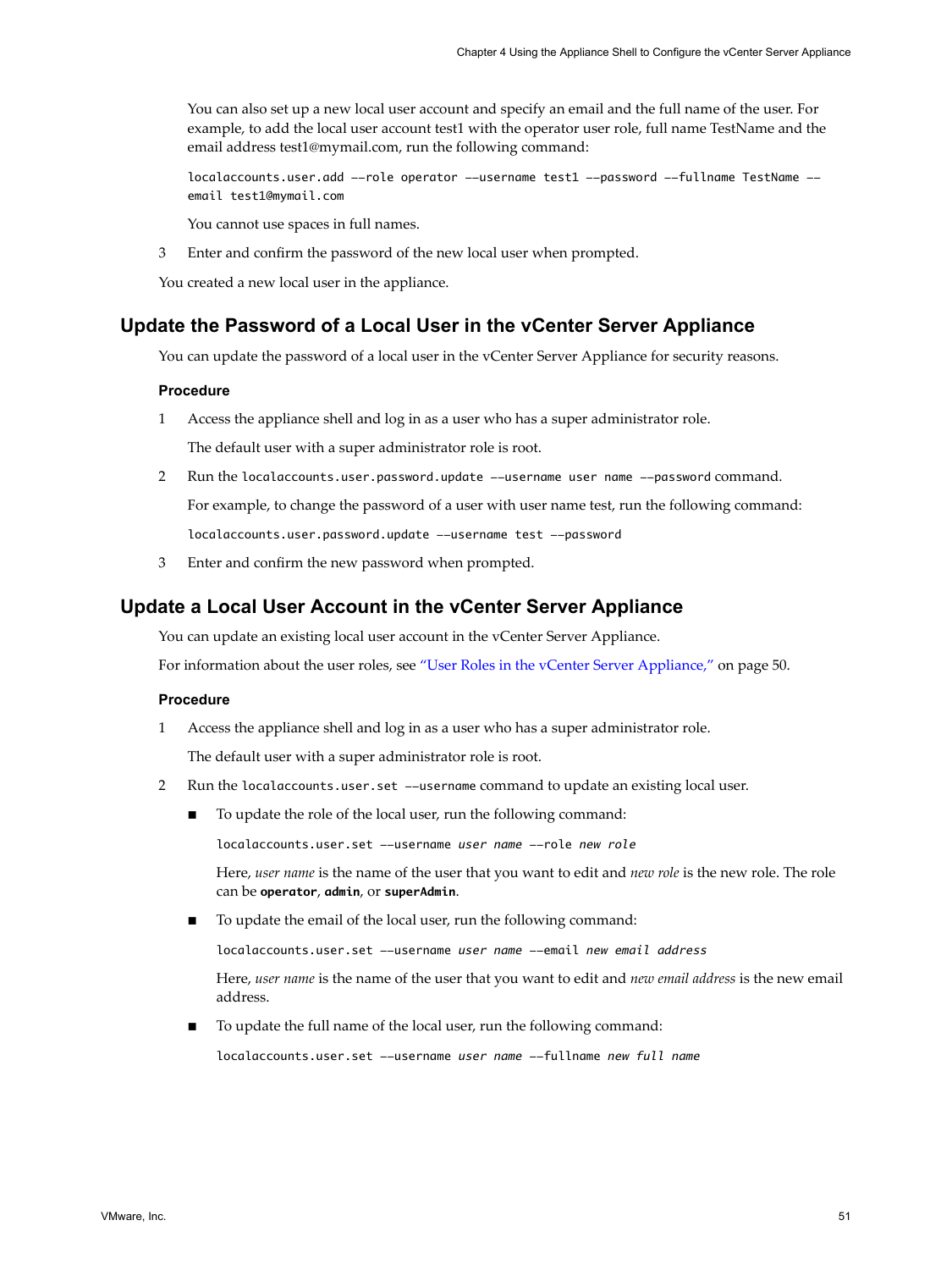<span id="page-51-0"></span>Here, *user name* is the name of the user that you want to edit and *new full name* is the new full name of the user.

To update the status of the local user, run the following command:

localaccounts.user.set --username *user name* --status *new status*

Here, *user name* is the name of the user that you want to edit and *status* is the new status of the local user. The status can be either **disabled** or **enabled**.

## **Delete a Local User Account in the vCenter Server Appliance**

You can delete a local user account in the vCenter Server Appliance.

#### **Procedure**

1 Access the appliance shell and log in as a user who has a super administrator role.

The default user with a super administrator role is root.

2 Run the localaccounts.user.delete --username command.

For example, to delete the user with user name test, run the following command:

localaccounts.user.delete --username test

The user is deleted.

# **Monitor Health Status and Statistics in the vCenter Server Appliance**

You can monitor the hardware health status of the vCenter Server Appliance by using the API commands in the appliance shell. You can also monitor the health status of the update component for information about available patches.

You can view the status of the hardware components such as memory, CPU, storage, and network, as well as the update component that shows if the software packages are up to date according to the last check for available patches.

A particular health status can be green, yellow, orange, red, or gray. For more information, see ["View the](#page-11-0) [vCenter Server Appliance Health Status," on page 12.](#page-11-0)

For a complete list of the API commands that you can use for monitoring statistics and health of the vCenter Server Appliance system, see ["API Commands in the vCenter Server Appliance Shell," on page 37.](#page-36-0)

## **Procedure**

1 Access the appliance shell and log in.

The user name that you use to log in can be of a user with an operator, administrator, or super administrator user role.

- 2 View the health status of a particular component.
	- To view the health of the memory in the vCenter Server Appliance, run the mem.health.get command.
	- n To view the health of the storage in the vCenter Server Appliance, run the storage.health.get command.
	- n To view the health of the swap in the vCenter Server Appliance, run the swap.health.get command.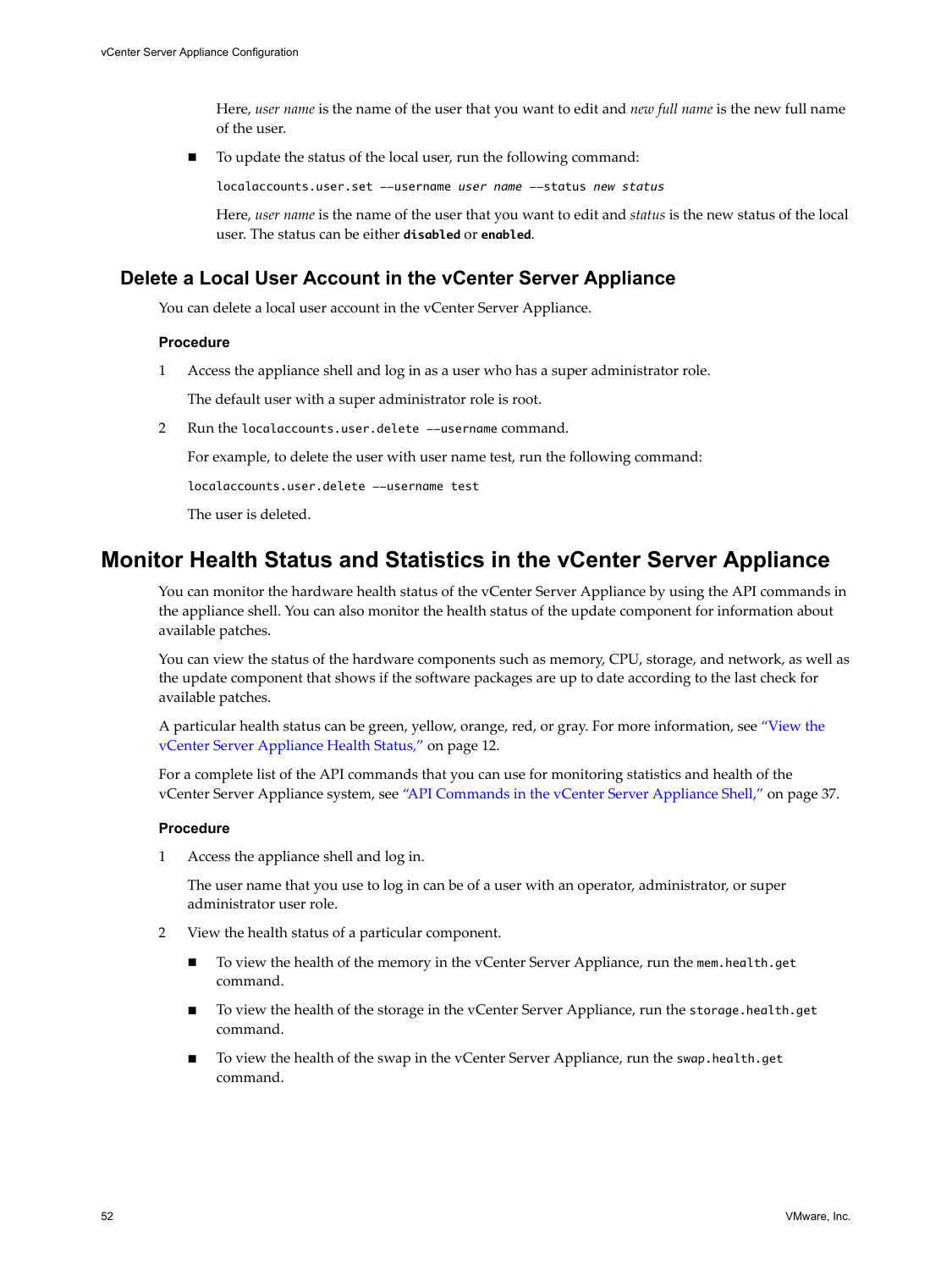<span id="page-52-0"></span>n To view the health of the update component in the vCenter Server Appliance, run the softwarepackages.health.get command.

**IMPORTANT** If you do not perform regular checks for available patches, the health status of the update component might become out-of-date. For information about checking for vCenter Server Appliance patches and enabling automatic checks for vCenter Server Appliance patches, see *vSphere Upgrade*.

- n To view the overall health of the vCenter Server Appliance system, run the system.health.get command.
- 3 To view statistics about a particular hardware component, run the respective command.

For example, to view storage statistics for each logical disk, run the storage.stats.list command.

# **Using the vimtop Plug-In to Monitor the Resource Use of Services**

You can use the vimtop utility plug-in to monitor vSphere services that run in the vCenter Server Appliance.

vimtop is a tool similar to esxtop, which runs in the environment of the vCenter Server Appliance. By using the text-based interface of vimtop in the appliance shell, you can view overall information about the vCenter Server Appliance, and a list of vSphere services and their resource use.

Monitor Services By Using vimtop in Interactive Mode on page 53

You can use the vimtop plug-in to monitor services in real time.

Interactive Mode Command-Line Options on page 53

You can use various command-line options when you run the vimtop command to enter the plug-in interactive mode.

[Interactive Mode Single-Key Commands for vimtop on page 54](#page-53-0)

When running in interactive mode, vimtop recognizes several single-key commands.

## **Monitor Services By Using vimtop in Interactive Mode**

You can use the vimtop plug-in to monitor services in real time.

The default view of the vimtop interactive mode consists of the overview tables and the main table. You can use single-key commands in interactive mode to switch the view from processes to disks or network.

#### **Procedure**

- 1 From an SSH client application, log in to the vCenter Server Appliance shell.
- 2 Run the vimtop command to access the plug-in in interactive mode.

## **Interactive Mode Command-Line Options**

You can use various command-line options when you run the vimtop command to enter the plug-in interactive mode.

| Option      | <b>Description</b>                                                                                                                            |  |
|-------------|-----------------------------------------------------------------------------------------------------------------------------------------------|--|
| -h          | Prints help for the vimtop command-line options.                                                                                              |  |
| $-V$        | Prints the vimtop version number.                                                                                                             |  |
| –c filename | Loads a user-defined vimtop configuration file. If the $-c$ option is not used, the default<br>configuration file is /root/vimtop/vimtop.xml. |  |
|             | You can create your own configuration file, specifying a different filename and path by using<br>the W single-key interactive command.        |  |

**Table 4**‑**4.** Interactive Mode Command-Line Options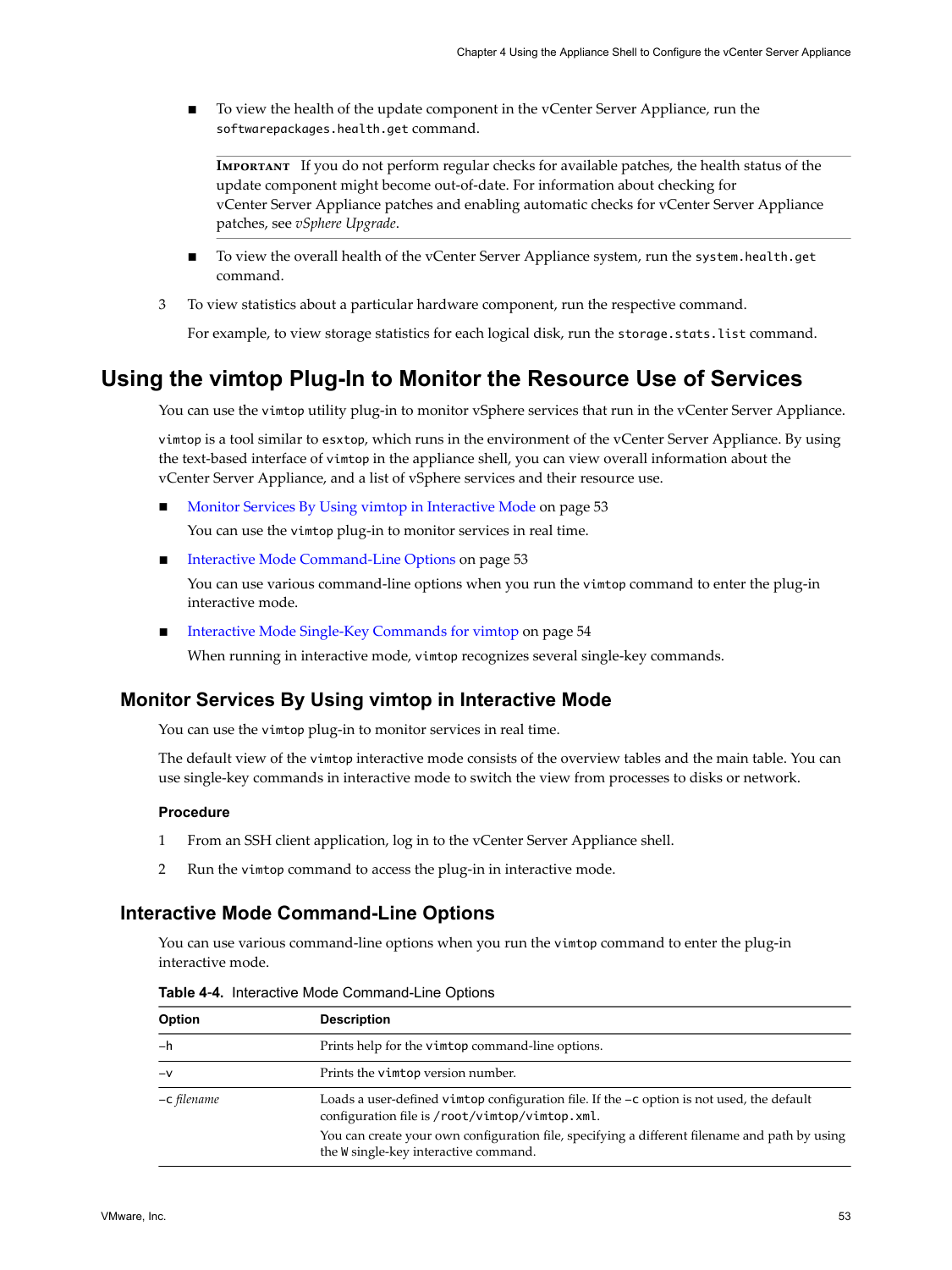| Option              | <b>Description</b>                                                                                                                                                            |
|---------------------|-------------------------------------------------------------------------------------------------------------------------------------------------------------------------------|
| $-$ n number        | Sets the number of performed iterations before the vimtop exits interactive mode. vimtop<br>updates the display number number of times and exits. The default value is 10000. |
| $-p$ / $-d$ seconds | Sets the update period in seconds.                                                                                                                                            |

<span id="page-53-0"></span>**Table 4**‑**4.** Interactive Mode Command-Line Options (Continued)

# **Interactive Mode Single-Key Commands for vimtop**

When running in interactive mode, vimtop recognizes several single-key commands.

All interactive mode panels recognize the commands listed in the following table.

| <b>Key Names</b>   | <b>Description</b>                                                                                                                                    |  |
|--------------------|-------------------------------------------------------------------------------------------------------------------------------------------------------|--|
| h                  | Show a help menu for the current panel, giving a brief summary of commands, and the status of<br>secure mode.                                         |  |
| i                  | Show or hide the top line view of the overview panel of the vimtop plug-in.                                                                           |  |
| t                  | Show or hide the Tasks section, which displays information in the overview panel about the tasks<br>currently running on the vCenter Server instance. |  |
| m                  | Show or hide the Memory section in the overview panel.                                                                                                |  |
| f                  | Show or hide the CPU section which displays information in the overview panel about all<br>available CPUs.                                            |  |
| g                  | Show or hide the CPUs section which displays information in the overview panel about the top 4<br>physical CPUs.                                      |  |
| spacebar           | Immediately refreshes the current pane.                                                                                                               |  |
| p                  | Pause the displayed information about the services resource use in the current panels.                                                                |  |
| r                  | Refresh the displayed information about the services resource use in the current panels.                                                              |  |
| s                  | Set refresh period.                                                                                                                                   |  |
| q                  | Exit the interactive mode of the vimtop plug-in.                                                                                                      |  |
| k                  | Displays the Disks view of the main panel.                                                                                                            |  |
| 0                  | Switch the main panel to Network view.                                                                                                                |  |
| Esc                | Clear selection or return to the Processes view of the main panel.                                                                                    |  |
| Enter              | Select a service to view additional details.                                                                                                          |  |
| n                  | Show or hide names of the headers in the main panel.                                                                                                  |  |
| u                  | Show or hide the measurement units in the headers in the main panel.                                                                                  |  |
| left, right arrows | Select columns.                                                                                                                                       |  |
| up, down arrows    | Select rows.                                                                                                                                          |  |
| <,>                | Move a selected column.                                                                                                                               |  |
| Delete             | Remove selected column.                                                                                                                               |  |
| C                  | Add a column to the current view of the main panel. Use spacebar to add or remove columns<br>from the displayed list.                                 |  |
| a                  | Sort the selected column in ascending order.                                                                                                          |  |
| d                  | Sort the selected column in descending order.                                                                                                         |  |
| z                  | Clear the sort order for all columns.                                                                                                                 |  |
| 1                  | Set width for the selected column.                                                                                                                    |  |

**Table 4**‑**5.** Interactive Mode Single-Key Commands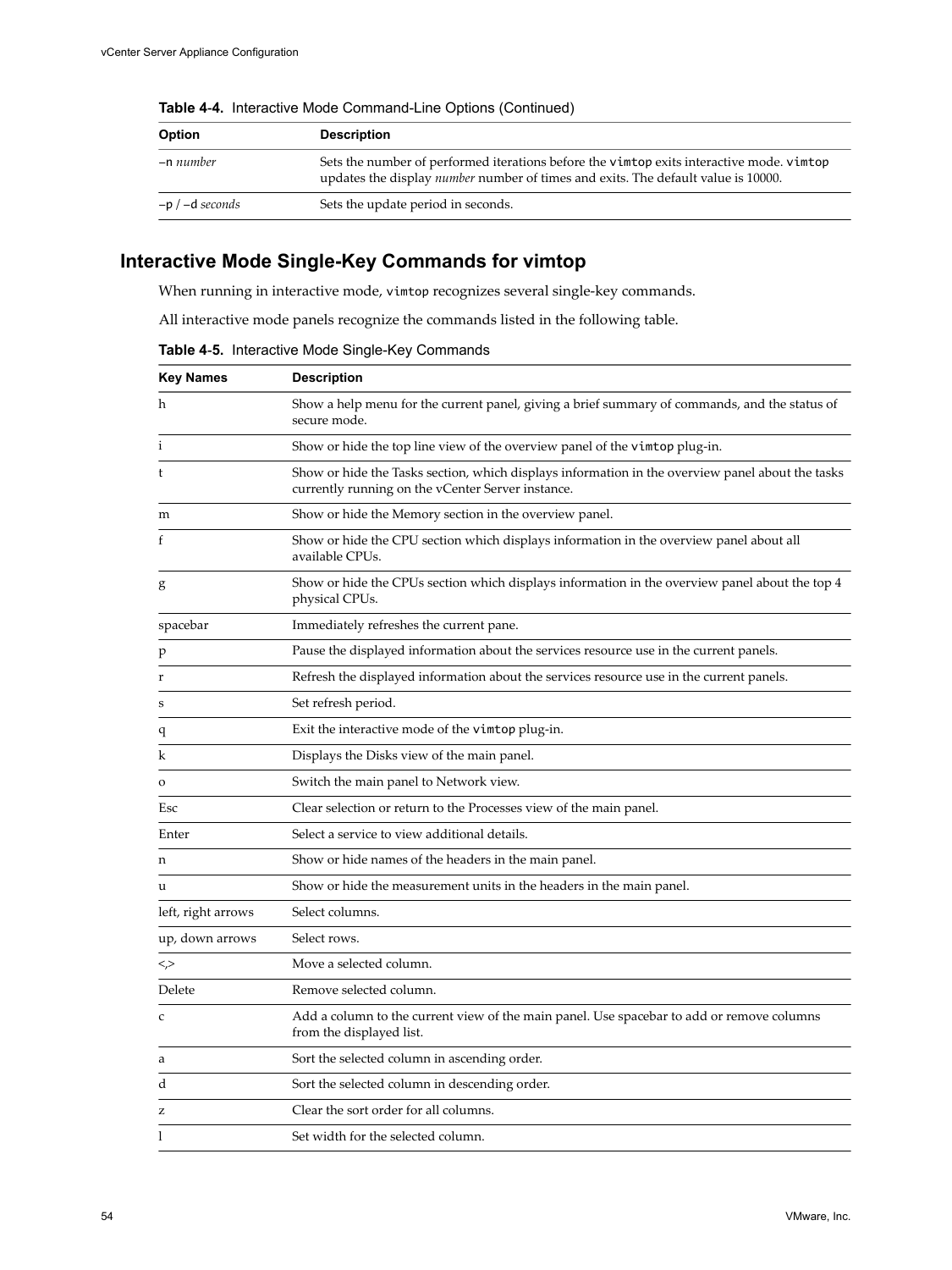| <b>Key Names</b> | <b>Description</b>                                                                                                                                                                                                                                                       |  |
|------------------|--------------------------------------------------------------------------------------------------------------------------------------------------------------------------------------------------------------------------------------------------------------------------|--|
| $\mathbf x$      | Return the column widths to their default values.                                                                                                                                                                                                                        |  |
| $\overline{+}$   | Expand selected item.                                                                                                                                                                                                                                                    |  |
|                  | Collapse selected item.                                                                                                                                                                                                                                                  |  |
| W                | Write the current setup to a vimtop configuration file. The default file name is the one specified by<br>$-c$ option, or /root/vimtop/vimtop.xml if the $-c$ option is not used. You can also specify a<br>different file name on the prompt generated by the w command. |  |

**Table 4**‑**5.** Interactive Mode Single-Key Commands (Continued)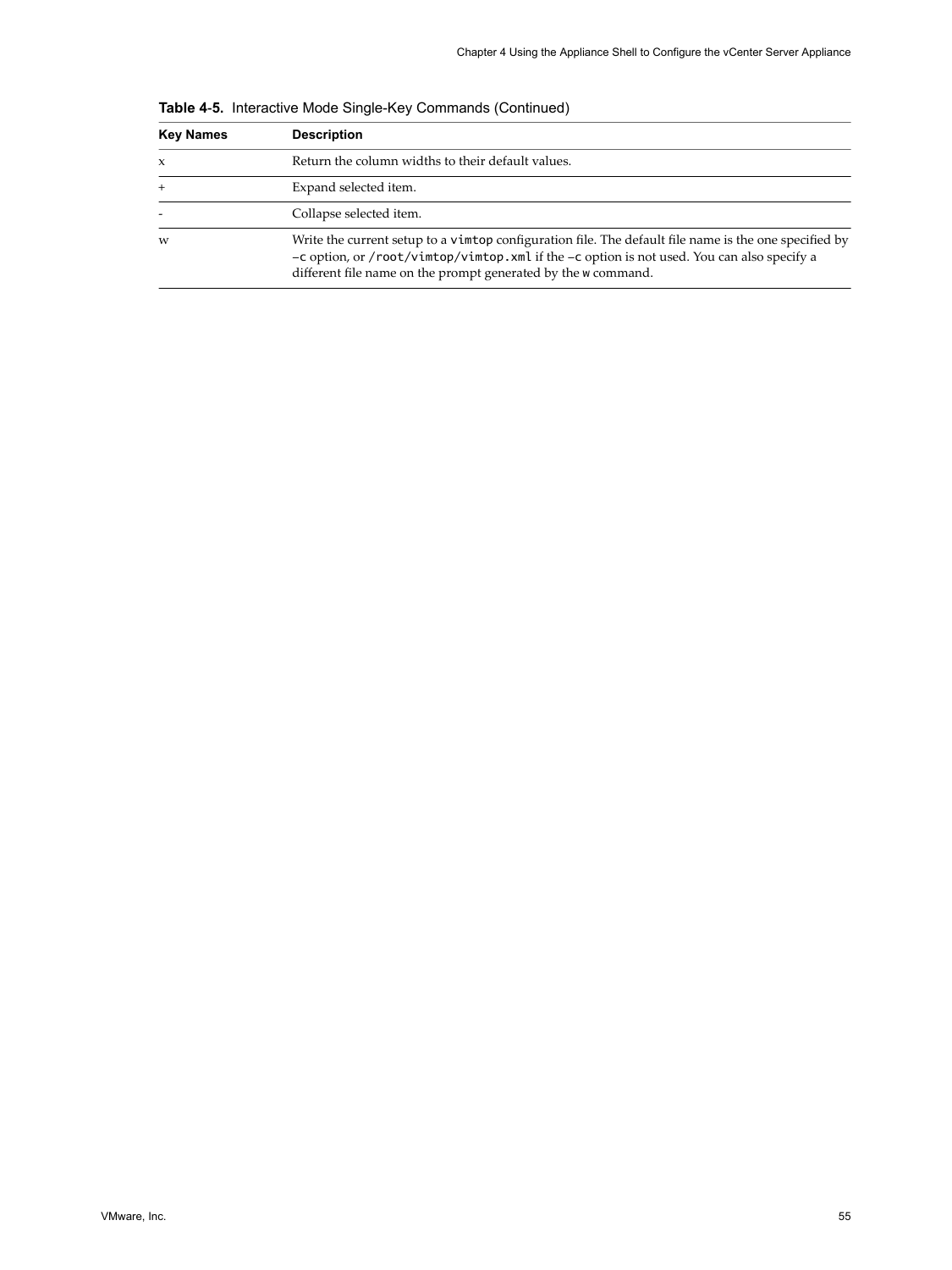vCenter Server Appliance Configuration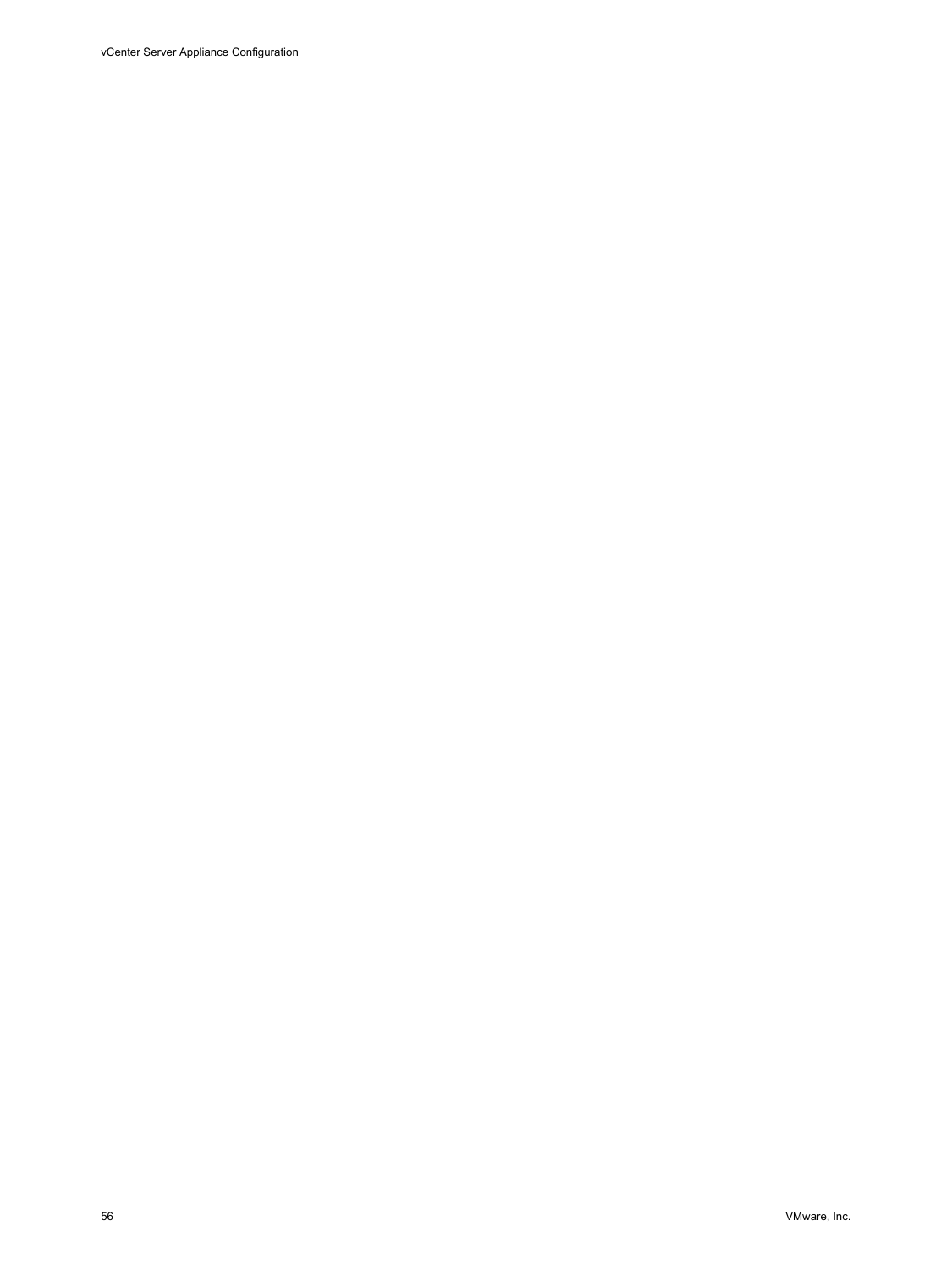# <span id="page-56-0"></span>**Using the Direct Console User Interface to Configure the value Breet Console Oser**<br>Interface to Configure the<br>vCenter Server Appliance

After you deploy the vCenter Server Appliance, you can reconfigure the network settings and enable access to the Bash shell for troubleshooting. To access the Direct Console User Interface, you must log in as root.

The home page of the Direct Console User Interface contains a link to the support bundle of the vCenter Server Appliance. The link to the support bundle is of the type https://appliance-host-name: 443/appliance/support-bundle.

This chapter includes the following topics:

- "Log In to the Direct Console User Interface," on page 57
- ["Change the Password of the Root User," on page 58](#page-57-0)
- ["Configure the Management Network of the vCenter Server Appliance," on page 58](#page-57-0)
- n ["Restart the Management Network of the vCenter Server Appliance," on page 59](#page-58-0)
- ["Enable Access to the Appliance Bash Shell," on page 59](#page-58-0)
- ["Access the Appliance Bash Shell for Troubleshooting," on page 60](#page-59-0)
- ["Export a vCenter Server Support Bundle for Troubleshooting," on page 60](#page-59-0)

# **Log In to the Direct Console User Interface**

The Direct Console User Interface lets you interact with the appliance locally by using text-based menus.

#### **Procedure**

- 1 Browse to the vCenter Server Appliance in the vSphere Web Client or the VMware Host Client inventory.
- 2 Open the vCenter Server Appliance console.
	- n From the vSphere Web Client, on the **Summary** tab, click **Launch Console**.
	- n From the VMware Host Client, click **Console** and select an option from the drop-down menu.
- 3 Click inside the console window and press F2 to customize the system.
- 4 Type the password for the root user of the appliance and press Enter.

**IMPORTANT** If you enter invalid credentials thrice, the root account is locked for five minutes.

You logged in to the Direct Console User Interface. You can change the password of the root user of the vCenter Server Appliance, edit the network settings, and enable access to the vCenter Server Appliance Bash shell.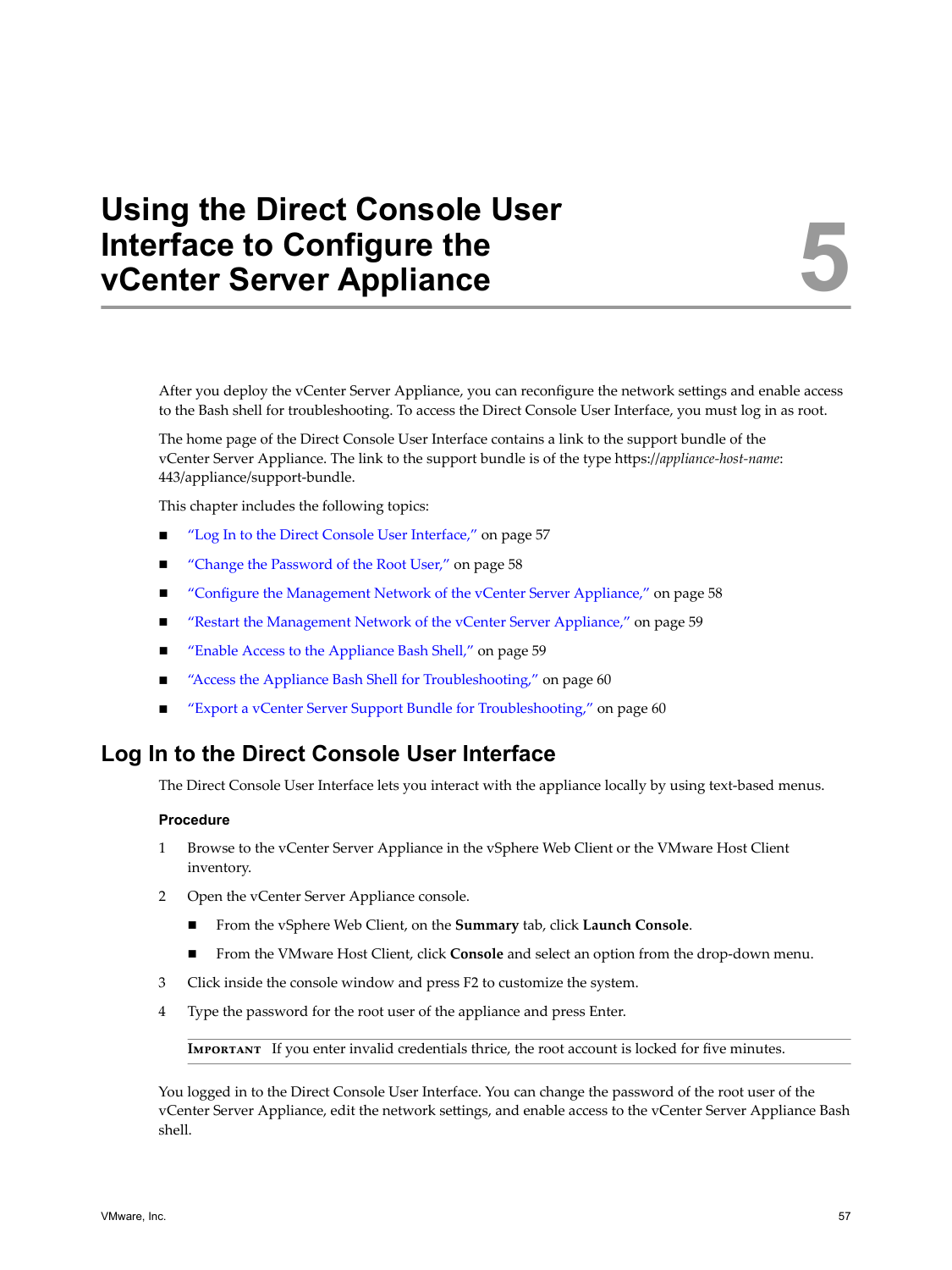# <span id="page-57-0"></span>**Change the Password of the Root User**

To prevent unauthorized access to the vCenter Server Appliance Direct Console User Interface, you can change the password of the root user.

The default root password for the vCenter Server Appliance is the password you enter during deployment of the virtual appliance.

**IMPORTANT** The password for the root account of the vCenter Server Appliance expires after 365 days. You can change the expiry time for an account by logging as root to the vCenter Server Appliance Bash shell, and running chage -M *number\_of\_days* -W *warning\_until\_expiration user\_name*. To increase the expiration time of the root password to infinity, run the chage  $-M -1 -E -1$  root command.

## **Procedure**

- 1 Browse to the vCenter Server Appliance in the vSphere Web Client or the VMware Host Client inventory.
- 2 Open the vCenter Server Appliance console.
	- n From the vSphere Web Client, on the **Summary** tab, click **Launch Console**.
	- From the VMware Host Client, click **Console** and select an option from the drop-down menu.
- 3 Click inside the console window and press F2 to customize the system.
- 4 To log in to the Direct Console User Interface, type the current password of the root user and press Enter.
- 5 Select **Configure Root Password** and press Enter.
- 6 Type the old password of the root user, and press Enter.
- 7 Set up the new password and press Enter.
- 8 Press Esc until you return to the main menu of the Direct Console User Interface.

You changed the password of the root user of the appliance.

# **Configure the Management Network of the vCenter Server Appliance**

The vCenter Server Appliance can obtain networking settings from a DHCP server, or use static IP addresses. You can change the networking settings of the vCenter Server Appliance from the Direct Console User Interface. You can change the IPv4, IPv6, and DNS configuration.

## **Prerequisites**

To change the IP address of the appliance, verify that the system name of the appliance is an FQDN. If, during the deployment of the appliance, you set an IP address as a system name, you cannot change the IP address after the deployment. The system name is always used as a primary network identifier.

#### **Procedure**

- 1 Log in to the Direct Console User Interface of the vCenter Server Appliance.
- 2 Select **Configure Management Network** and press Enter.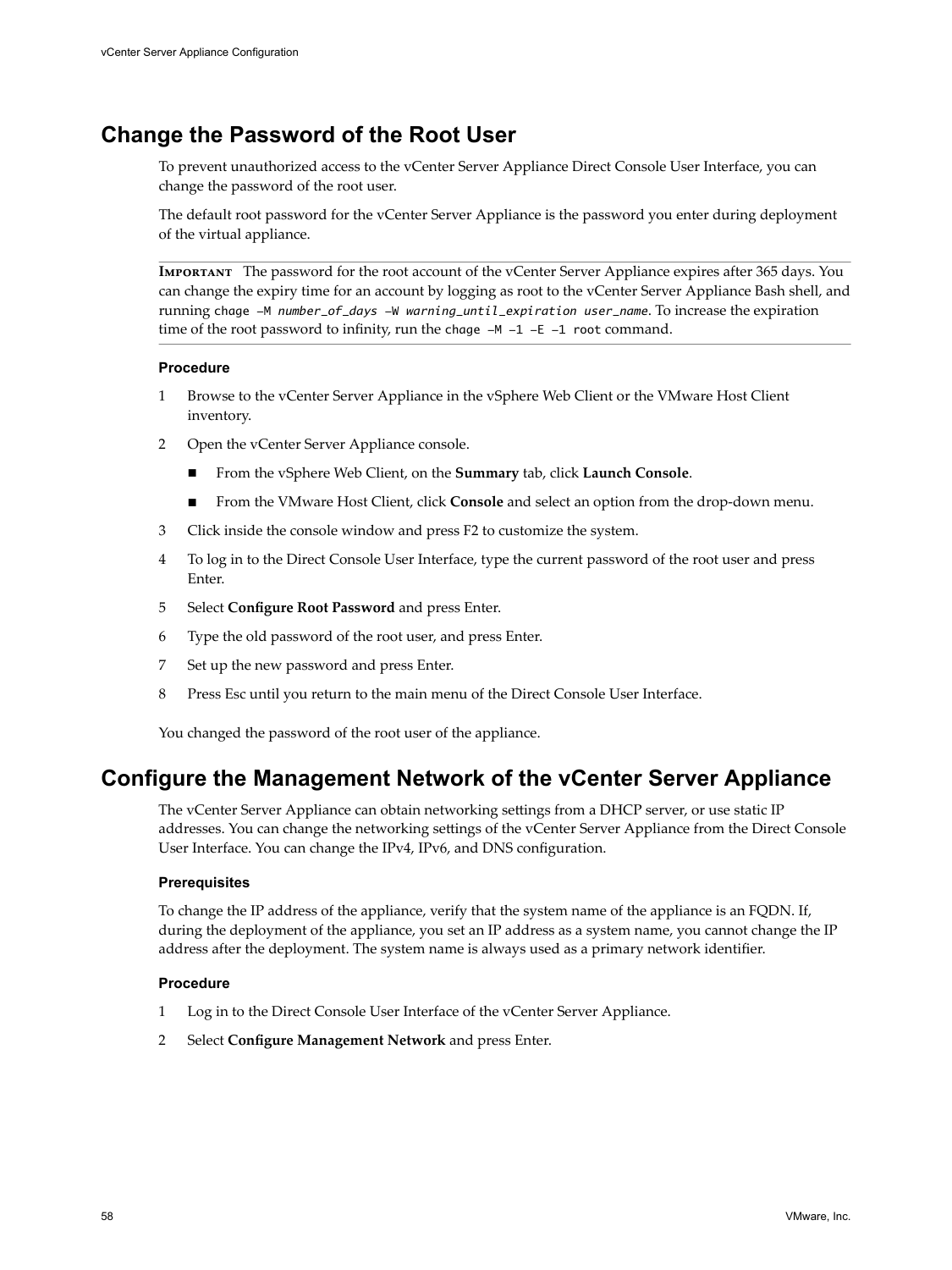<span id="page-58-0"></span>3 Change the IPv4 settings from **IP Configuration**.

| Option                                              | <b>Description</b>                                                                    |
|-----------------------------------------------------|---------------------------------------------------------------------------------------|
| Use dynamic IP address and<br>network configuration | Obtains networking settings from a DHCP server if one is available on<br>your network |
| Set static IP address and network<br>configuration  | Sets static networking configuration                                                  |

### 4 Change the IPv6 settings from IPv6 Configuration.

| Option                           | <b>Description</b>                                                                                  |
|----------------------------------|-----------------------------------------------------------------------------------------------------|
| Enable IPv6                      | Enables or disables IPv6 on the appliance                                                           |
| Use DHCP stateful configuration  | Uses a DHCP server to obtain IPv6 addresses and networking settings                                 |
| Use ICMP stateless configuration | Uses a Stateless Address Autoconfiguration (SLAAC) to obtain IPv6<br>addresses and network settings |

5 Change the DNS settings from DNS Configuration.

| Option                                                  | <b>Description</b>                                                                                                                                                   |
|---------------------------------------------------------|----------------------------------------------------------------------------------------------------------------------------------------------------------------------|
| Obtain DNS server address and<br>hostname automatically | Obtains the DNS server address and host name automatically.<br>Use this option if the IP settings of the appliance are obtained<br>automatically from a DHCP server. |
| Use the following DNS server<br>address and hostname    | Sets the static IP address and host name for the DNS server.                                                                                                         |

6 Set custom DNS suffixes from **Custom DNS Suffixes**.

If you do not specify any suffixes, a default suffix list is derived from the local domain name.

7 Press Esc until you return to the main menu of the Direct Console User Interface.

# **Restart the Management Network of the vCenter Server Appliance**

Restart the management network of the vCenter Server Appliance to restore the network connection.

#### **Procedure**

- 1 Log in to the Direct Console User Interface of the vCenter Server Appliance.
- 2 Select **Restart Management Network** and press Enter.
- 3 Press F11.

## **Enable Access to the Appliance Bash Shell**

You can use the appliance Direct Console User Interface to enable local and remote access to the appliance Bash shell. Bash shell access enabled through Direct Console User Interface remains enabled for 3600 seconds.

#### **Procedure**

- 1 Log in to the Direct Console User Interface of the vCenter Server Appliance.
- 2 Select **Troubleshooting Options** and press Enter.
- 3 From the Troubleshooting Mode Options menu, select to enable either Bash shell or SSH.
- 4 Press Enter to enable the service.
- 5 Press Esc until you return to the main menu of the Direct Console User Interface.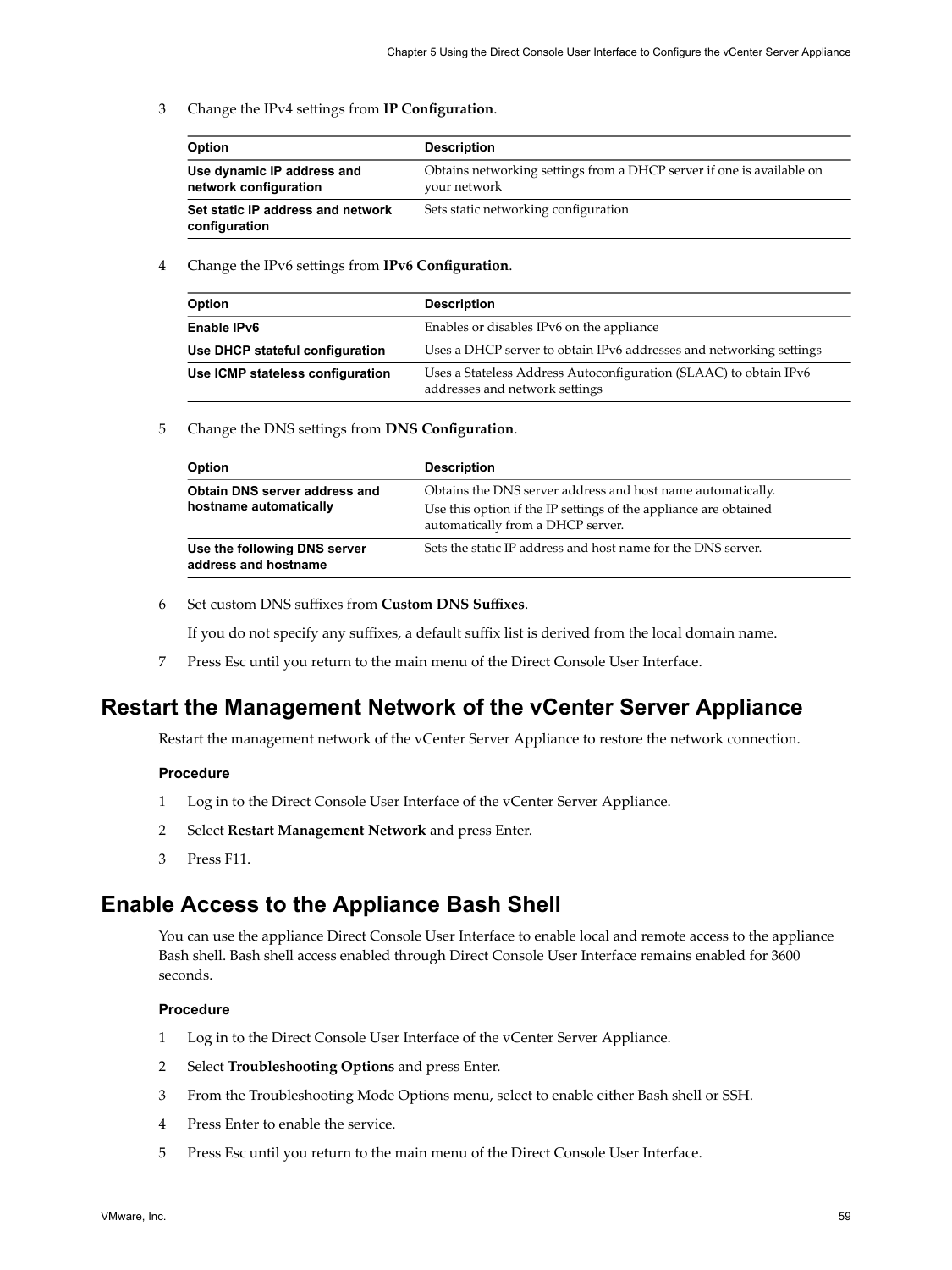## <span id="page-59-0"></span>**What to do next**

Access the vCenter Server Appliance Bash shell for troubleshooting.

# **Access the Appliance Bash Shell for Troubleshooting**

Log in to the vCenter Server Appliance shell for troubleshooting purposes only.

## **Procedure**

- 1 Access the appliance shell using one of the following methods.
	- If you have direct access to the appliance, press Alt+F1.
	- n If you want to connect remotely, use SSH or another remote console connection to start a session to the appliance.
- 2 Enter a user name and password recognized by the appliance.
- 3 In the appliance shell, enter the command pi shell or shell to access the Bash shell.

# **Export a vCenter Server Support Bundle for Troubleshooting**

You can export the support bundle of the vCenter Server instance in the vCenter Server Appliance for troubleshooting using the URL displayed on the DCUI home screen.

You can also collect the support bundle from the vCenter Server Appliance Bash shell by running the vcsupport.sh script.

The support bundle is exported in .tgz format.

## **Procedure**

- 1 Log in to the Windows host machine on which you want to download the bundle.
- 2 Open a Web browser and enter the URL to the support bundle displayed in the DCUI.

https://appliance-fully-qualified-domain-name:443/appliance/support-bundle

- 3 Enter the user name and password of the root user.
- 4 Click **Enter**.

The support bundle is downloaded as .tgz file on your Windows machine.

5 (Optional) To determine which firstboot script failed, examine the firstbootStatus.json file.

If you ran the vc-support.sh script in the vCenter Server Appliance Bash shell, to examine the firstbootStatus.json file, run

cat /var/log/firstboot/firstbootStatus.json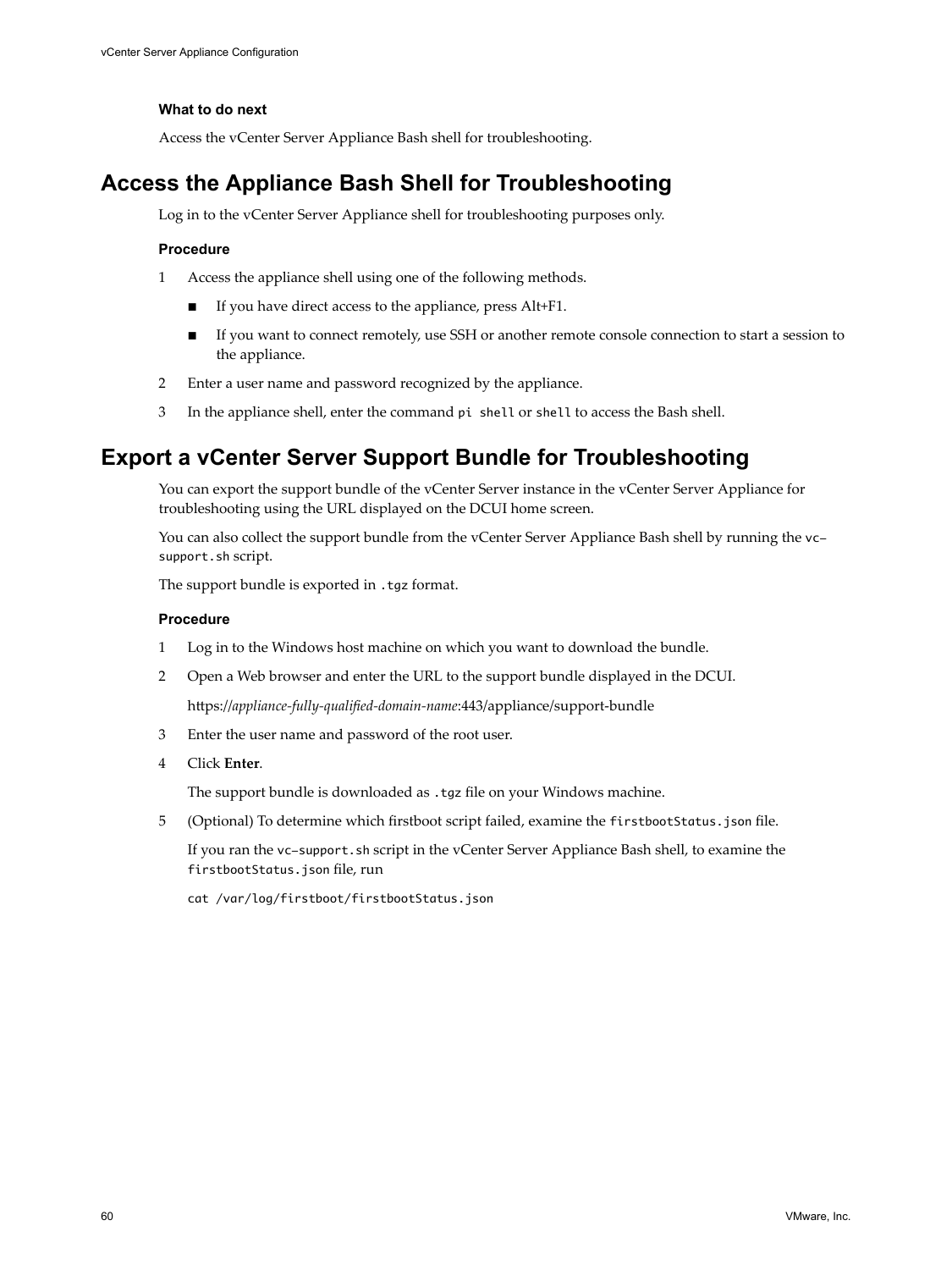# <span id="page-60-0"></span>**Index**

## **A**

accessing Bash shell **[34](#page-33-0)** Active Directory domain, leaving **[23](#page-22-0)** Active Directory domain, joining **[21](#page-20-0)** API commands in the vCenter Server Appliance, getting help **[35](#page-34-0)** APIs **[37](#page-36-0)** appliance console, logging in **[57](#page-56-0)** appliance password, changing **[16](#page-15-0), [58](#page-57-0)** appliance shell accessing **[33](#page-32-0)** using to edit the vCenter Server Appliance **[33](#page-32-0)** appliance troubleshooting, enabling **[59](#page-58-0)** appliance configure DNS settings **[58](#page-57-0)** configure IPv4 **[58](#page-57-0)** configure IPv6 **[58](#page-57-0)** configure management network **[58](#page-57-0)** configure static IP **[58](#page-57-0)** appliance Bash shell enabling access **[59](#page-58-0)** logging in **[60](#page-59-0)** appliance DCUI, changing password **[58](#page-57-0)** appliance Direct Console User Interface, logging in **[57](#page-56-0)** appliance password expiry settings, changing **[16](#page-15-0)** Auto Deploy, setting up startup settings **[28](#page-27-0)**

## **B**

Bash shell accessing **[34](#page-33-0)** accessing for troubleshooting **[60](#page-59-0)** enabling access **[34](#page-33-0)** enabling for troubleshooting **[59](#page-58-0)** enabling users to edit access **[24](#page-23-0)** keyboard shortcuts **[34](#page-33-0)** browsing the log files, showlog plug-in **[36](#page-35-0)**

# **C**

command-line management of the appliance **[33](#page-32-0)**

## **D**

DCUI, logging in **[57](#page-56-0)** Direct Console User Interface, vCenter Server Appliance **[57](#page-56-0)** DNS settings, editing in the vCenter Server Appliance **[14,](#page-13-0) [25](#page-24-0)**

## **E**

email of a local user, changing in the vCenter Server Appliance **[51](#page-50-0)** enabling Bash shell access in the vCenter Server Appliance **[13,](#page-12-0) [24](#page-23-0)** enabling HTTP port forwarding in the vCenter Server Appliance **[24](#page-23-0)** enabling local login in the vCenter Server Appliance **[24](#page-23-0)** enabling SSH in the vCenter Server appliance **[13,](#page-12-0) [24](#page-23-0)** ESXi Dump Collector, setting up startup settings **[28](#page-27-0)**

## **F**

filtering traps, SNMP agent **[46](#page-45-0)** firewall, configuring in the vCenter Server Appliance **[27](#page-26-0)** firewall rules adding in the vCenter Server Appliance **[27](#page-26-0)** editing in the vCenter Server Appliance **[27](#page-26-0)**

## **G**

GET requests configuring the vCenter Server Appliance **[41](#page-40-0)** configuring the vCenter Server Appliance SNMP agent **[41](#page-40-0)** glossary **[5](#page-4-0)**

## **H**

hardware health status, in the vCenter Server Appliance **[52](#page-51-0)**

## **I**

intended audience **[5](#page-4-0)** interactive mode, running vimtop **[53](#page-52-0)** IP address **[14](#page-13-0), [25](#page-24-0)** IPv4 address, setting up for the appliance **[14,](#page-13-0) [25](#page-24-0)** IPv6 address, setting up for the appliance **[14,](#page-13-0) [25](#page-24-0)**

## **L**

local user accounts listing in the appliance **[50](#page-49-0)** managing in the appliance **[50](#page-49-0)** vCenter Server Appliance **[50](#page-49-0)** local user account creating in the appliance **[50](#page-49-0)**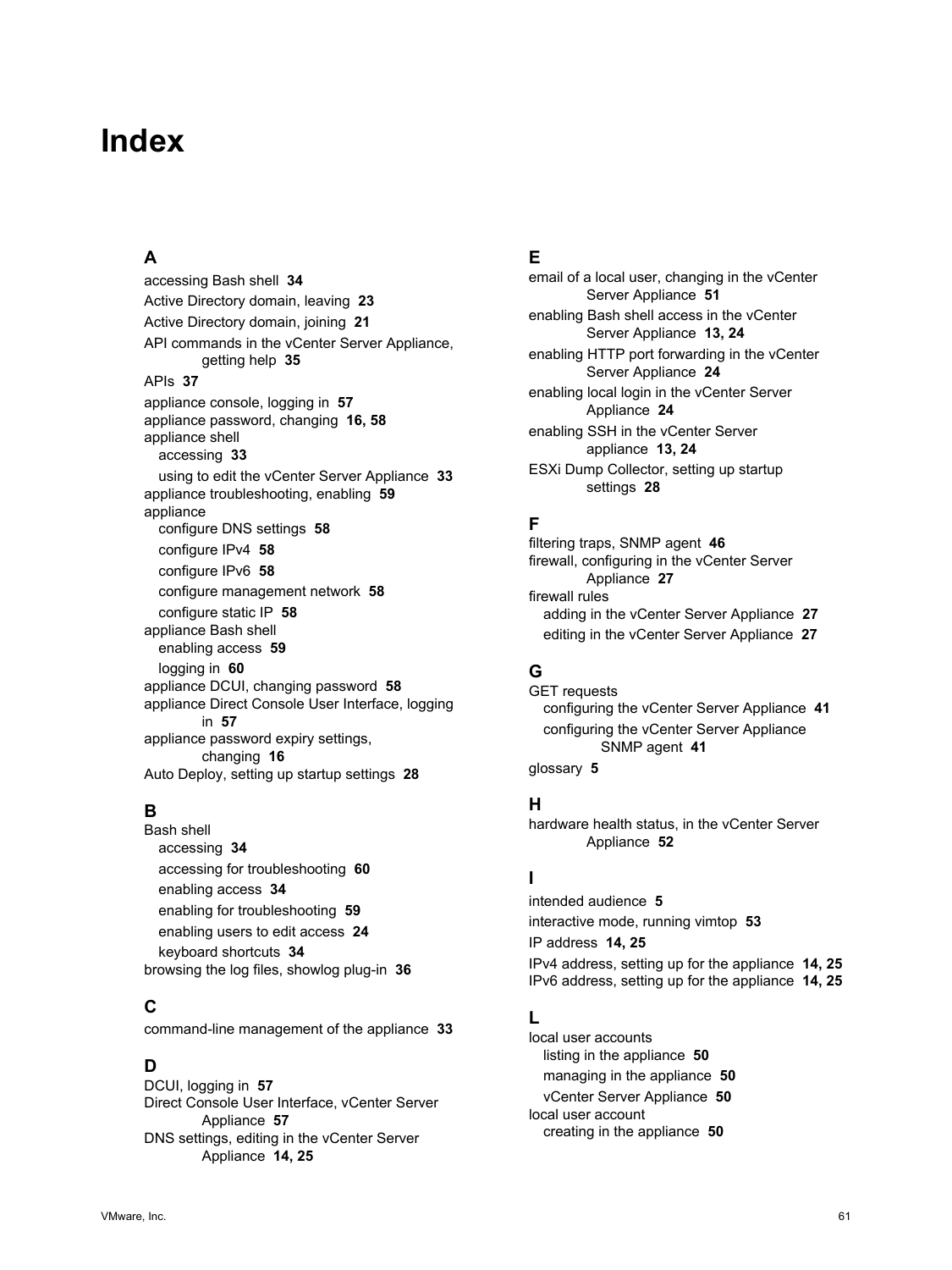deleting from the vCenter Server Appliance **[52](#page-51-0)** updating in the vCenter Server Appliance **[51](#page-50-0)** log bundle, exporting **[13](#page-12-0)** log bundles, exporting **[30](#page-29-0)** log files **[36](#page-35-0)**

## **M**

management network, restarting **[59](#page-58-0)** Message Bus Configuration, setting up startup settings **[28](#page-27-0)** monitoring health status, services, nodes **[29](#page-28-0)** health status, vCenter Server Appliance **[12](#page-11-0)**

## **N**

new local user account, vCenter Server Appliance **[50](#page-49-0)** NTP servers, adding **[48](#page-47-0)** NTP-based time synchronization **[49](#page-48-0)**

## **O**

overview of, vCenter Server Appliance **[9](#page-8-0)**

## **P**

password changing **[16,](#page-15-0) [58](#page-57-0)** updating for a local user **[51](#page-50-0)** password expiry settings, changing **[16](#page-15-0)** Platform Services Controller joining to an Active Directory domain **[21](#page-20-0)** leaving an Active Directory domain **[23](#page-22-0)** plug-ins, vCenter Server Appliance **[35](#page-34-0)** plug-ins in the vCenter Server Appliance, getting help **[35](#page-34-0)** polling, configuring in the vCenter Server Appliance **[41](#page-40-0)** proxy server, setting up for the vCenter Server Appliance **[14](#page-13-0)**

## **R**

redirecting, log files **[16](#page-15-0)**

## **S**

services monitoring in interactive mode **[53](#page-52-0)** restarting **[28](#page-27-0)** starting **[28](#page-27-0)** startup settings **[28](#page-27-0)** stopping **[28](#page-27-0)** showlog plug-in **[36](#page-35-0) SNMP** configuring in the vCenter Server Appliance **[41](#page-40-0)** management software **[47](#page-46-0)**

SNMP agent in the vCenter Server Appliance, configuring for polling **[41](#page-40-0)** SNMP authentication, configuring in the vCenter Server Appliance **[44](#page-43-0)** SNMP configuration **[41](#page-40-0)** SNMP privacy, configuring in the vCenter Server Appliance **[44](#page-43-0)** SNMP agent clearing all traps **[46](#page-45-0)** configuring for sending v1 or v2c traps **[43](#page-42-0)** filtering traps **[46](#page-45-0)** SNMP communities, configuring **[42](#page-41-0)** SNMP settings, resetting **[47](#page-46-0)** SNMP users **[45](#page-44-0)** SNMP v1 and v2c, configuring in the vCenter Server Appliance **[42](#page-41-0)** SNMP v1 and v2c configuration **[42](#page-41-0)** SNMP v3, configuring the vCenter Server Appliance **[43](#page-42-0)** SNMP v3 agent engine ID, configuring **[44](#page-43-0)** SNMP v3 targets, configuring **[45](#page-44-0)** specifying DNS settings, vCenter Server Appliance **[14,](#page-13-0) [25](#page-24-0)** SSH, enabling **[59](#page-58-0)** startup settings of a service **[28](#page-27-0)** startup settings, editing **[28](#page-27-0)** status of a local user, changing in the vCenter Server Appliance **[51](#page-50-0)** support bundle, exporting **[13,](#page-12-0) [60](#page-59-0)** support bundles **[30](#page-29-0)** system configuration, editing service settings **[29](#page-28-0)** SystemConfiguration.BashShellAdministrators group, adding members **[24](#page-23-0)**

## **T**

time synchronization NTP-based **[49](#page-48-0)** VMware Tools-based **[48](#page-47-0)** time synchronization settings **[15,](#page-14-0) [48](#page-47-0)**

## **U**

updated information **[7](#page-6-0)** user roles, vCenter Server Appliance **[50](#page-49-0)**

## **V**

vCenter Server Appliance accessing the vCenter Server Appliance Management Interface **[11](#page-10-0)** adding a local user account **[50](#page-49-0)** adding NTP servers **[48](#page-47-0)** API commands **[37](#page-36-0)** changing the email address of a user **[51](#page-50-0)** changing the full name of a user **[51](#page-50-0)** changing the password expiry settings **[16](#page-15-0)**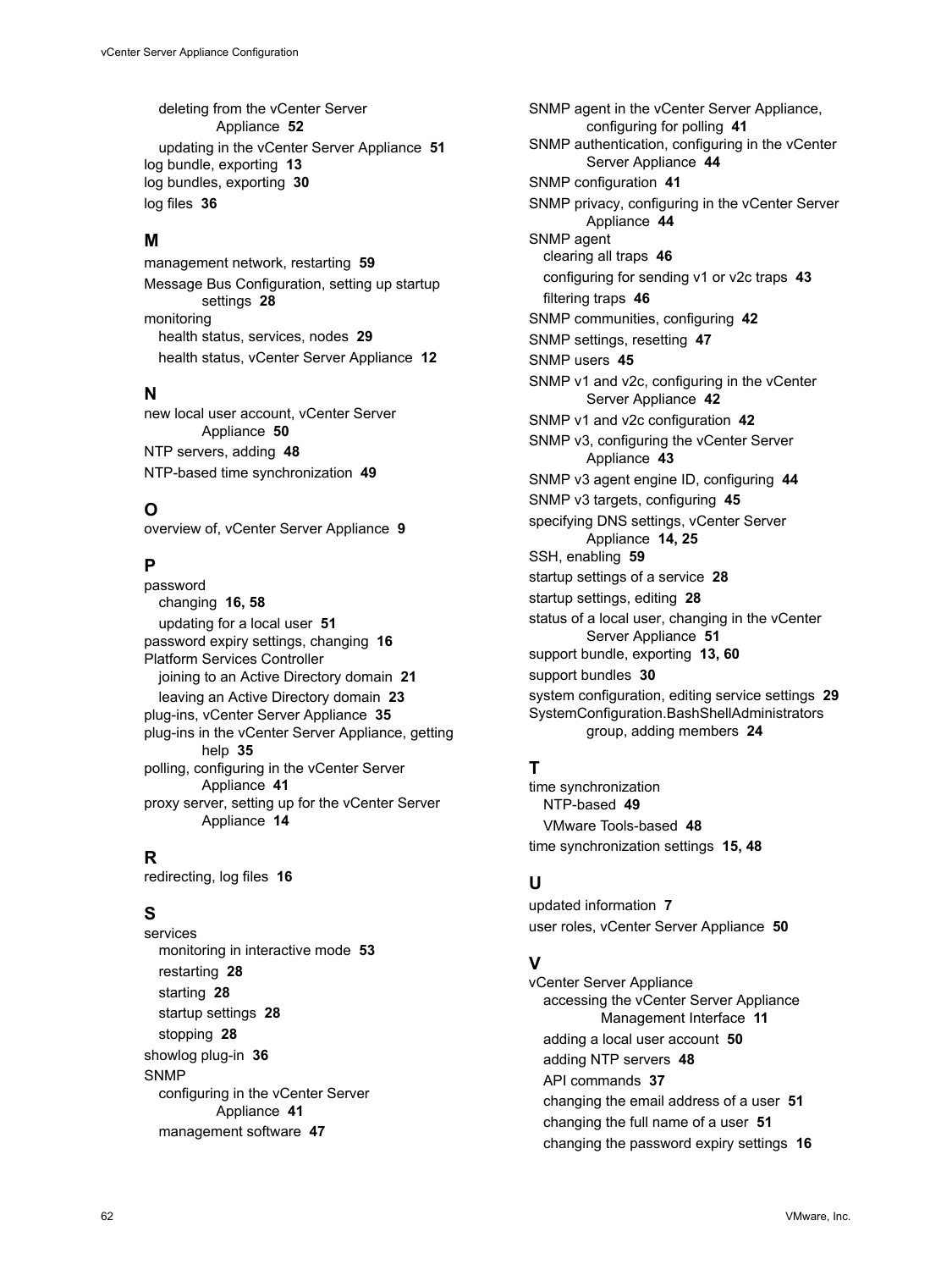changing the role of a user account **[51](#page-50-0)** changing the root password **[16](#page-15-0)** configuration **[57](#page-56-0)** configuring a proxy server **[14](#page-13-0)** configuring access settings **[13](#page-12-0), [24](#page-23-0)** configuring IP address **[14,](#page-13-0) [25](#page-24-0)** configuring SNMP **[41](#page-40-0)** configuring SNMP authentication **[44](#page-43-0)** configuring SNMP communities **[42](#page-41-0)** configuring SNMP privacy protocols **[44](#page-43-0)** configuring SNMP users **[45](#page-44-0)** configuring SNMP v1 and v2c **[42](#page-41-0)** configuring SNMP v3 engine ID **[44](#page-43-0)** configuring SNMP v3 targets **[45](#page-44-0)** deleting a local user account **[52](#page-51-0)** editing DNS settings **[14,](#page-13-0) [25](#page-24-0)** enabling or disabling a local user account **[51](#page-50-0)** exporting a support bundle **[13](#page-12-0)** exporting support bundle **[60](#page-59-0)** filtering traps **[46](#page-45-0)** getting help **[35](#page-34-0)** health monitoring **[52](#page-51-0)** joining to an Active Directory domain **[21](#page-20-0)** leaving an Active Directory domain **[23](#page-22-0)** local user accounts **[50](#page-49-0)** managing by using the vCenter Server Appliance management interface **[11](#page-10-0)** managing by using the vSphere Web Client **[21](#page-20-0)** managing local user accounts **[50](#page-49-0)** managing through the appliance shell **[33](#page-32-0)** monitor CPU and memory utilization **[18](#page-17-0)** monitor database utilization **[18](#page-17-0)** monitor network utilization **[17](#page-16-0)** NTP-based time synchronization **[49](#page-48-0)** rebooting **[13](#page-12-0)** redirecting log files **[16](#page-15-0)** resetting settings to factory defaults **[47](#page-46-0)** restarting management network **[59](#page-58-0)** shutting down **[13](#page-12-0)** time synchronization settings **[15,](#page-14-0) [48](#page-47-0)** updating a local user account **[51](#page-50-0)** updating the password of a local user, vCenter Server Appliance **[51](#page-50-0)** user roles **[50](#page-49-0)** utilities **[35](#page-34-0)** VMware Tools-based time synchronization **[48](#page-47-0)** vCenter Server Appliance, configuring for polling **[41](#page-40-0)** vCenter Server Appliance CLI **[37](#page-36-0)** vCenter Server Appliance DCUI **[57](#page-56-0)** vCenter Server Appliance firewall settings **[27](#page-26-0)**

vCenter Server Appliance management interface, using to edit the vCenter Server Appliance **[11](#page-10-0)** vCenter Server Appliance Management Interface, accessing **[11](#page-10-0)** vCenter Server Appliance, configuring the SNMP agent to send traps **[43](#page-42-0)** vCenter Server Appliance, editing **[11,](#page-10-0) [21](#page-20-0)** vCenter Server Appliance, configuring for SNMP v3 **[43](#page-42-0)** vCenter Sever Appliance, replacing NTP servers **[48](#page-47-0)** viewing firstboot log files **[36](#page-35-0)** vimtop command-line options **[53](#page-52-0)** interactive mode single-key commands **[54](#page-53-0)** overview **[53](#page-52-0)** using **[53](#page-52-0)** VMware Tools-based time synchronization **[48](#page-47-0)** vSphere Web Client, using to edit the vCenter Server Appliance **[21](#page-20-0)**

## **W**

Windows, export the support bundle **[60](#page-59-0)**